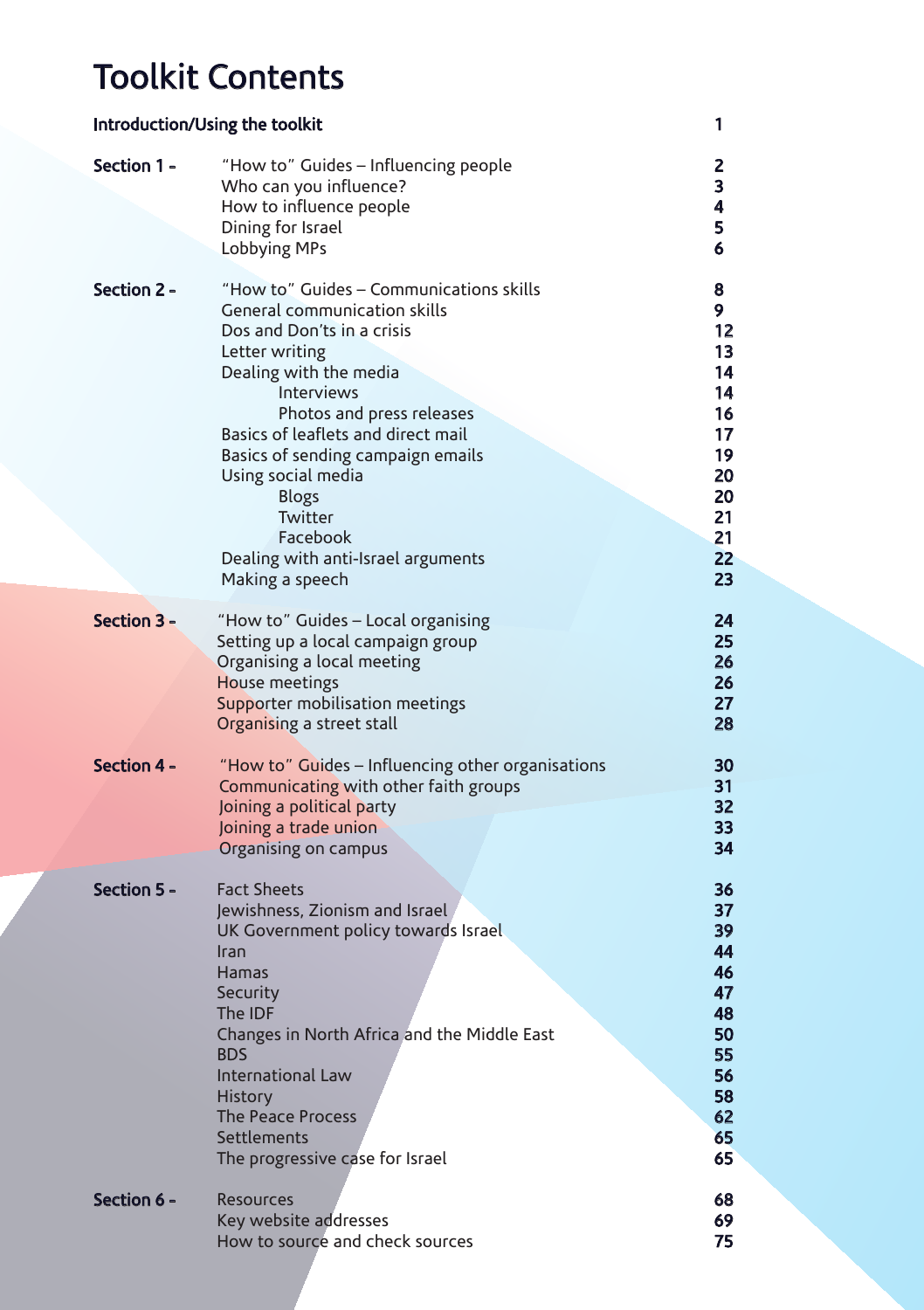### Introduction/Using the toolkit

This toolkit is intended to give pro-Israel campaigners the essential information and advice needed to campaign for Israel both all-year-round and in the event of a crisis when Israel hits the headlines.

It consists of "how to" guides setting out the basics of each kind of campaign activity and fact sheets about key aspects of Israel's case.

We will send out supplements and updates as required which can be inserted into the toolkit folder.

The absolute key to us shifting opinions on Israel is to develop individual personal relationships with people. This will make us better placed to influence them.

There is an understandable desire by everyone to do the glamorous national side of campaigning for Israel: speaking to the media, speaking to MPs.

But this means in the past we have neglected the base of opinion formers that creates the political environment that MPs and the media are influenced by, and who are often more accessible to ordinary supporters of Israel. These people include our neighbours, work colleagues, local opinion formers, and our local MPs and ward councillors.

Although the Jewish community in the UK has over 2,000 national organisations, it lacks a grassroots network advocating for Israel.

This is a massive drawback because in a democracy decision-makers are influenced by grassroots public opinion or what they think the public think.

To change the balance of public opinion in the UK we need everyone who supports Israel to develop relationships in their local area, reaching out to the wider non Jewish community, especially with opinion formers. For most supporters of Israel, the most useful thing you can do is to focus on those local relationships. The single most useful tactic is "dining for Israel" (see the section later on) because this is the most personalised way of engaging with people. We need you to reach out to your non-Jewish friends and colleagues, and to your local MP, councillors and other opinion-formers.

If your local MP supports Israel in a crisis, they need the political cover of being able to demonstrate public support from their constituents for their stance. Write to them and thank them. During Operation Cast Lead the then Hendon MP Andrew Dismore had the largest number of Jewish constituents of any MP but received no letters supporting Israel or thanking him for his stance until after the crisis, and may letters of criticism. We make it more difficult for our friends to speak up for us when we don't communicate with them.

Remember you don't need to be an expert to have influence- nobody knows everything, so don't worry and don't pretend. Be yourself and smile!

# Section 1 "How to" Guides - Influencing people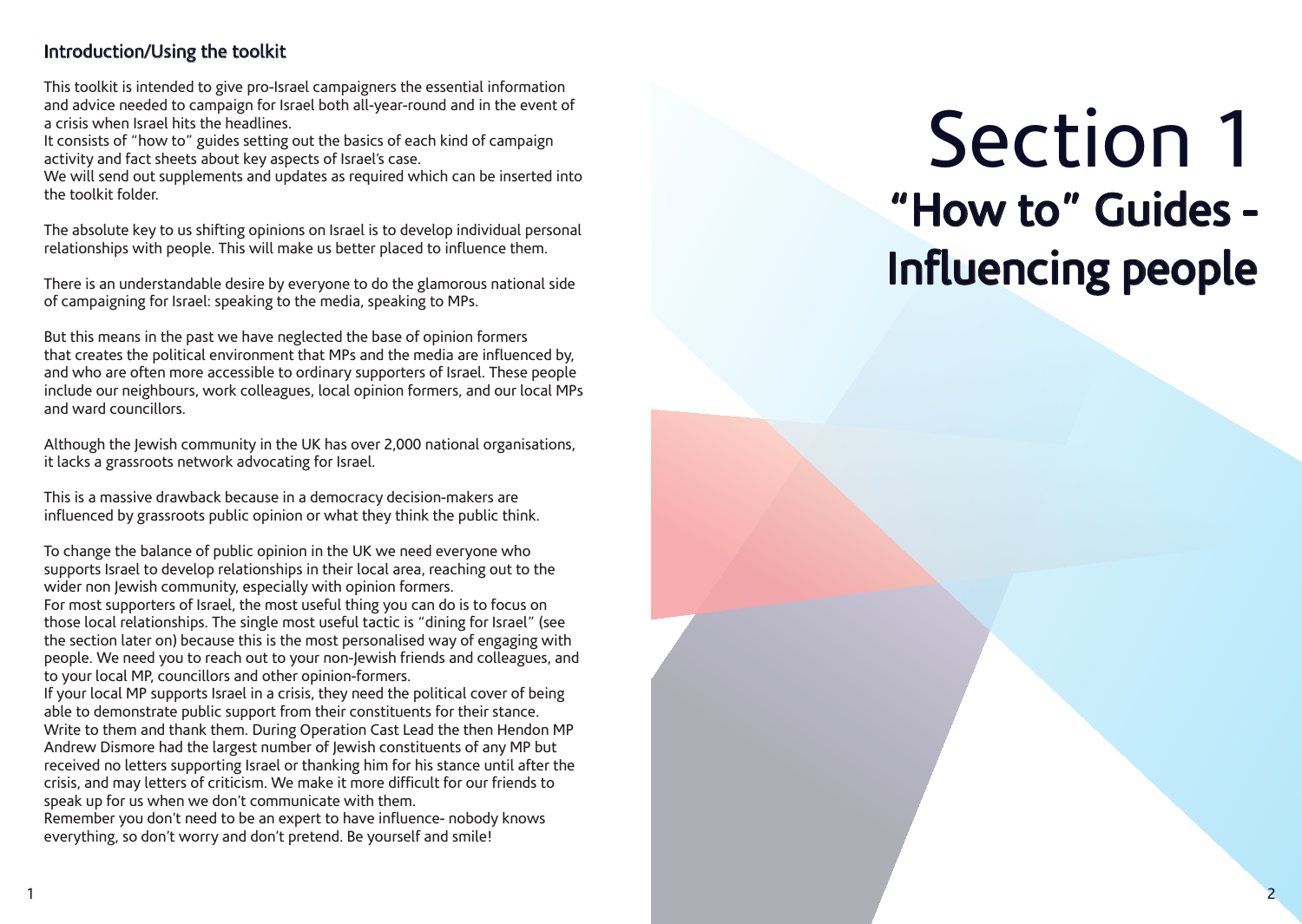## Who can you influence?

The starting point is to analyse who your friends and contacts are.

After mapping who you know, you need to categorise what you know about their views about Israel:

- If they are already supporters, you need to think about how to mobilise them to campaign alongside you.
- If you don't know where they stand, or you know they are undecided, you need to work out which arguments for Israel will resonate most with them based on what you know about their views on other issues.
- If you know they are instinctively hostile, you need to assess whether they are so committed to this view that they are not worth arguing with, or whether they are open to hearing the other side of the story.

Once you have made this assessment, you need to decide what form of communication will work best with which person. In some cases it might be very formal lobbying, such as attending an MP or other local elected representatives public surgery or writing to them. In other cases, particularly with personal friends it could be far more informal, for instance a discussion over a drink or at a dinner party.

You also need to look at who you don't know but should know. Who are the potential influencers in your area? Think in terms of local MPs, councillors, churches and other faith groups, newspaper editors. Look at ways you can engage with them on an all-year-round basis so that when a crisis comes involving Israel they already know you, will listen to you and respect your opinions.

People often over-focus on elected representatives and overlook the wider circle of local opinion-formers who are listened to and can influence those elected representatives. The letters page in your local paper will often give you a good idea of who the vocal local opinion-formers are. These are a set of people to try to engage with and cultivate. It is worth thinking carefully about who is most appropriate to contact them if they have not been contacted before: think about who in your local network of supporters would be most likely to get a meeting or have their invitation accepted by a target local opinion-former contact.

# How to influence people

There are a number of key steps to consider every time you try to influence someone:

- 1) Decide exactly what your goal or objective is.
- 2) Define your message.
- 3) Identify your target audience.
- 4) Tailor your message to the audience.
- 5) Identify the most effective delivery mechanism for that message and that audience – is it a letter, a meeting, a phone call, media coverage?
- 6) Execute the communication
- 7) Evaluate how well it worked did you shift opinions?

Social psychologist Dr Robert Cialdini has spent his entire career researching the science of influence earning him an international reputation as an expert in the fields of persuasion, compliance, and negotiation.

His book "Influence – The Psychology of Persuasion" (William Morrow & Co, revised edition. 1993) is an excellent guide to how to influence and persuade people.

In it, he identifies six fundamental principles that determine human behaviour and therefore need to be remembered when trying to influence people:

- 1) Reciprocation. People try to repay, in kind, what another person has provided them.(Respect and listening can come into this category)
- 2) Consistency. People feel a nearly obsessive desire to be, and appear to be, consistent with what they have already done or a stance they have already taken.
- 3) Social proof. One way in which people decide what is correct is to find out what other people think is correct (especially when they view those others as similar to themselves- this is where role models come in, like Stephen Fry for example).
- 4) Liking. People prefer to say yes to requests from someone they know and like.
- 5) Authority or 'perceived authority', confidence and being seen as an authoritative source. Almost all people have a deep-seated sense of duty to authority.
- 6) Scarcity. Opportunities seem more valuable to people when their availability is limited. (exclusivity- hence personal invitations to your home for dinner)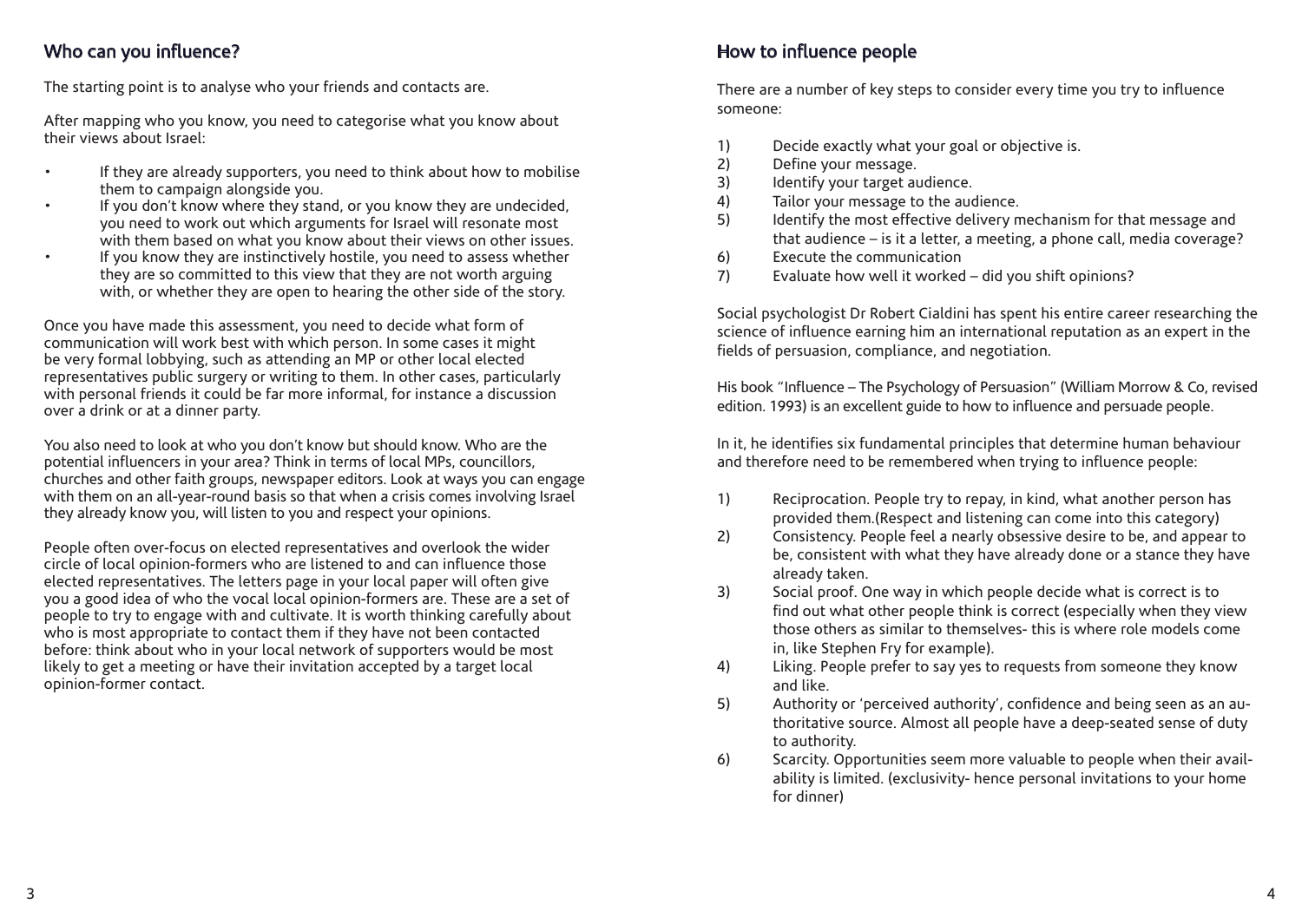# Dining for Israel

One of the most effective ways to engage people in a discussion about Israel is to invite them into your own home for dinner.

We would suggest you invite a mixed group with half the guests being supporters of Israel who will be patient enough to spend time trying to convince the other half who should be people who are undecided. The JC ran an interesting article about organising dinner parties to discuss Israel, which is well worth reading:

#### http://www.thejc.com/lifestyle/lifestyle-features/42738/how-easedivisionsover-israel-have-a-dinner-party

Remember this is all about relationships. People are very flattered to be invited to dinner. Don't underestimate your own influence. Most people want to be asked. Most people are not hostile to Israel. Unless you reach out you will never be able to persuade people of Israel's case and it leaves the field clear for our and Israel's opponents' messages.

# Lobbying MPs

There are a number of ways in which you can lobby MPs (and other elected representatives and candidates for public office) Please do not be dauted: the most powerful tool in our democracy is a handwritten letter to your MP. We are all capable of being influential.

- Writing them a letter (all at House of Commons, London, SW1A 0AA) or email (all MPs' email addresses are on the http://www.parliament.uk/ website
- Asking to meet them at their local surgery in the constituency- usually at the Town Hall or a local library. It will be on their website or in the local paper (check they are happy to see people about issues as well as just personal casework)
- Asking to meet them at the House of Commons
- Asking them to visit a community organisation you are involved in
- Ask them to your home or for dinner

The more personal the communication, the more chance it will get read i.e. personally tailored letters have more impact than postcard campaigns or generic letters. Make friends with them.

You need to research the MP you are going to approach and work out what angle to take:

- Do they have a relevant policy interest? Google their own websites/ House of Commons website, what debates have they taken part in? What EDM's have they signed?
- Are they a member of a relevant All Party Group?
- Have they ever spoken for or against Israel in the Commons?

Good starting points for research about MPs, including contact details are http://www.theyworkforyou.com/ and http://www.parliament.uk/.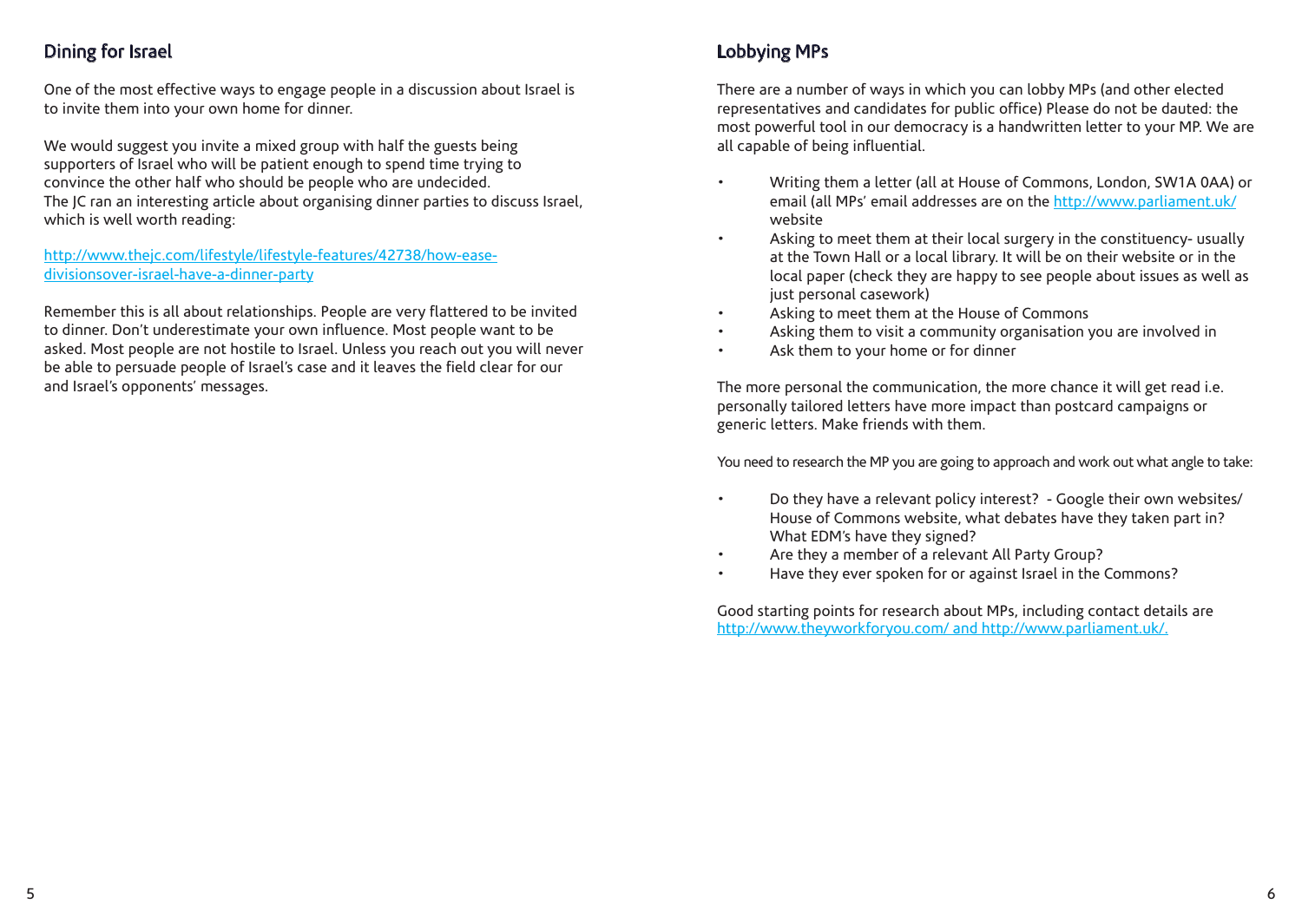All MPs have to get re-elected so they care about what their constituents think. The main reason they will agree to see someone is if you are one of their constituents – always state this at the start of any communication. If you can evidence that there are a reasonable number of local voters who share your views on Israel this will have an impact. Please remember that MPs are representatives not delegates though – they may have their own strong views already and will react very badly to bullying, electoral threats or coercion!

Any contact with an MP, other elected representative or candidate needs to have an "ask". You need to think about what you want them to do. Do you want them to

- Write to a local paper
- Vote in a particular way?
- Sign an Early Day Motion?
- Speak in a debate?
- Table a Written or Oral Question to Ministers?
- Lobby Officials or Ministers or Shadow Ministers in writing or in person?
- Come to a meeting
- Sign a petition
- Or 'not' to do the above, depending on the issue

# Section 2 "How to" Guides – Communications skills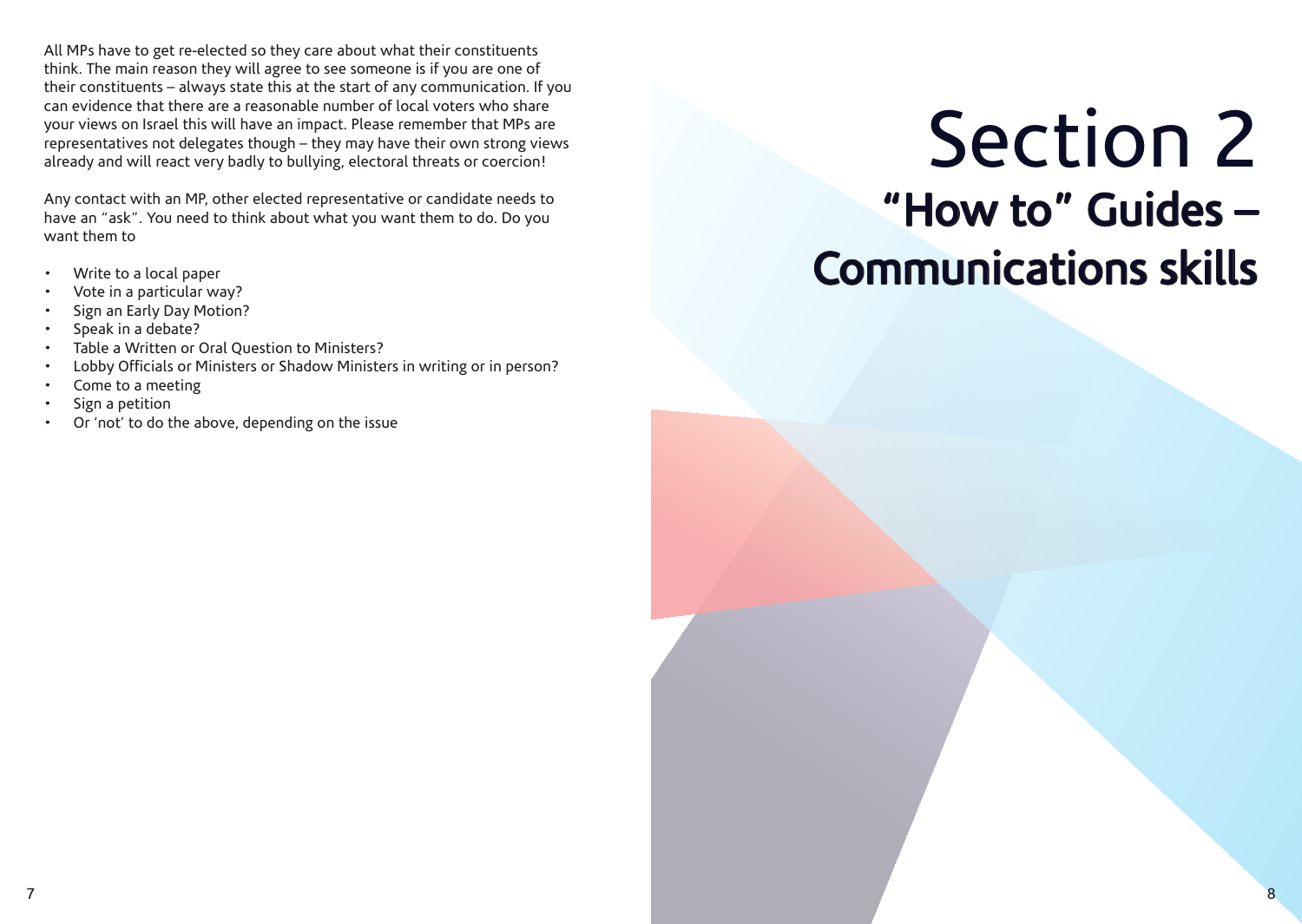## General Communication Skills

Know your audience - whether talking to an individual or a group. Good communicators know what their audience thinks, why they think it and how they react; they know how to tailor their message.

Establish your objective before you start, again it is the same for a group or an individual. You need to know what you are trying to achieve, then you can establish the message and structure your conversation or presentation accordingly.

It is difficult to teach communication skills – you have to learn from experience. So as always, practice is essential, both to improve your skills generally and also to make the best of each individual presentation you make. To be effective you need to get over your embarrassment. Confidence is key to effective communications, your audience will be able to tell if you are unsure and they may misread this and doubt your message. If you are unconfident it undermines your message. However, there is a fine line between this and arrogance which is a turn off and alienates your audience and undermines your mission. You have to respect your audience, if you don't why should they respect you?

What you say to people should be concise, to the point and tell an interesting story.

In addition to the obvious things like content and visual aids, the following are just as important as the audience will be subconsciously taking them in:

- Your voice how you say it is as important as what you say. You should also watch your volume and tone.
- Body language your body movements express what your attitudes and thoughts really are.
- Appearance first impressions influence people's attitudes to you. Dress appropriately for the occasion. What you wear should complement your message and not detract from it.

#### For a presentation:

Prepare what you are going to say carefully and logically, just as you would for a written report. Think about what the main points and what the objectives of the talk are. Make a list of these two things as your starting point.

If you are making a presentation, write it out in rough. Review the draft. You will find things that are irrelevant or superfluous - delete them. Check the story is consistent and flows smoothly. If there are things you cannot easily express, possibly because of doubt about your understanding, it is better to leave them unsaid.

Try not to read from a script. Instead prepare cue cards which have key words and phrases on them. Blank postcards are ideal for this. Don't forget to number the cards in case you drop them.

Rehearse your presentation - to yourself at first and then in front of some friends or colleagues. You cannot rehearse enough, you have to practice all the time.

Audience participation is also a good way of gauging were the audience is. By asking them questions it ensures you know what they are thinking and allows you to adapt your presentation if necessary.

Never pretend to know everything, it isn't credible and you lose respect. Being honest when you don't know something or are unsure gets the audience on side. It creates a sense of trust which means when you do know something, even when it contradicts what they think- they will listen to you.

Greet the audience (for example, 'Good morning, ladies and gentlemen'), and tell them who you are. Good presentations then follow this formula:

- Tell the audience what you are going to be telling them
- Then tell them
- At the end reaffirm what you have told them.

Keep to the time allowed. If you can, keep it short. It's better to under-run than over-run.

Speak clearly. Don't shout or whisper - judge the acoustics of the room.

Don't rush, or talk deliberately slowly. Be natural.

Deliberately pause at key points - this has the effect of emphasising the importance of a particular point you are making.

Avoid jokes - always disastrous unless you are a natural expert. To make a presentation interesting, change your delivery, but not too obviously, e.g.:

- speed
- pitch of voice

Use your hands to emphasize points but don't indulge in too much hand waving.

People can, over time, develop irritating habits. Ask colleagues occasionally what they think of your style.

Look at the audience as much as possible, but don't fix on an individual - it can be intimidating. Pitch your presentation towards the back of the audience, especially in larger rooms.

Avoid moving about too much. Pacing up and down can unnerve the audience, although some animation is desirable.

Keep an eye on the audience's body language. Know when to stop and also when to cut out a piece of a presentation.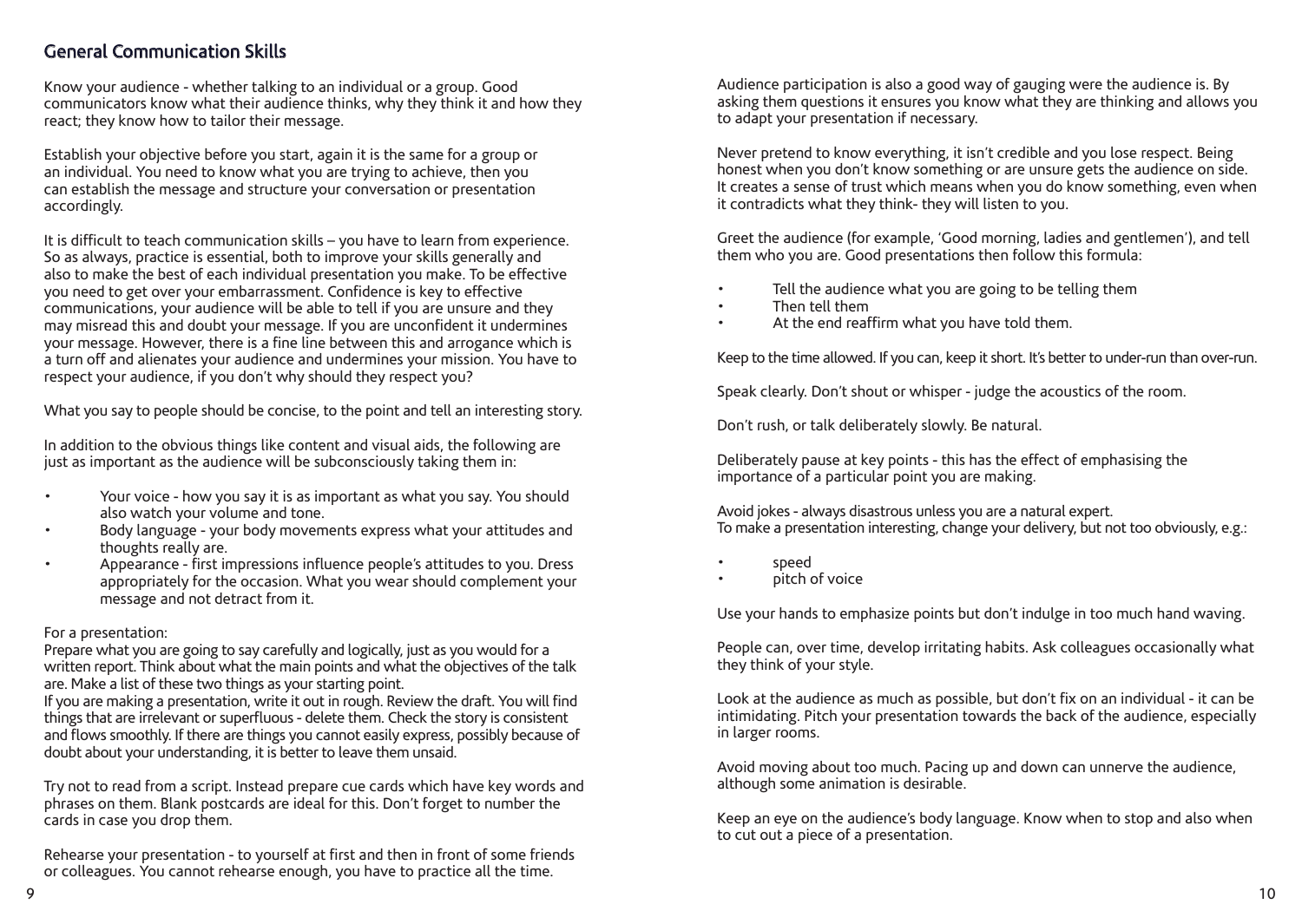### The importance of constant communication

Don't forget the 80/20 rule! For every 20% of "doing" in a campaign, you need 80% of communicating what you are doing. This is because it takes constant repetition before a message sinks in. That's why top politicians constantly repeat quite simple sound bites: they have to say the same thing dozens of times before it registers in the consciousness of their target audience. As frustrating as it may seem, if you think you have communicated your messages enough, think again. Don't presume people know what your messages are already: check.

#### Personal communication is essential

The more personal the way in which you communicate with someone, the more successful it will be.

Sending people emails is not enough – you need to follow-up emails with phone calls or meetings.

A hand-written letter carries a lot more weight than an email.

# Dos and Don'ts in a Crisis

The nature of the Middle East means that we often have to speak up for Israel because there is a crisis it is involved in.

#### In a crisis – DON'T:

- Panic
- Lose your temper
- Shout  $-$  it alienates people
- Write or call without checking your facts first
- Presume people know things most people in the UK don't follow the detail of events in the Middle East and presumptions of knowledge can alienate people who are ill-informed but not hostile

#### In a crisis – DO:

- Look at BICOM's email updates for the latest facts about the situation and the key arguments
- Forward the BICOM email updates to your contacts
- Check for further info on the BICOM website
- Make sure your local MP knows where you stand by writing to them and attending their surgery
- Write to newspapers arguing Israel's side of the story (including your local newspaper if it carries letters about non-local issues)
- Take part in radio phone-ins
- Comment on blogs, or write a blog post if you have a blog
- State your views on Twitter, Facebook and other social media
- Stay calm rational argument trumps emotional outbursts
- Show respect for other viewpoints however annoying they may be
- Remember that if you are not telling someone the facts, it may be that no one else is
- Remember that the better the relationship you have built up with people before a crisis, the better chance they will listen to what you are saying during a crisis. Similarly it is very difficult to suddenly start communicating with people during a crisis who you haven't cultivated before
	- Finally, remember your friends and family- don't presume others are talking to people. The most important thing you can do is talk to people locally. Don't shy away from conversations but make it easy for people to approach you and ask questions.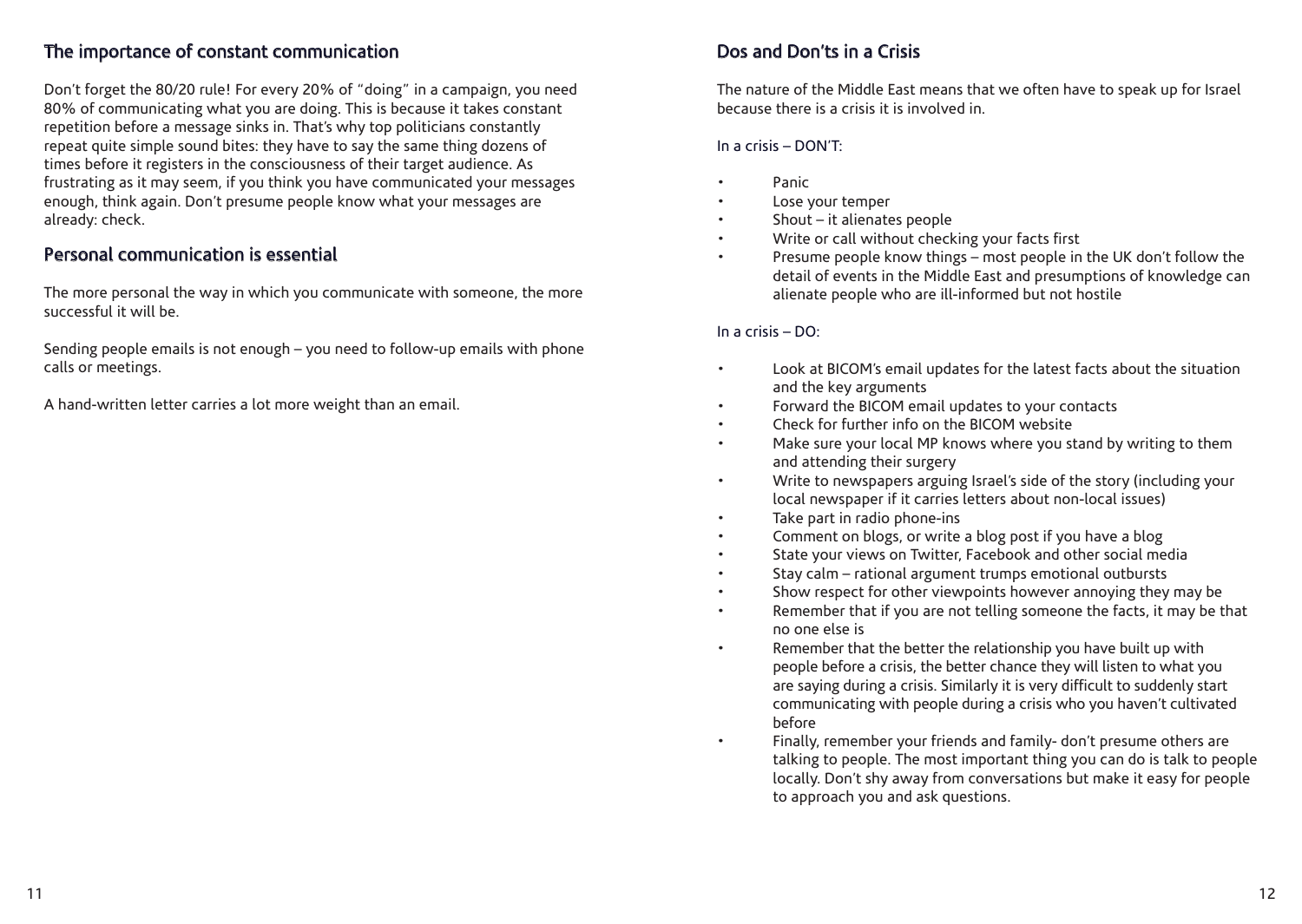# Letter Writing

Letters to the editor are an easy, quick way to share your opinions. It's something any member of the public with a spare 15 minutes can do. A letter should remain short, focused, and only have one central point. You should also address a specific article, editorial, or op-ed in the newspaper and it is important to send the letter in by email as quickly as possible (preferably the same day the article appears in the newspaper). Each specific newspaper will have its own regulations, which you can usually find on their website, but you should expect to write a letter that is about 150 words long and to include your contact information for verification purposes.

Here are some quick tips:

- Keep it short and to the point
- Address a specific article, editorial, or op-ed
- Write and send the letter ASAP
- Follow the newspaper's specific letter to the editor regulations
- Letters from members of the public are more powerful than from those already known to have a political agenda
- Keep coming back when opponents pen a reply (readers love to follow a letters battle and expect a written challenge to be answered)
- If you are writing to someone you know you need to personalize the letter. The more you make it specific to the individual the more likely you are to get the person you are writing to to engage and respond.
- Don't presume that people know things

# Dealing with the media

We don't expect every supporter of Israel to engage with the media. If you don't feel confident doing it, it is better to pass off the opportunity to spokespeople who are experienced in media relations.

But if you do get the opportunity to appear in the media, here are some useful tips:

#### Interviews

When doing media interviews:

## Prior to the interview

- Think about what you are trying to communicate
- Find out as much as you can about the journalist and their views and interests
- Ask about the format of the interview: how many questions, how long, live or pre-recorded. Ask for a set of questions in advance.
- Make sure you prepare your message and stick to it (repeat it several times!).
- At all times remember the audience and not the interviewer. You are in someone's living room or kitchen- you need to talk as you would when a guest in someone else's home.

## When asked uncomfortable questions

- Try and get some facts and figures to back-up your messages.
- lust state the facts
- Facts and figures must be relevant
- Never lose your temper, always remain calm

#### Make sure you are

- Prepared
- Clear
- **Convincing**
- Credible
- Focused

## Forms of evidence/support

- Personal experience stories are very effective
- Use third party endorsements to enhance your credibility have a list of supporters/quotes ready if you can
- Don't use jargon Keep it simple!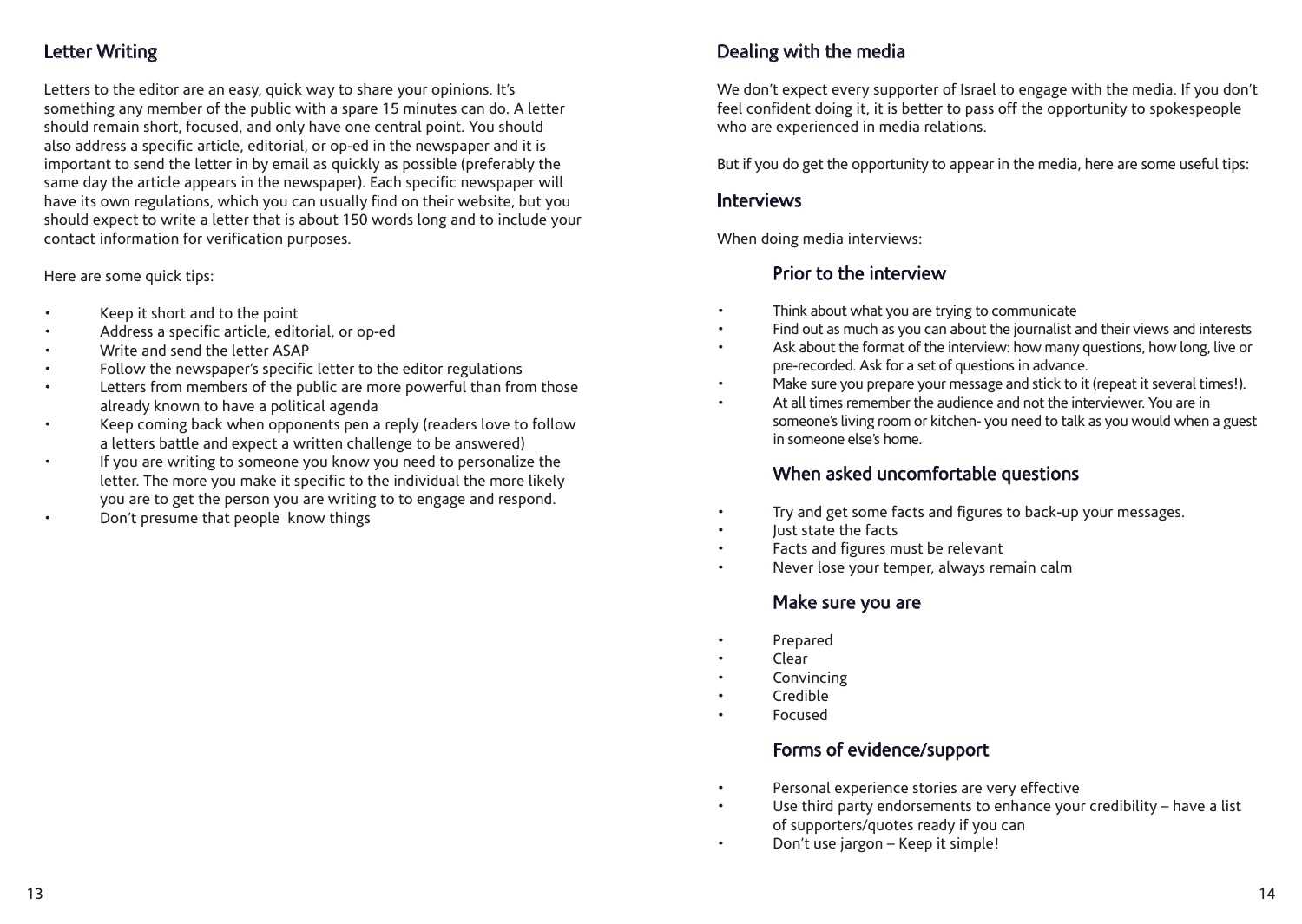# Deliver sound bites first

- Decide on two or three key messages.
- Make the strongest point first
- Then support it...
- Best way to cope with a journalist is to...
- Sound bite
- Support points
- Repeat sound bite

# Flagging Key messages

- **Do say:**<br>
The most important point is...
- The big picture here is...
- One thing to remember is...
- Let's put things into perspective...
- Use "First let me address your question on..."

### Don't say:

- As I've already said
- As I said earlier

## Rules of engagement

#### Dos

- Prepare
- Take control but also listen and acknowledge
- Set key messages
- Keep repeating them

#### Don'ts

- Let your guard down
- Lose your temper
- Hope you can "wing it"
- Attack Israel's critics

#### Remember the three Cs!

- 1. Control
- 2. Credibility
- 3. Confidence

# Telephone interviews

- Prepare and know you're talking points.
- Cross off your key points as you go.
- Stand up.
- Never forget you're in an interview.

# Off the record

- A journalist is never off duty and neither are you
- Remember the journalist always has his own need for a good story in mind when he is asking you questions. So if you do not want to see it in print -do not say it.

### Photos and Press Releases

You might want to get coverage in a local newspaper for your campaign activi ties. A press release has far more chance of getting coverage if there is a photo opportunity, or a good quality photo you can supply, too.

- Use visual props that people will associate with your campaign.
- Phone the newspaper's photographer and discuss with them what would make a great picture.
- Press releases need to include:
- An embargo/release date if relevant
- The basics of the story: what is happening, where and when, and who is involved
- A quote from a named spokesperson
- Your contact details for further inquiries
- After sending press releases call up journalist to discuss the campaign and how you can keep them informed about what you are doing.
- Chase up reporters after an event to check they'll be featuring your story.
- Remember that you need to keep to the production schedule of the local media if you want them to carry your stories. A copy deadline is sacrosanct and the media are rarely interested in week-old, 'stale' news stories.
- Even when you are dealing with an international issue like Israel you need to have a local link or example to capture the interest of the local media.
- Unusual news angles and photographs help to attract the interest of the media but do not be tempted into doing anything too 'zany' just to oblige a photographer or journalist. Inappropriate comments or photographs can come back 'to bite you' years later.

Remember, if you have cultivated a relationship you are far more likely to get stuff in the paper. Journalists are human beings doing a job and if you help them get good stories they will value you as a contact.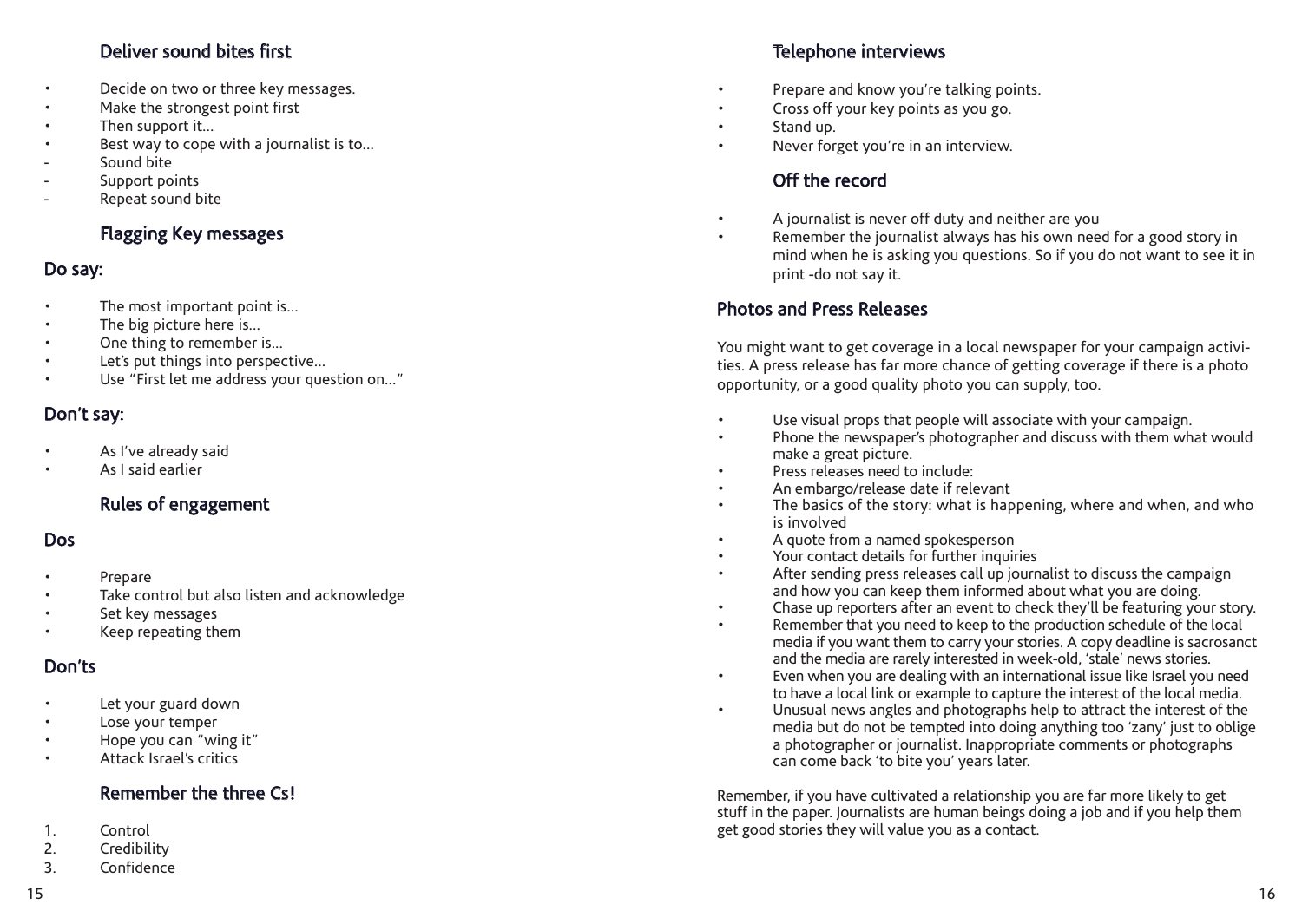## Basics of leaflets and direct mail

Leaflets are a good, cheap traditional way of getting your message direct to people in the street or in their homes, particularly if you are finding it tough to get media coverage.

The average leaflet has a lifespan of six seconds – the time it takes to carry what is assumed to be junk mail from the door to the waste bin.

- Any message in a leaflet needs to be summarised in a very big and eyecatching headline.
- Remember your target audience and use an appropriate style. A lively tabloid style with short punchy articles is far more likely to be read and remembered than dense worthy text.
- Black and white or two colour materials are cheaper to produce than full colour materials so it is always worth considering if a piece of printed material needs to be produced in colour.
- All printed materials involve significant print and production costs and it is important that they are targeted and delivered only to those people and areas that can justify the necessary expense
- Remember that printed materials take time to produce and distribute so a realistic production and distribution timetable is required for all printed materials and the question of topicality and continued relevance is a factor.

Leaflets should generally:

- Be easy to read
- Be illustrated with eye-catching pictures
- Not contain too many words
- Be well designed and laid out
- Look good visually  $-$  stand out from the crowd.
- Make the leaflets as locally specific as possible
- Seeing people they know in a photo creates interest and gets people to pay attention.

If you have a set of names and addresses, it is a lot better to send people enveloped letters (known as direct mail even if hand-delivered rather than posted) as they are more likely to read these than a leaflet. Even a letter addressed to "the resident" works better than a leaflet.

#### Top tips:

- Decide who the people are you want to write to.
- Who within these groups make up the target groups for your campaign?
- Decide what is the message of your direct mail?
- Decide on the tone of voice and what information to include.
- Write in the language style your target group will best respond to.
- Choose photos that will have meaning for your readers and are connected to the issues you are writing about
- Use clear and snappy headlines with local content to generate reader interest
- Tell people how they can get involved in the campaign.
- Include a method for people to respond to you (reply coupon, phone number, website and email address)
- Follow up on all responses and keep people informed about the progress of the campaign.
- Thank people for any support they give.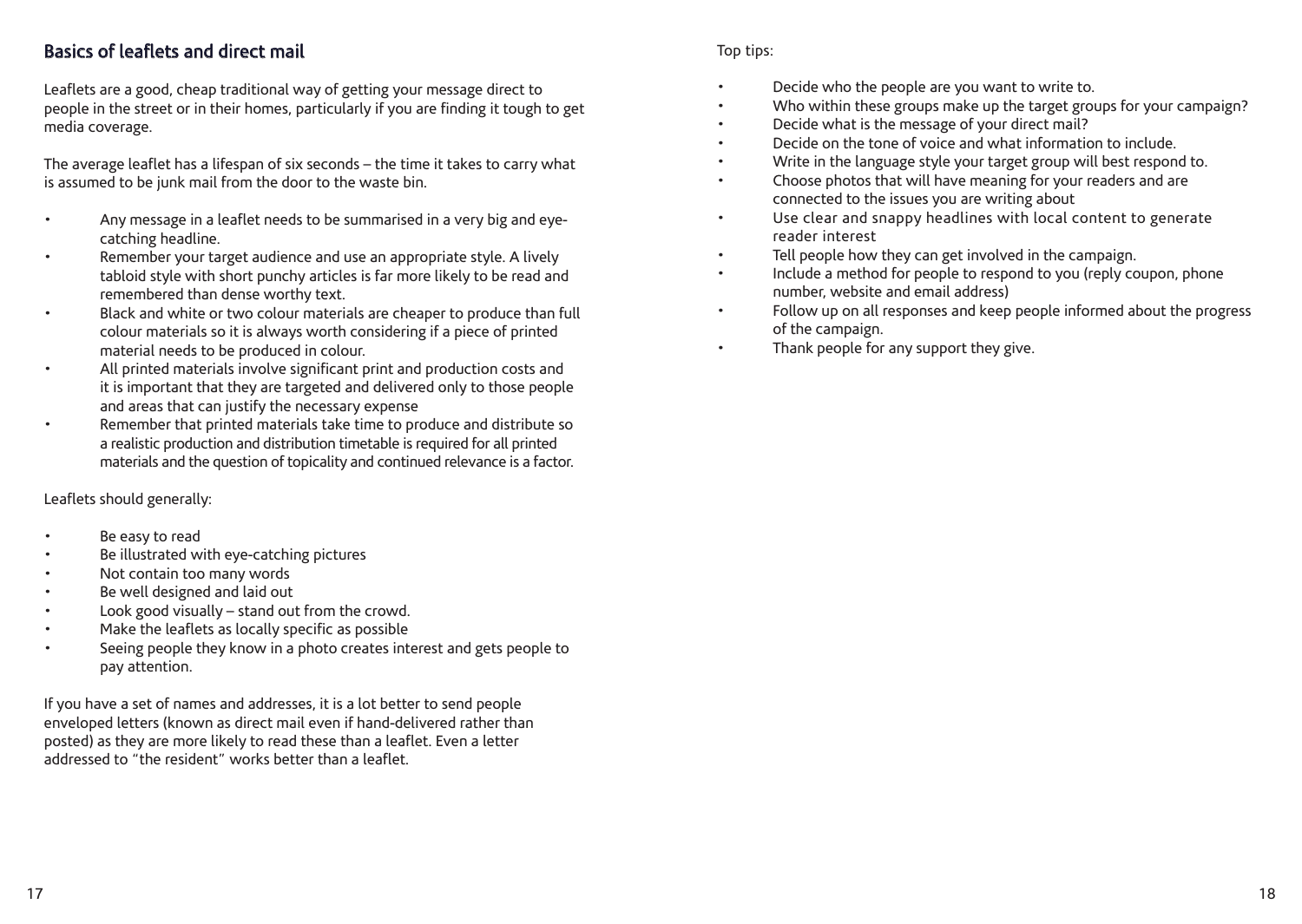# Basics of sending campaign emails

Emails are the quickest way of keeping your network of supporters up to date. However, they often get deleted without being read, so need to be followed up with more personal contact.

- If you are keeping personal data such as email addresses, you need to be registered with the Information Commissioners' Office because of the Data Protection Act (http://www.ico.gov.uk/for\_organisations.aspx)
- Always blind copy emails (i.e. put the addresses in the BCC line)
- Always give people the chance to opt out of receiving further emails
- Collect people's email addresses when you are campaigning
- Work with local community groups
- Ask supporters to forward your emails to their friends and sign up their friends and family to your email list
- What do you know about the people you are emailing?
- Where did you get their email details from? Discuss the level of information you need to include in an initial email and then how you can follow this up.
- Even though you want the email to feel personal don't write more than is necessary. Get to the main point quickly, you don't need long introductions.
- Keep the paragraphs short in number and short in length.
- Sum up the main details of the campaign and what action you are going to take.
- Why have you sent this email? Be clear what it is you are asking people to do and why they should do.
- Think about who you are writing to? (Do you need to introduce yourself, the campaign and the key issues?)
- Adapt your style to suit your audience. Is this a solicited or unsolicited email?
- Make the email feel personal. Even if you are writing to a group of people you want it to feel like you are communicating to an individual.
- What's the tone of the email? You don't want to be over familiar but email isn't as formal as a letter, use your natural voice so people get a real sense of who you are.
- Set time aside to keep on top of the email responses you receive, and respond to them promptly, and be consistent with your tone of voice.
- How often do you need to update people on the progress of the campaign? How urgent is this issue for the audience – is that you need to update them daily, weekly, monthly or just when something happens?

# Using social media

Many people, particularly if they are younger, increasingly look online to get news and views and to network and debate. If you feel comfortable using social media, it is an important space for advocacy of Israel's case.

# Blogs

The blogging community is among the most important audiences that we can reach out to. You should engage blogs at every opportunity from commenting on existing blog posts to creating original entries.

More important may be your ability to be our eyes and ears in the blogosphere and respond, even if it is only a few lines, in the comment section of the many blogs throughout the Internet. Just like you respond to scurrilous e-mails that are sent to your inbox, we encourage you to respond to your local blogs and other online community forums.

You may also wish to consider starting your own blog or having a personal blog on a major blog (many blogs and campaign sites allow this).

Here are some quick tips: Blog early and often Blog comments can be as short as a couple of lines, while a full blog entry can be short or as long as a standard op-ed (700 words) Blog locally

The two main platforms for creating a blog of your own are www.blogger.com and www.wordpress.com. Both are very easy to use and the sites talk you through setting up a blog step-by-step.

You can build readership for your own blog by:

- Commenting on other blogs and linking back to your one
- Promoting the link to your blog or to specific posts you have written in emails, on Twitter and on Facebook and quoting your blog address in offline material such as letters to the press or leaflets
- Emailing writers of other blogs to draw their attention to your best posts

You can use Google blog search (http://blogsearch.google.com/) to search for blogs that are talking about Israel or a specific issue, and use it to set up email monitoring alerts.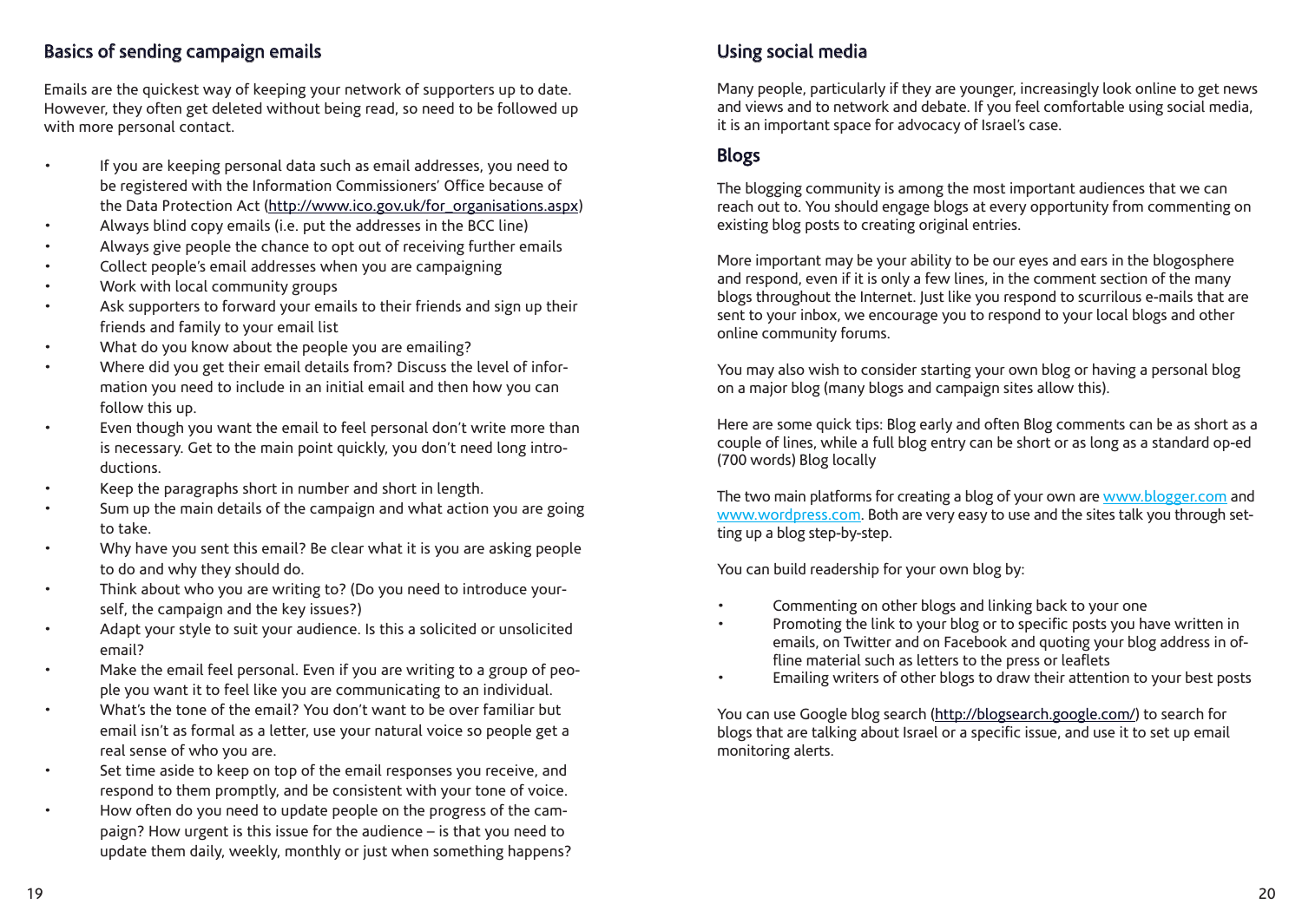# **Twitter**

Twitter is a micro-blogging site where you write pithy comments in less than 140 characters. It is a very democratic medium in that anyone can use it to interact directly with senior politicians and journalists.

It is easy to sign up here http://twitter.com/

Start by following the feed from people you expect to express views on Israel. Argue with them if you disagree with them, or retweet their views if like them. BICOM's Twitter feed is: @BritainIsrael

# Facebook

Facebook is a social-networking site. You can sign up here: http://www.facebook.com/

Facebook can be used like Twitter to broadcast your views to your online "friends" or comment on views that they express.

It also has features enabling users to set up groups and events and support causes, which is a great way to organise Israel supporters online.

BICOM has its own Facebook page.

# Dealing with anti-Israel arguments

There are situations where it is essential to react directly to anti-Israel incidents and rhetoric. But you must do so with the upmost care. You have to determine what is malicious and what it ignorance and deal with them very differently. Also, you must at all times remember the audience that will be hearing or reading your response. Even if the individual is malicious you can still lose a bigger audience if you reply in the wrong way. Remember two wrongs do not make a right. Keep you cool. Be patient. Respond with accurate information in a succinct fashion to specific anti-Israel materials in the media. Remember, do not make it personal, i.e. about the person, as it annoys the audience, stick to the issue. In the media it is most effective to do so in the form of letters to the editor.

Be sure to frequently cite unbiased sources in your arguments; using only overtly pro-Israel sources invites criticism and allows readers to easily dismiss your arguments. Independent sources no matter how irritating are always more trusted. Also people who have no reason to support your argument or Israel are also good to quote. They are your unusual suspects, the opinion formers that people listen to when they talk, even if they aren't experts on the issue.

Research anti-Israel speakers or writers. Come prepared with pointed questions and to challenge inaccuracies.

When anti-Semitic materials and/or rhetoric appear, you should publicly condemn them. Keep in mind that not all anti-Israel material is anti-Semitic. When in doubt, contact Jewish organisations for guidance about when criticism of Israel becomes anti-Semitism.

Be careful with the language and rhetoric you use. It is easy to fall into arguments concerning "us" and "them" and to generalize about whether Muslims or Palestinians, when you are actually only referring to specific groups, political organisations, terrorist organisations, and so on. You should also be aware when talking to non Jewish audiences as you can presume too much knowledge and that leads to miscommunication and irritation in the audience. Other words to be careful of using are: "you" and "we". At all times you need to be clear about who and what you are referring to.

It is also important to differentiate between advocacy of a Palestinian state as part of a two-state solution, or concern for the welfare and rights of Palestinians; criticism of specific actions by Israel; and attempts to delegitimise Israel's right to exist as a state. You must not use ridicule or be shrill in responding as it will alienate those people who are undecided but not anti. Someone who is interested enough to ask questions is someone who you can reason with, but you must not make the mistake of presuming everyone is an enemy. People are on the whole just ignorant but not stupid. They need you to talk and gently educate them.

The Israeli-Palestinian conflict is a complicated topic. In order to strategically respond to the anti-Israel campaign, you must educate yourself and your peers on the nuances of the issues. However, remember no one knows everything. To admit you don't know something actually gains the respect of your audience.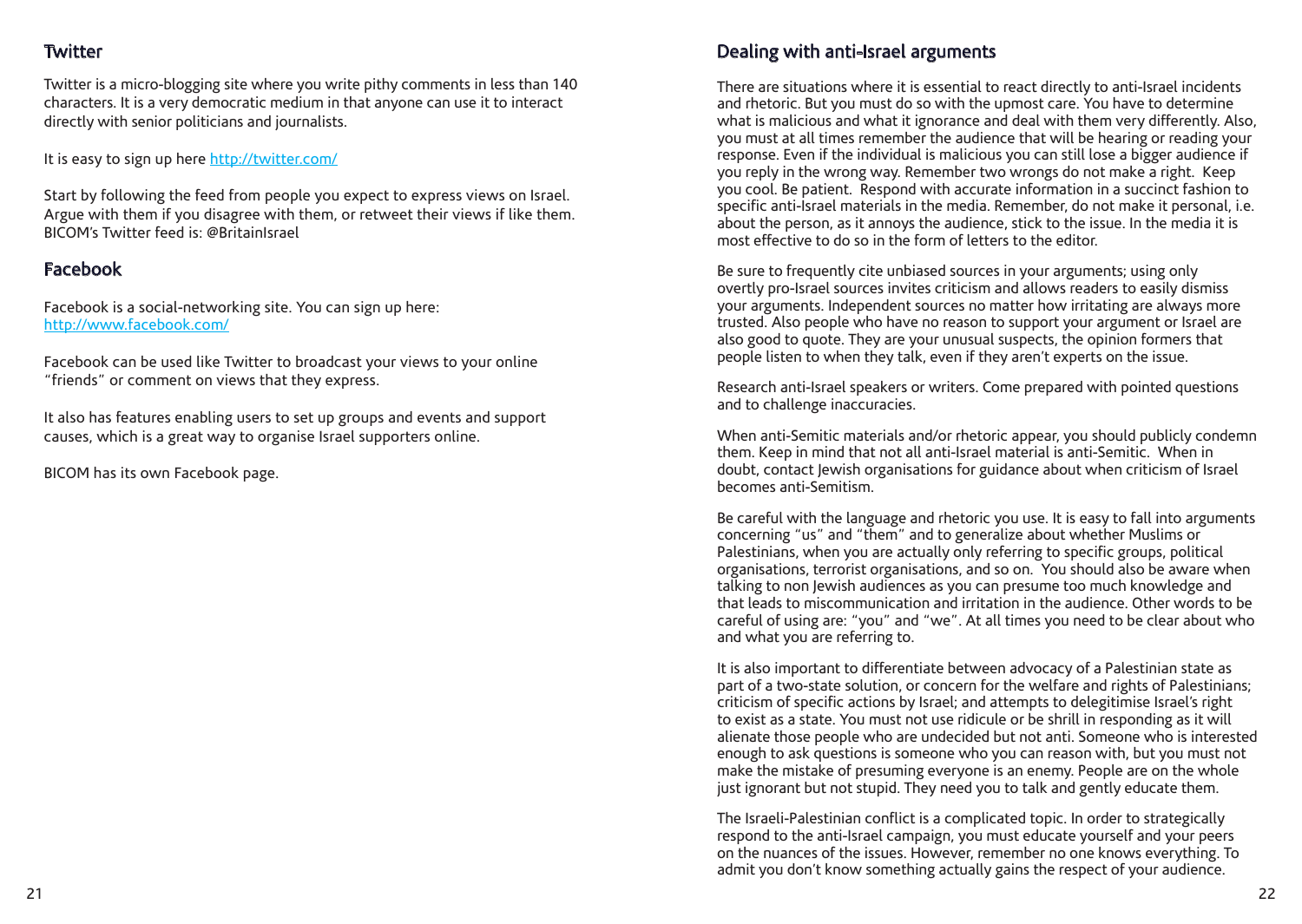# Making a Speech

Occasionally there may be opportunities to address a meeting about the case for Israel or even to go head-to-head with people who disagree.

Only agree to speak if you feel comfortable about it: otherwise try to get an experienced speaker from a national organisation.

Things to consider if invited to debate Israel:

- How many people will attend the event?
- What will their starting point be? Debates tend to attract people who already have strong views, so think carefully about how much time you commit to attending an event with an audience whose mind will be largely made up.
- Make sure you are up to date on the latest briefings on the BICOM website.
- Identify the key message that you want people to take away from the meeting, and make sure that you keep bringing the argument back to that message.
- Know your opponent, and think about what angle he or she is going to approach the debate from, and be ready with some rebuttal lines.
- Take some campaign literature with your contact details on it so that you have something to give to people who may wish to contact you.
- Prepare by writing an opening speech and rehearsing it to friends time it as it is easy to overestimate how much you can say if there is a time limit.
- Keep it simple
- React to the audience not to the others on the panel
- Keep calm
- Do not ridicule or attack someone personally as it annoys the audience.
- Smile, people respond to positive body language, it also communicates quiet confidence.

# Section 3 "How to" Guides – Local organising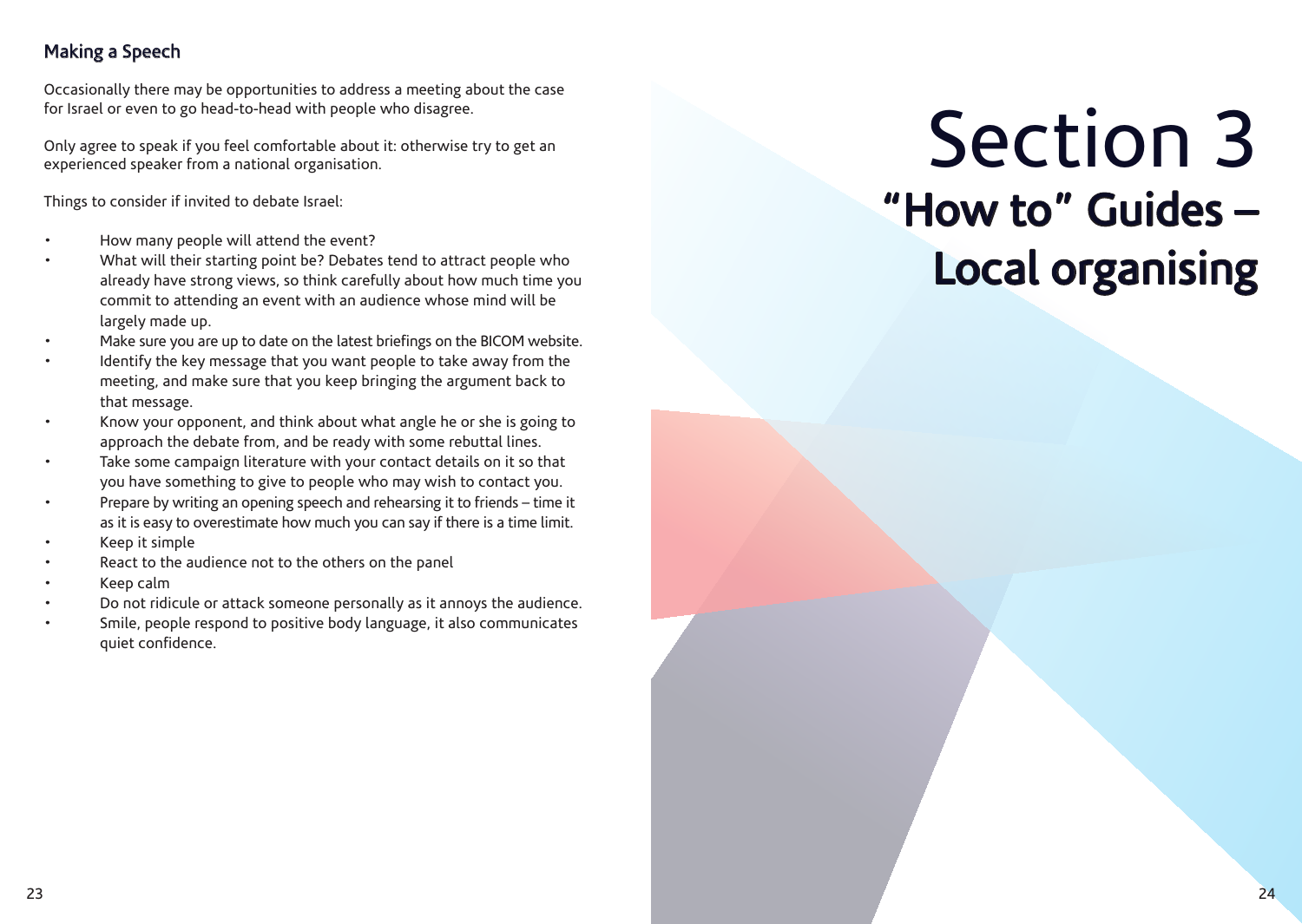# Setting up a local campaign group

If you are ready and know some other local supporters of Israel you might want to think about setting up a local campaign group. This is how to do it:

- You should create a list of local supporters of Israel with whom you should regularly communicate. Make sure that all events are clearly posted with location, purpose and start and finish times. Email is the easiest form of communication but don't over do it. Don't send more than one email a week, and preferably send it at the same time each week. For supporters who are not on email, have a monthly mail out or a phone tree to keep them in touch.
- Meet together monthly or quarterly to agree future actions and who is responsible for them.
- It's a good idea to have one person who is locally responsible for recruiting and organising volunteers, but they shouldn't be the only person to do this work.
- Every activity must have someone who is responsible for it. When planning a grid of activities include the name of who will organise the meeting, the street stall or the letter-writing session. Undertaking a survey of supporters will identify their skills and interests.
- Investing in training of supporters who want to help in organising activities will mean that the weight of the tasks will be spread amongst more volunteers.
- Plan a range of campaign events on a grid for the year ahead. Some people like street stalls because they like talking to the public whilst others will prefer stuffing envelopes over a cup of tea. Make sure supporters have a range of options.
- You need to make sure people know about all your events at least three weeks in advance.
- Supplement bulletins by talking to supporters directly. Experience shows that the only real way to get people to help you is to ask them personally, either on the doorstep or on the phone.
- Some people may have a specific reason for not helping out perhaps they are having a busy time at work. No does not mean never. If people say no during a phone around, they should still be called next time you are working through the list unless they have given a reason to excuse themselves permanently.
- When speaking to supporters you need to have a robust system for collecting information about what they are willing to do. You should also keep a record of when you spoke to them last and what was agreed.
- Make it personal
- Remember not everyone is as committed as you so ensure there is plenty of fun in what you do. People get involved to be in a social group, as well as to work on an issue they care about.

# Organising a local meeting

# House Meetings

House Meetings have been used, predominantly in America, as a way to build up small campaigning groups within a community.

Holding the event in a local home will make the event seem very personal and will demonstrate that you are reaching out to engage with the people you are inviting. Find out if a local supporter is happy to have you hold the event in their kitchen or living room. Alternatively, a local hotspot like a café or a community venue provide neutral and familiar territory.

#### Top Tips

- welcome everyone and be friendly
- have an agenda and don't let the meeting over-run
- make sure you have a supporter there ready to help you encourage discussion
- be ready with a series of questions or topics to discuss so that the conversation doesn't dry up
- have a sign in sheet ready so you get names and contact details of people who have attended so you can follow up anything they raise, especially email addresses
- make notes of issues that people are interested in so that you can send them relevant updates after the event
- think about the place you are holding the meeting have refreshments available to keep people comfortable, arrange seating in a nonintimidating way, and remember this is an informal discussion group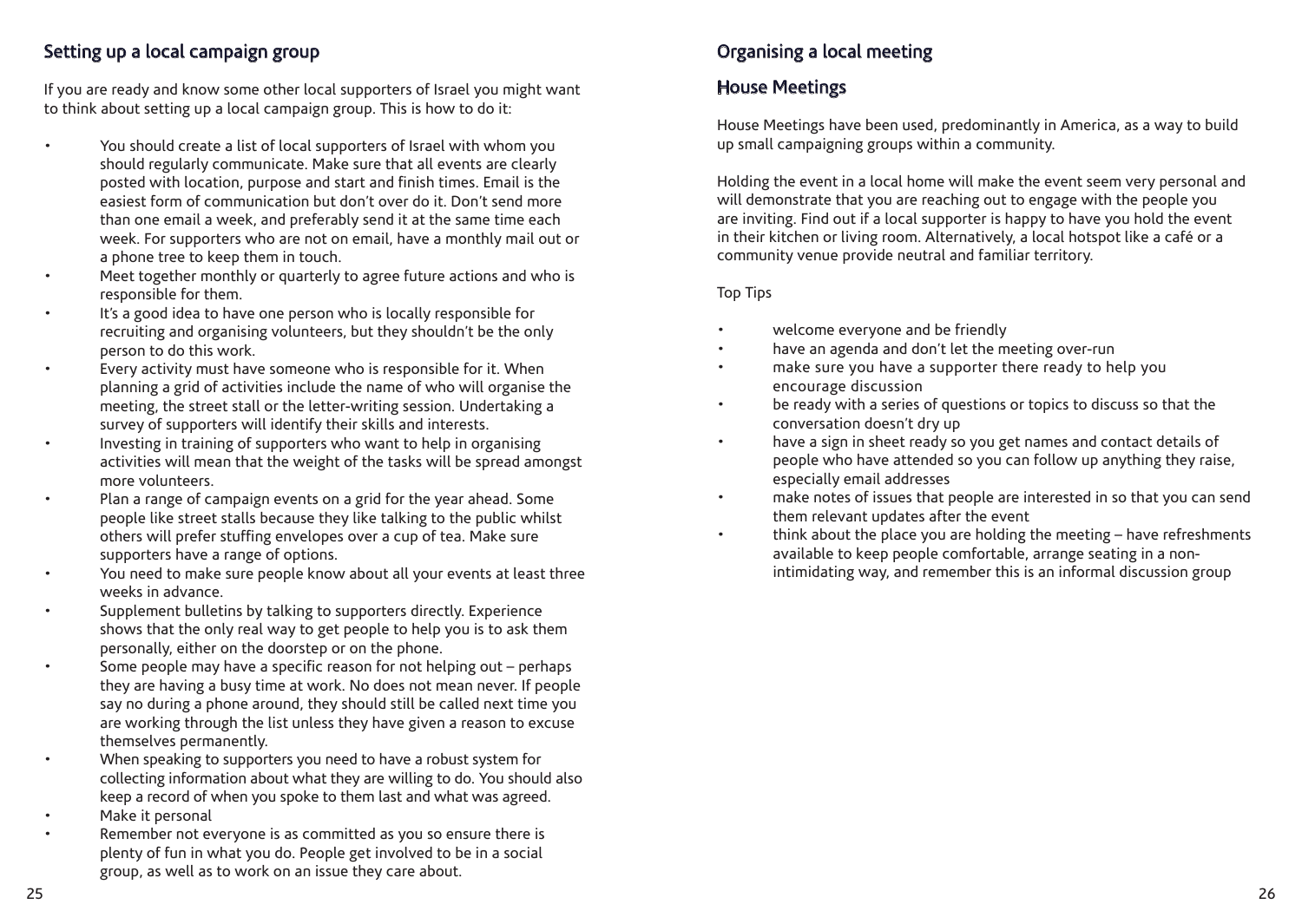### Supporter Mobilisation Meetings

You should aim to have events that are specifically about involving known supporters of Israel in pro-Israel campaign activity.

The event must be: attractive so that people come, social so that people bond and become part of the team, purposeful every event that you do must have a clear campaigning purpose.

Ideas that work for getting people to come to a supporter mobilisation event include:

- beginning with a good speaker
- showing an interesting film
- selecting an unusual venue for an event so that people might want to see inside the building.

If possible try to avoid having an entry price so there is no barrier to people coming. Make sure you get the name and contact details of everyone who attends.

Invest in food and drink and organising the event so people can mix. Name tags help new people meet each other. Once people bond and they feel part of the team and then they are more likely to come to your subsequent events.

Attach an activity to the event with a key campaign purpose. Get a speaker to give a short speech saying why we need to be doing the activity that is the focus of the event e.g. everyone going away and writing to their MP.

# Organising a Street Stall

You might want to get attention for your campaigning and promote Israel's case with a stall at a community event, or even a public stall on a local high street.

Things to consider:

- What specific aspects of the case for Israel will you be talking to people about?
- Where and when will it be best to have a stall?
- Do you need permission?
- What will your stall comprise of?
- How many and which volunteers will you need to help you?

Make sure you are hosting your stall at the busiest time and location possible. If it is a public site rather than at an event, go and visit it the week before. Decide where you will pitch your stall so you are visible, but not obstructing the pavement or flow of people.

For a street stall, make sure you have permission to hold it there. It is courteous to contact the head of the environment department at the council and let them know that you will be holding a number of street stalls locally. Make sure you stress that you will not obstruct pavements or the flow of people. Shopping centers and supermarkets are also ideal locations, however you will need specific permission each time you host a street stall inside them. Please also be aware you will need permission to be on bus or train station property, however you can be nearby to contact commuters. You will not be allowed to hold a street stall on private property unless you have the owner's permission.

You will need:

- Pasting table or similar.
- Posters, signs, banners.
- Clipboards, petition and sign up sheets.
- Leaflets.
- Stickers.
- Sellotape, scissors, string.
- About four volunteers for the duration of the stall. Ask volunteers if they will help for an hour and give them an allotted time.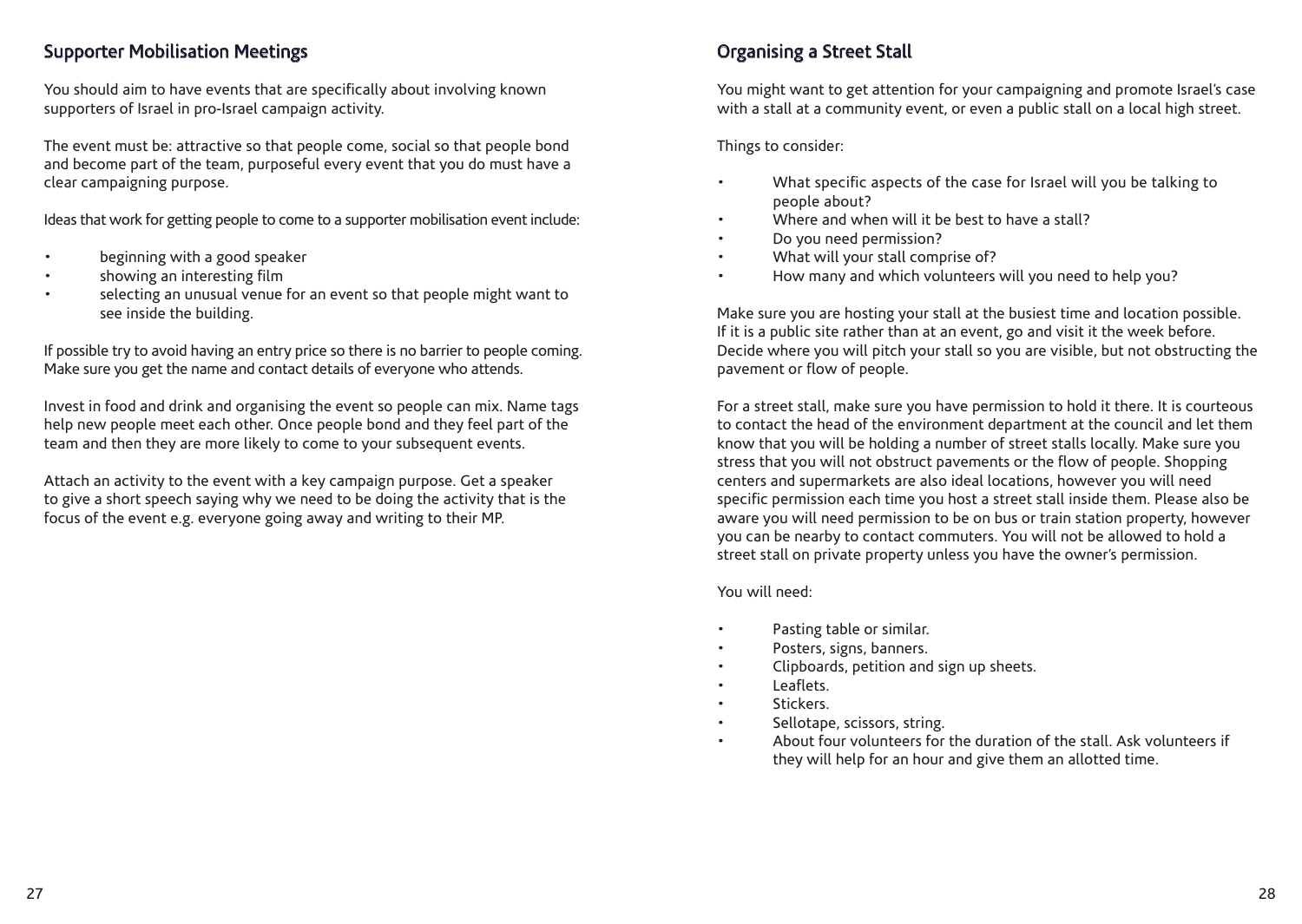Top tips:

- Smile and look welcoming.
- Invite everyone to sign your petition, pledge support, or whatever your call to action is. Encourage them to include their mobile number or email address, as well as, their postal address details. Any form that collects personal data in this way needs a disclaimer on it authorising you to use the data to re-contact people.
- Don't stand behind the stall or table. Be proactive and approach people and talk to them.
- Don't crowd the stall. Your team should be dispersed, talking to as many people as possible.
- Try not to let your volunteer's just talk to each other; people are less likely to come up to them.

# Section 4 "How to" Guides – Influencing other organisations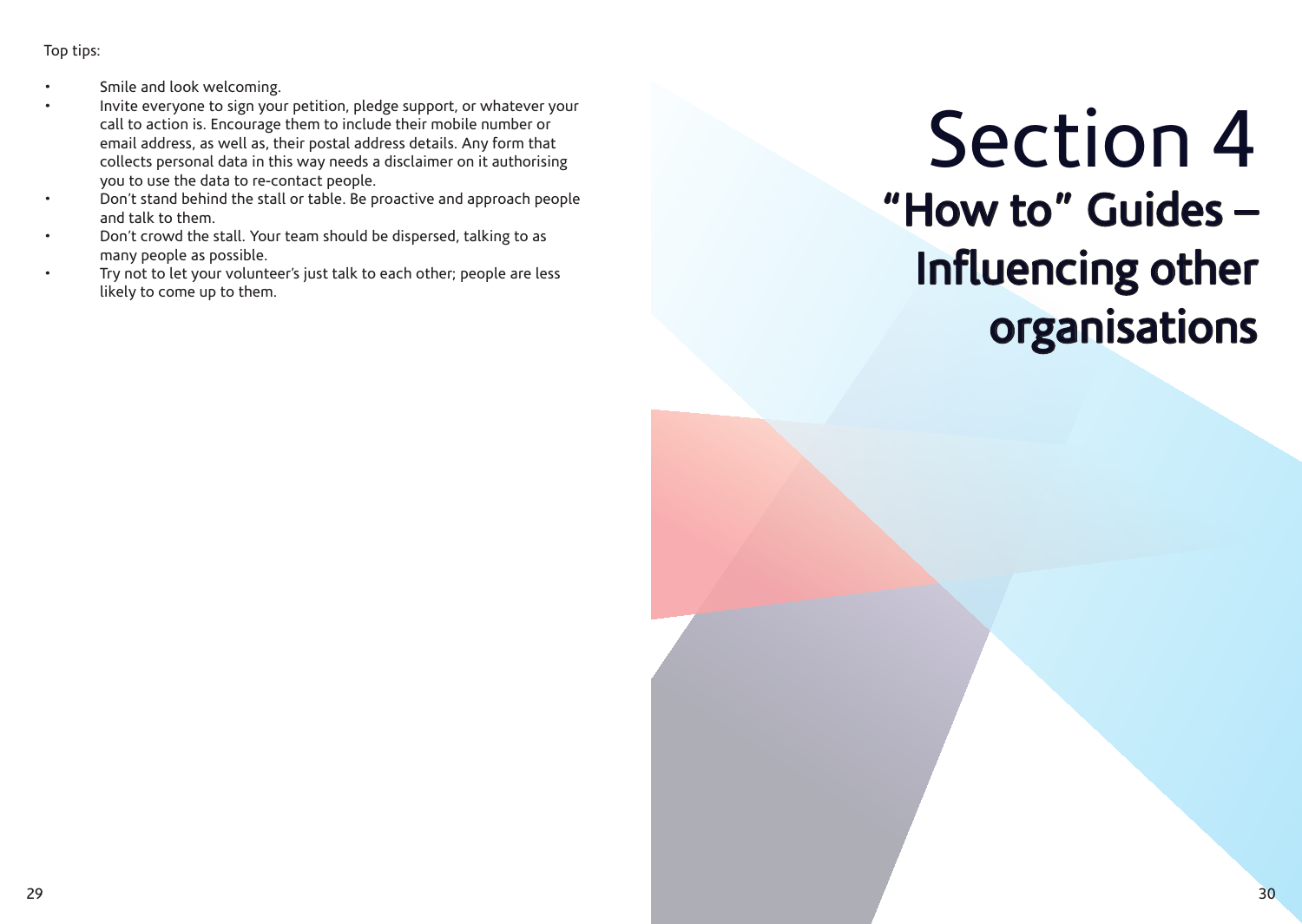### Communicating with other faith groups

The priority for pro-Israel campaigners in engaging with faith groups should be to build on personal relationships that you already have with people of other faiths. There is no point duplicating existing groups and mechanisms for interfaith dialogue that have already been sent up: do your research and speak to local Rabbis and other community leaders to find out what mechanisms for engaging with other faiths already exist in your area.

Faith leaders and members of faith groups often have a multiplying effect, in the sense that they can spread positive messages to wide networks easily. The scale and regularity of faith group networks, through services, house groups and community meetings means that engaging with one group can often lead to a whole network being opened up to you.

Engaging on a personal level with group leaders will be of immense importance. It will be helpful to attend these meetings with a Rabbi who already has dialogue with their counterparts from other faiths, a friendly supporter from the congregation or a national organisation such as Christian Friends of Israel.

In conjunction with the relevant group leaders, organise an event with the wider faith community. This can be a meeting at the place of worship, a house meeting or listening panel, or a coffee morning, depending on what local faith group leaders think is appropriate. This meeting must be strongly based on the premise of building long term dialogue.

House Meeting formats are already a well established part of many faith groups and practices. For example for a large number of the "new" churches, weekly house meetings are as important as the main Sunday gathering. House meetings give the opportunity to build meaningful relationships with a small number of people. This dynamic can be used incredibly well if the discussion based nature of the groups is used to best effect.

Approach meetings from the perspective that you are engaging in a listening exercise to learn, or gain a greater understanding of the concerns of the particular faith community that you are meeting regarding Israel.

First contact is all important. If faith groups are of the persuasion to engage in the issue of Israel, it will usually be from the point of view that they have something to offer rather than something to learn. Stressing that any meeting will be part of a long-term dialogue is vital.

 Do your research and tailor your approach to the individual faith group you are meeting. When speaking to individual groups, using the word "faith" instead of "Christianity" or "Islam" often plays badly, as there is a perception that you are "watering down" deeply held beliefs. Don't be afraid to use religious language.

Christian Friends of Israel UK can be contacted via their website: http://www.cfi.org.uk/contactus.php

# Joining a political party

If you support a particular political party, joining it gives you a voice in its internal structures and the opportunity to influence its stance on Israel.

All the major political parties can be joined online:

#### Conservative Party

http://www.conservatives.com/Get\_involved/Join.aspx or

- £25 standard rate
- £5 Youth (under 23)

#### Labour Party

https://secure2.labour.org.uk/join/ or 08705 900 200

- £41 Standard rate
- £20.50 Reduced rate (unwaged and pensioners)
- £0.01 Youth (under 27 or in full-time education)
- £20.50 Trade Union, political levy payer or affiliate member

The Labour Party has a specifically Zionist affiliated organisation, the Jewish Labour Movement (the successor to Poale Zion). Membership details are here: http://www.jlm.org.uk/join-us/

Liberal Democrats

https://www.libdems.org.uk/join\_us.aspx or 020 7227 1335

- £12 Standard rate
- £6 Concessionary subscription (available to anyone who receives, or is entitled to receive, state benefits (other than state pension or child benefit); anyone who is a student in full-time education; or anyone under 26)

Just like most membership organizations they are more readily influenced from the inside.

If you really want to affect policy one of the best ways is joining a political party. However, it isn't for everyone so do not join unless you support that particular party.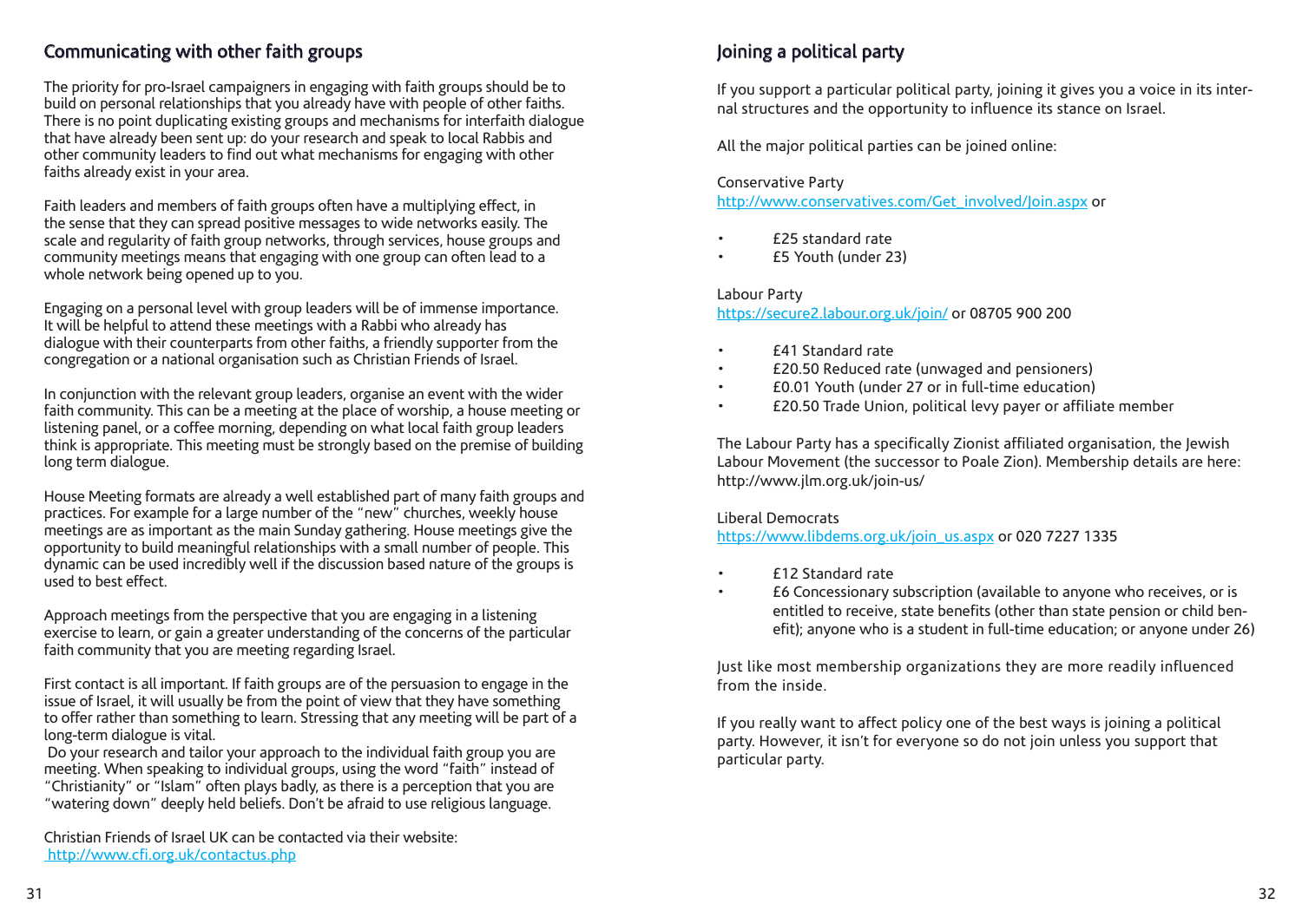# Joining a trade union

As democratic, member-run organisations, unions can and do take stances on international issues, including Israel.

To find the right union for you and your job, you can call the TUC's 'Join a Union' line 0870 600 4 882 (national rate, 8am - 9pm Monday - Friday, 9am - 5pm Saturday) or use workSMART's online tools to help you choose.

There is a list of all trade unions affiliated to the TUC online here: http://www. tuc.org.uk/tuc/unions\_main.cfm, this includes a brief description of which occupations they recruit from.

Some professions e.g. teaching, journalism, have specialist unions that only represent that profession.

If your occupation does not have a specific union, the largest unions will usually have a general section that would be happy to recruit you.

These are:

#### Unite www.unitetheunion.org.uk

(recruits in manufacturing, engineering, energy, construction, IT, defence aerospace, motor industry, civil aviation, chemicals and pharmaceuticals, steel and metals, shipbuilding, scientists, technologists, professional and managerial staff, electronics and telecommunications, tobacco, food and drink, textiles, ceramics, paper, printing, professional staff in universities, commercial sales, the voluntary sector, banking and financial services, and the National Health Service, administrative, clerical, technical and supervisory; agriculture; building, construction and civil engineering; chemical, oil and rubber manufacture; civil air transport; docks and waterways; food, drink and tobacco; general workers; passenger services; power and engineering; public services; road transport commercial; textiles; vehicle building and automotive)

#### Unison www.unison.org.uk

(recruits in local government, health care, the water, gas and electricity industries, further and higher education, schools, transport, voluntary sector, housing associations, police support staff)

#### GMB www.gmb.org.uk

(recruits in public services - primarily NHS, local government, care education; also engineering, construction, shipbuilding, energy, catering, security, civil air transport, aerospace, defence, clothing, textiles, retail, hotel, chemicals, utilities, offshore, food production and distribution)

# Organising on Campus

The Union of Jewish Student's (UJS) mission is: 'To create meaningful Jewish campus experiences and inspire Jewish students to make an enduring commitment to their Jewish identity, Israel and the community.'

UJS serves as the sole communal body representing all Jewish students to the Jewish and wider community. As a Union directed by its members, UJS' priority is to meet the needs and demands of its members both individually and through Jewish Societies (J-Soc).

Our primary focus is over fifty J-Socs throughout the UK. UJS offers each J-Soc the expertise, guidance and resources to enrich Jewish student life on campus.

UJS can be contacted here: http://www.ujs.org.uk/contact-us/

Trade Unions are membership organizations and are best influenced from the inside. They are a very closed community and do not react well to people or groups from outside telling them to do things. However, it is different from individual union members.

You will be surprised by how many ordinary trade union members locally are not aware of their National Unions policy. Do not presume that just because someone is a member they are active or aware or agree. They are very receptive to people reaching out and befriending them- being interested in what they think.

It is only by joining and building relationships that we can challenge the presumption that ordinary union members are anti-Israel.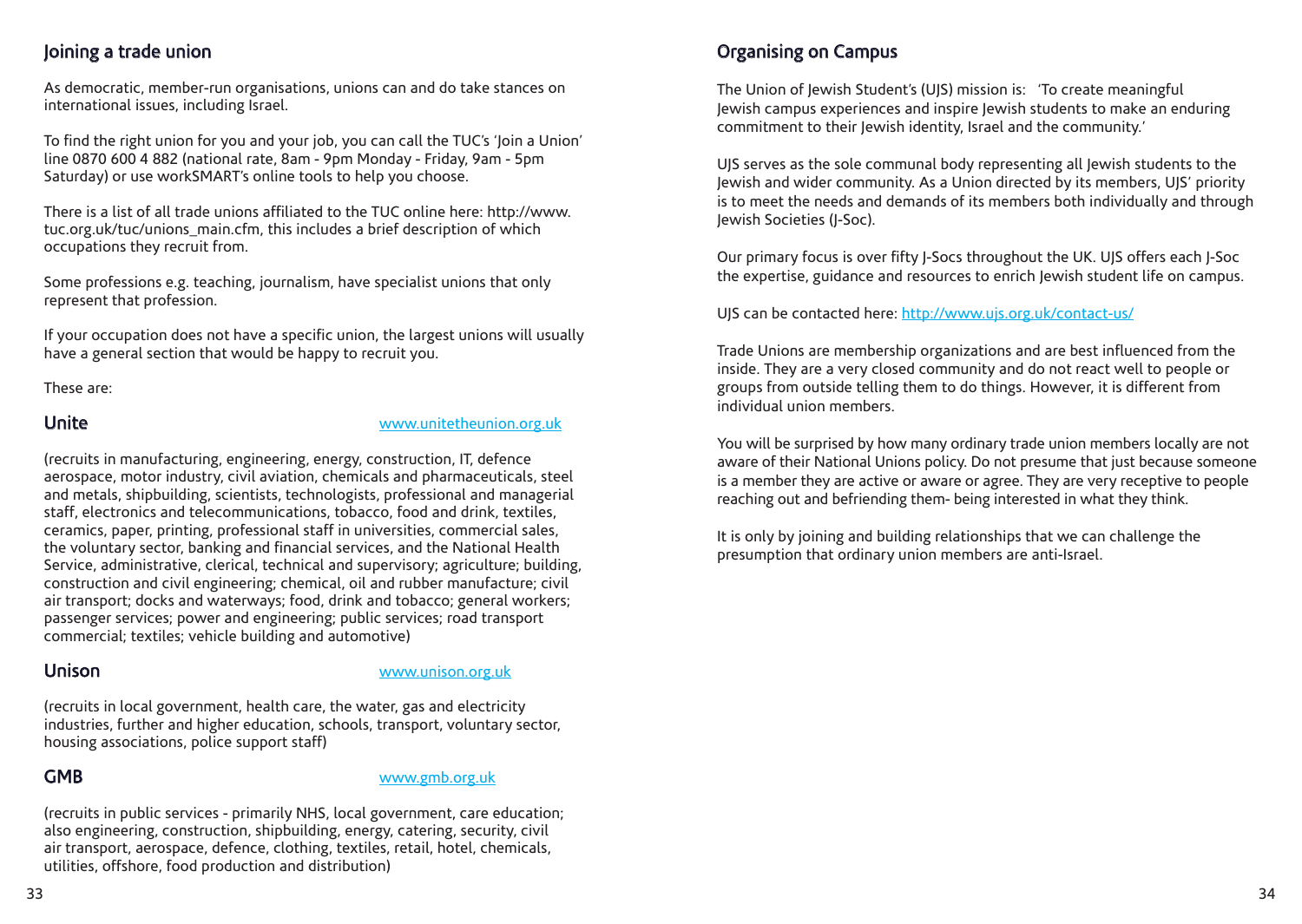# Section 5 Fact Sheets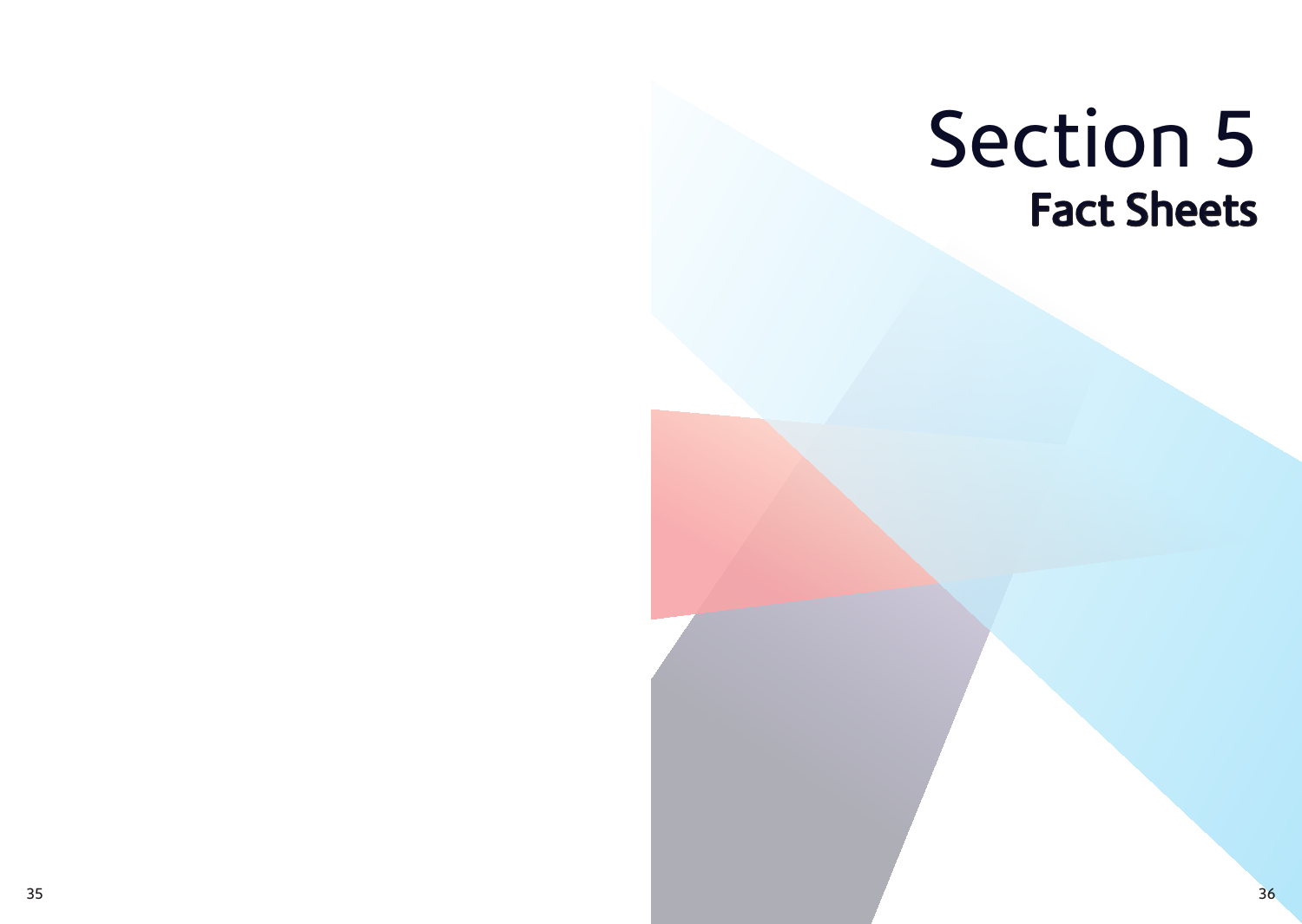#### Fact Sheet: Jewishness, Zionism & Racism

Zionism is the national movement of the Jewish people, calling for sovereign Jewish life in the land of Israel. The origin of the word 'Zionism' is the biblical word 'Zion', often used as a synonym for Jerusalem and the land of Israel.

Historically, Zionism as a political movement emerged as part of the growth of national movements in the last quarter of the 19th century. Jews aspired to establish an independent and sovereign entity in the land of their ancestors. Zionist leaders, most notably the Hungarian-born Theodor Herzl, hoped that the fulfilment of such aspirations would end centuries of anti-Jewish persecution and allow for the renewal of Jewish culture, language and traditions.

The persecution of Jews was a constant of European life in the medieval period. Jews were demonised as the killers of Christ, banned from most professions, frequently confined to ghettos, periodically subjected to pogroms and expelled from one country after another. Many Jews hoped the onset of modernity, which led to emancipation for lews in many countries, would bring about an end to anti-Jewish prejudice in Europe. However, in the modern period anti-Semitism did not disappear. It took on new forms, such as the belief that Jews were racially inferior, or involved in a global conspiracy. Jews in Europe were subject to waves of pogroms and persecution in the late 19th and early 20th centuries. Herzl himself was driven to found the Zionist movement after witnessing anti-Semitism in France. In a famous case in 1894, a Jewish captain in the French army, Alfred Dreyfus, was falsely convicted of treason. Dreyfus was publicly disgraced at a ceremony in Paris, where crowds of onlookers chanted 'Death to the Jews'. Only later was he acquitted.

Herzl was the first to bring the Jewish need for an independent sovereign state to world attention. He turned the historical lewish dream of returning to Israel into a modern political movement. He convened the first World Zionist Congress in Basel in 1897. As a democratic movement from its inception, the broad umbrella of Zionism always included secular and religious Jews, as well as those subscribing to political views from across the spectrum. Threads of the wide range of views within Zionism can still be seen today in the complex party political structure in the State of Israel.

The establishment of the State of Israel marked the realisation of Zionism's central political goal of attaining an internationally recognised, legally secured home for the Jewish people in their historical homeland, where Jews would be free from persecution and able to develop their national identity. Zionism retains its relevance today as the Jewish state still seeks to build a home for the Jewish people that is at peace with its neighbours and able to fulfil its potential as a cultural and spiritual beacon for the Jewish people. Most Jews around the world consider themselves supporters of Zionism, in that they support the existence and development of Israel as the state and homeland for the Jewish people.

At various times, certain groups have tried to delegitimise Zionism by falsely smearing it as a racist ideology, or inaccurately characterising it as a colonial movement. One of the premises of Zionism is the belief that the Jewish people, who have a shared language, culture, history and historical homeland, constitute a nation. As such, they have equal rights to other nations, including the right to self-determination. To describe Zionism as racist is to discriminate against Jews by uniquely denying their rights to national self-determination.

Zionists sought to end the status of Jews as a persecuted minority, by re-establishing a majority in Palestine through immigration, settlement and peaceful agreement with the local Arabs. Most of the Jews who moved to Palestine prior to the establishment of the State of Israel came not as colonisers, but as refugees fleeing persecution in various parts of Europe. They did not seek to subjugate the local population, but hoped that the lives of all the residents of the area would be improved by the influx of Jewish immigrants. The early Zionists believed that there was ample room in Palestine to support Jewish immigration, without compromising the interests of the local Arab population. The area was a relatively small and underdeveloped part of the Ottoman Empire, with no independent government or unified political structure. Jews did not enter Palestine by force, but purchased land and built new communities.

Mainstream Zionists always believed that a non-Jewish minority would live alongside the Jewish people as citizens with full and equal rights. This principle was enshrined in Israel's Declaration of Independence, which promised Arab inhabitants of the State of Israel 'full and equal citizenship and due representation in all its provisional and permanent institutions.' Today that vision is expressed in Israel. Non-Jewish residents of the State of Israel have Israeli citizenship by right and approximately 20% of the citizens of Israel are Arabs and other minorities. The spouses and children of Israeli citizens, whatever their faith, are also entitled to citizenship.

In order to fulfil its goal of being a homeland and refuge for the Jewish people, Israel grants citizenship to any Jew who wishes to live in Israel. This right is extended to the children and grandchildren of Jews and their spouses, even if they themselves are not Jewish. It is also possible to become a citizen of Israel through naturalisation in some cases.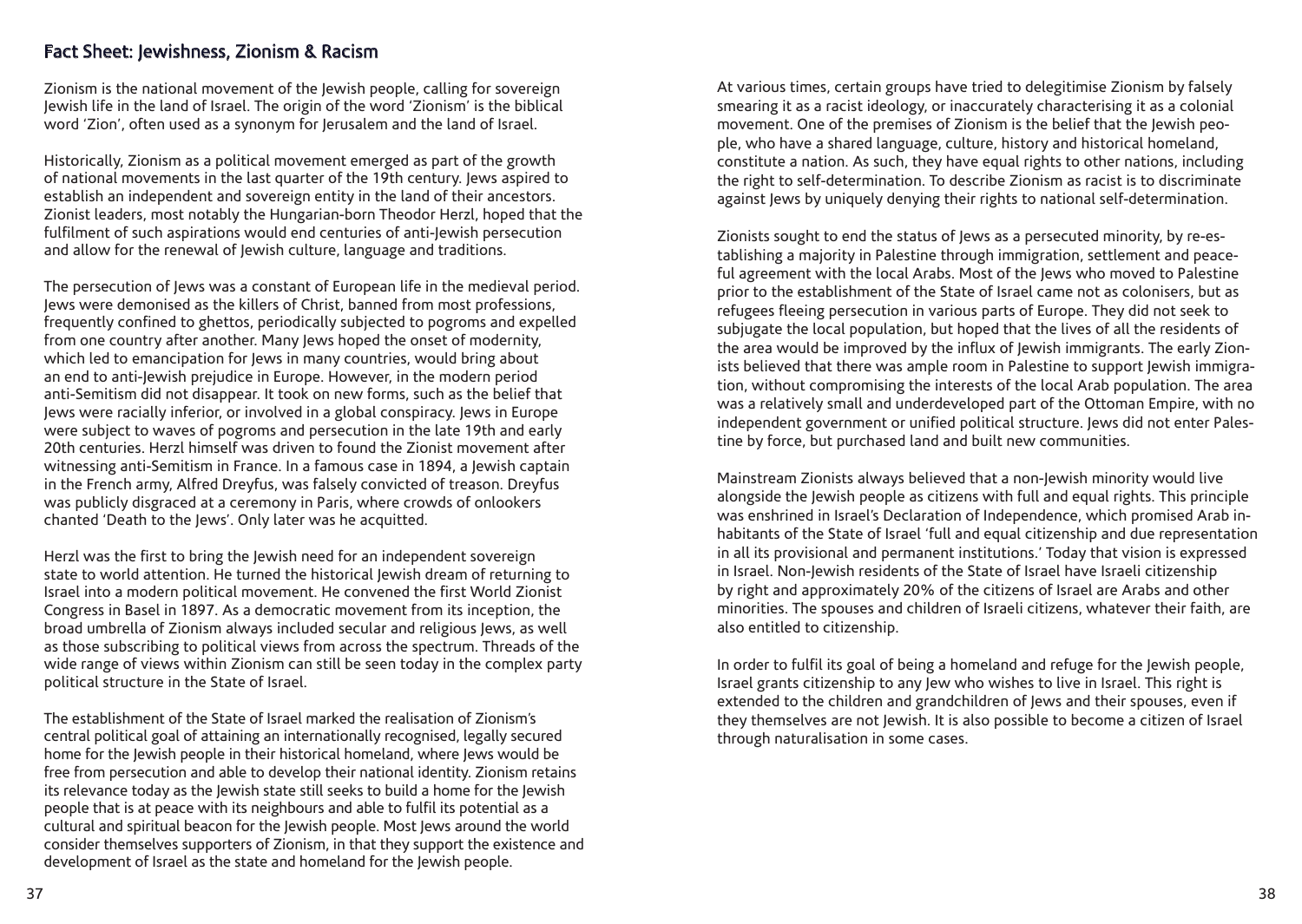#### Fact Sheet: UK Government Policy towards Israel

- Foreign Secretary William Hague's recent speech to a Chatham House conference on Britain-Israel relations, whilst clearly intending to reassure Israel about Britain's Middle East policies, revealed certain gaps in perspective between Britain and Israel on the peace process.
- Hague maintained his pressure on the US to lay out terms of reference for a two-state solution through the Quartet, whilst giving a cool response to the idea of an interim proposal.
- Possibly trying to anticipate Israeli concerns, Hague revised his version of the terms of reference, by stating that a solution to the refugee issue should be 'realistic', and by emphasising that peace should be based on 'two states for two peoples.'

## **Introduction**

On Wednesday 30 March, Foreign Secretary William Hague addressed a special conference convened by Chatham House to mark 60 years of formal diplomatic relations between Britain and Israel. His speech was clearly intended to reassure Israelis about British commitment to Israel's security and the bilateral relationship. At the same time it was an attempt by Hague to make a case to an Israeli audience, as to why the dramatic changes in the region make progress on the peace process increasingly urgent. In so doing, however, he revealed certain gaps in perspective between Britain and Israel, and possibly between Britain and the US, over how best to advance the peace process in the coming months.

# UK pressing for Quartet terms of reference

A key theme of William Hague's speech was Britain's view that the Israeli-Palestinian peace process is an urgent priority, and that the changes in the region only add to its importance. The Foreign Secretary noted that change in the region 'combines the immense potential for greater democracy and human development with the risk of violence and threat to human life that we see so represented to an extreme degree in Libya.' The Foreign Office appears to believe that the growing uncertainty in the region will push a final status agreement between Israel and the Palestinians even further out of reach. Britain, along with France and Germany, is openly pressing the US to lay out terms of reference which will define the parameters for a two-state solution through the Quartet. In a policy speech in December Hillary Clinton stressed the importance of negotiations, and said that the US would not attempt to impose a solution. In February the US ambassador to the UN, Susan Rice, appeared to explicitly reject the option of Quartet terms of reference. But with the next Quartet meeting due this month, it is now unclear where the US stands. In the absence of direct talks, the pressure for Quartet proposed terms of reference is growing. Given the failure of the Obama administration to bring about meaningful negotiations, and fatigue within the US government over the issue, the US might see laying down international parameters as an opportunity to create at least the perception of progress.

What will transpire in the Quartet may be affected by ongoing discussions between the US and Israel over a possible Israeli diplomatic initiative. The details of the initiative being considered by Israel are still not pinned down, and mixed messages from the Israeli government have frustrated some in the international community. But officials in the Prime Minister's office indicate that a package of interim measures is being considered that would increase Palestinian control over the West Bank, whilst continuing the search for a permanent status agreement. Netanyahu is also believed to be considering a statement clarifying his position on borders.

Whether Israel decides to present a plan will depend to a considerable degree on whether the US supports it. Until now the US has been sceptical about interim measures. Their support is likely to depend on how far reaching the Israeli proposals are, and whether the administration believes they will be sufficient to bring momentum back to bilateral negotiations. If US support can be secured, the Israeli proposals could be unveiled at a forthcoming visit by Prime Minister Netanyahu to Washington in May.

The Palestinians have rejected interim measures. Palestinian Prime Minister Salam Fayyad recently told the Wall Street Journal, 'Unless we have an adequate definition of the terms of a final settlement, it's not going to fly.' They continue to campaign for the international community to recognise Palestinian statehood based on the 1967 borders.

In his speech on 30 March, William Hague made clear he did not believe interim measures would be sufficient, and pressed the US to back the European proposal for international terms of reference. So far Israel has resisted internationally imposed terms of reference. They have argued that the final status issues should be agreed in bilateral talks between the sides and not prejudged by the international community. They have also argued that the Palestinians will have no reason to return to talks if they think they can get the international community to impose their terms on Israel. Israeli officials also point out that whilst there is international enthusiasm to lay out terms of reference on borders, the issue where Israel is expected to concede, there is no parallel enthusiasm to set down international terms on refugees, where the Palestinians will have to concede.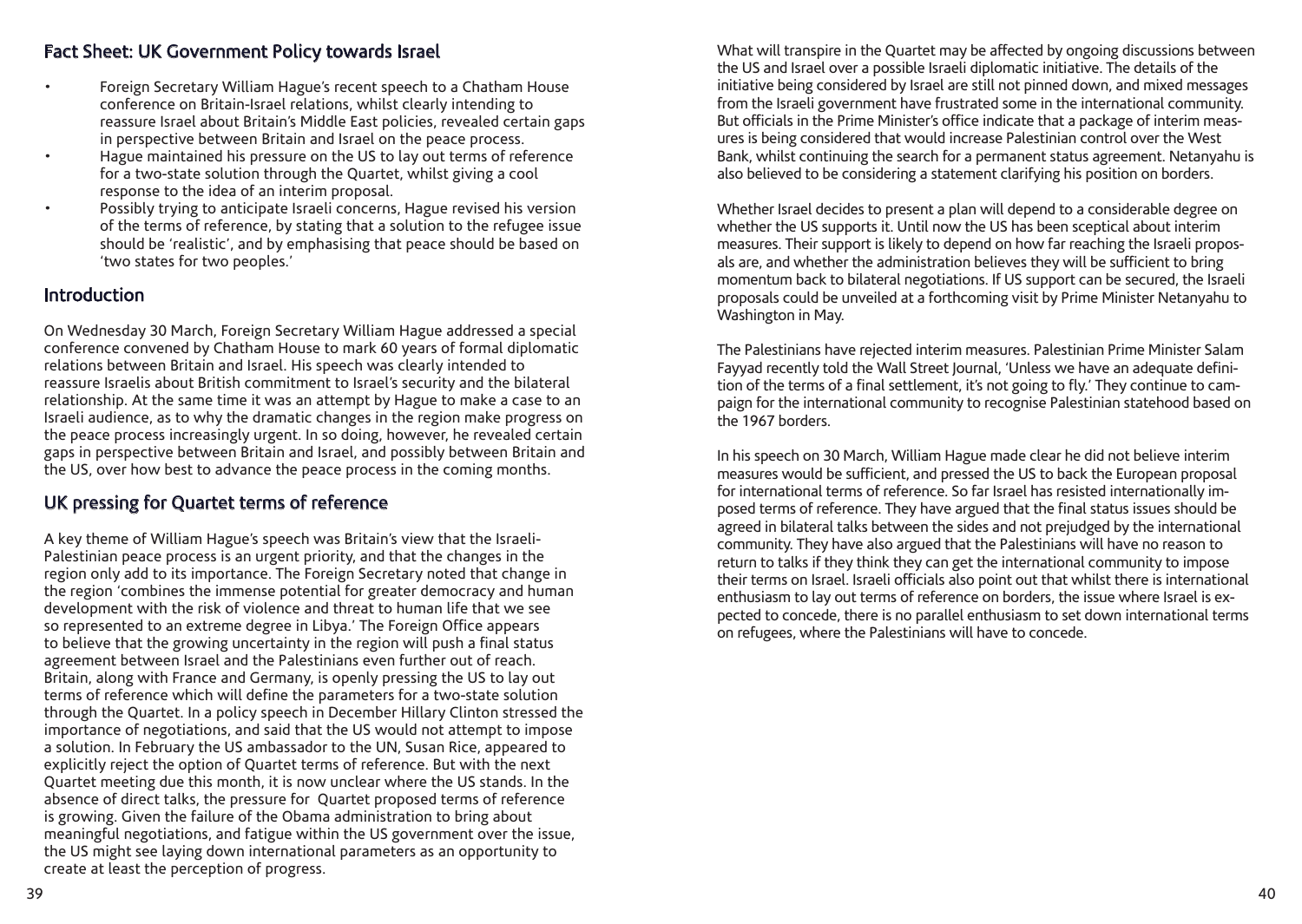#### Britain's terms of reference - a shift on refugees?

Britain's terms of reference, as set out by Hague in his Chatham House speech, were subtly different to previous versions, possibly reflecting a desire to make Israel more comfortable with them. In his Chatham House speech Hague said:

The UK, France and Germany have set out our views on what those principles should be two states for two peoples based on: 1967 borders with equivalent land swaps, security arrangements that protect Israel whilst respecting Palestinian sovereignty by ending the Occupation; a fair realistic and agreed solution for refugees and Jerusalem as the capital of both states.

In particular it was noticeable that Hague inserted the word 'realistic' into the language on refugees. In recent statements Hague used the phrase, 'just, fair and agreed solution' to the issue of refugees. Adding the term 'realistic' could be interpreted as a shift to recognise Israeli concerns over the refugee issue. Israel opposes the Palestinian right of return, which would undermine Israel's viability as a Jewish and democratic state. It is widely accepted that this demand is incompatible with a final status agreement.

Hague made another comment which appeared to lean towards Israel's position on this issue. He explicitly characterised the two-state solution as being aimed at establishing 'two states for two peoples'. This implies acceptance of the Israeli position that a future agreement should secure Israel's future as the nation state of the Jewish people, and Palestine should be the state of the Palestinians, and the solution for Palestinian refugees. As BICOM Senior Visiting Fellow, and former Israeli negotiator, Dr. Tal Becker recently set out in a paper written for the Washington Institute, this does not mean an exclusively lewish state. Rather it implies that Israel would express the Jewish people's right of self-determination in their own state, whilst still protecting the equal rights of non-Jewish minorities, and Palestine would give expression to the Palestinian right of self-determination.

Palestinian leaders have recently objected to the 'two states for two peoples' formulation precisely because it appears to prejudice the issue of the right of return. There was a sharp disagreement over the issue between Israeli Deputy Foreign Minister Danny Ayalon and Palestinian Prime Minister Salam Fayyad at a UN meeting in 2009, when Ayalon insisted the phrase 'two states for two peoples' be included in a join communiqué.

However, Hague stopped short of endorsing Prime Minister Netanyahu's position that as part of final status deal, the Palestinians should recognise Israel's status as a Jewish state. Whilst President Obama explicitly spoke about Israel as a Jewish state in a speech to the UN in 2010, Britain has conspicuously avoided doing so in the past couple of years. This is despite the fact that as Prime Minister, Gordon Brown spoke without reservation about Israel's character as a Jewish state. Instead Hague fell back on wording which echoed the 1917 Balfour Declaration, by expressing his support for Israel as, 'a homeland for the Jewish people.' This ambiguous wording, in itself, falls well short of the Israeli position.

## The gap between British and Israeli views of the process

Britain continues to call for the two sides to return to bilateral talks as soon as possible. In theory, this is in line with Israel's position, which is also in favour of an immediate return to talks without preconditions. Britain is not backing the Palestinian position that Israel must first resume its settlement freeze before talks begin. The UK has also explicitly rejected unilateral measures by either side.

But Israeli officials argue that in practice, Britain is undermining the return to talks by pushing for internationally endorsed terms of reference, and by granting unilateral diplomatic gestures for the Palestinians such as the recent upgrade of their mission in London. Such measures, Israelis argue, encourage Palestinian intransigence. The Palestinians are building up to securing some form of international endorsement of statehood based on 1967 borders at the UN in September. Any encouragement for this strategy, Israelis argue, reduces the pressure on the Palestinians to return to direct talks.

It is notable in this context that the UK has, in the past few weeks, downgraded its expectations for what can be achieved by September. In mid-February the Foreign Secretary's stated goal was, 'an agreement on all final status issues and the welcoming of Palestine as a full member by September 2011.' In his Chatham House speech on 30 March, the ambition was more modest, calling more vaguely for 'progress' by September.

But whilst the Foreign Secretary has scaled back his ambitions for September, he is not embracing the apparent Israeli move to propose an interim measure. He said in his speech, 'There has been talk about whether interim solutions will suffice. Let me be clear that I do not believe they will. Final status issues have to be resolved.'

In Israel, whilst there is a sense that a diplomatic initiative would help improve Israel's international standing, there is widespread scepticism that the current regional environment is conducive to reaching a final status agreement. The instability of countries surrounding Israel has created new security concerns that will weigh on the minds of Israeli policy makers when it comes to the issue of territorial concessions.

The Palestinians are also affected by the regional change. The Palestinian Authority faces heightened concern for its own domestic legitimacy, making it more wary of the difficult concessions involved in the peace process. Whilst there is renewed talk of Palestinian unity, senior Fatah officials in Ramallah assess that Hamas is unlikely to compromise on Fatah's demands for new elections as it waits to see if a new and more friendly government emerges in Egypt.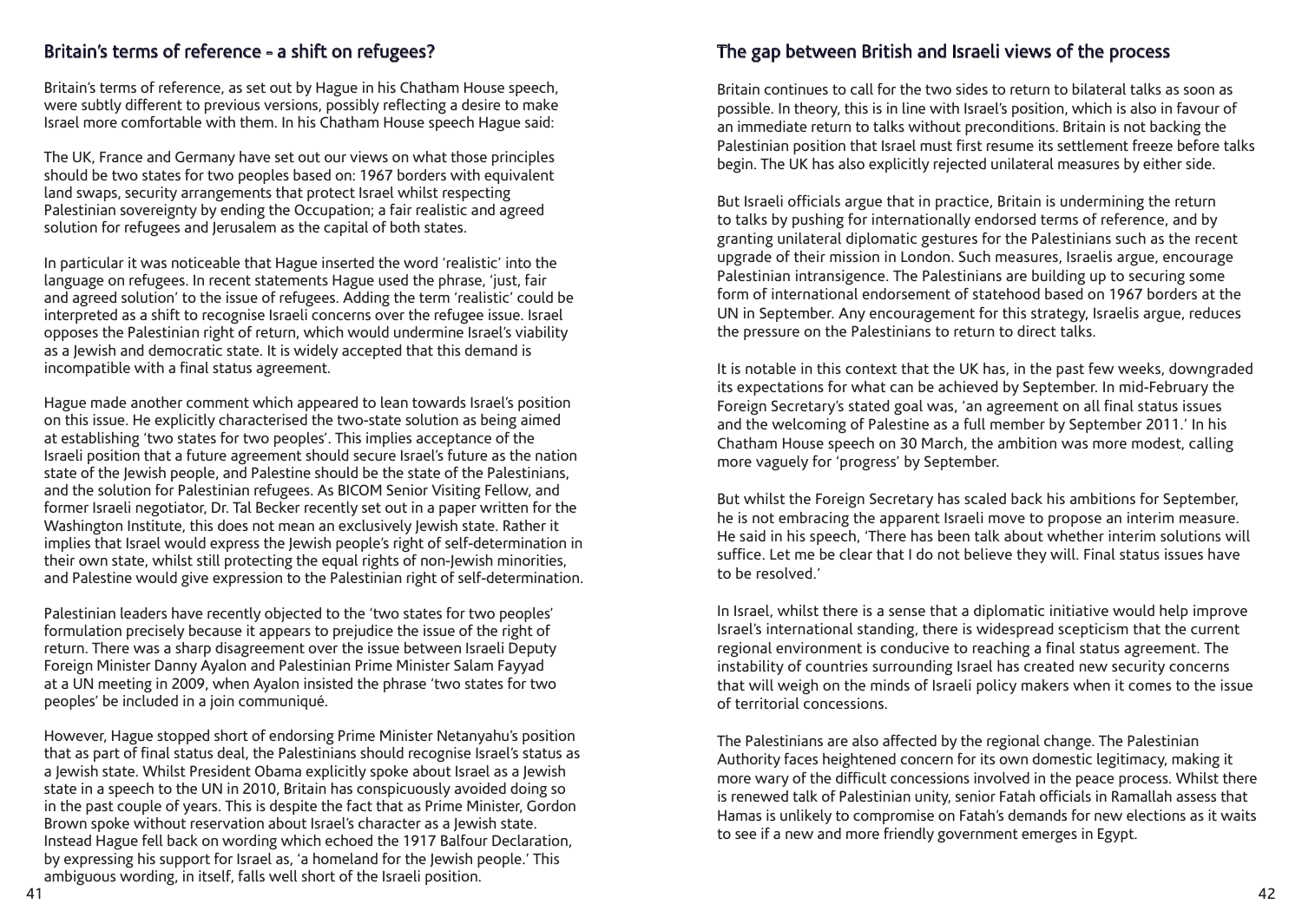# Conclusion

In this context, it is not clear how a Quartet statement proposing terms of reference, as suggested by Britain, Germany and France, will help get the sides back into a meaningful negotiation process. If internationally proposed terms of reference will help reassure the Palestinians about the final destination of the peace process, and give them the confidence to return to talks, then this might be a reason to put them on the table. As yet, however, the Palestinians have given no clear indication that they are ready to enter direct talks with Netanyahu, even if the Quartet provides the terms of reference.

It is clear that the UK would prefer to see a final status agreement over an interim step forward. But circumstances in the region seem to militate against a final status agreement in the near future. Quartet endorsed terms of reference, and resolutions at the UN, may define the parameters of a Palestinian state on paper, but it is not clear how they will bring progress on the ground. Many observers believe the Palestinians will not enter direct talks with Netanyahu in the current context, regardless of what the international community does to encourage them. Therefore, if Israel gains support from the US for an interim proposal, European policy makers will have to assess whether it is better to get behind it, in the hope that it will ultimately move the parties towards the realisation of a two-state solution.

# Fact Sheet: Iran

Iran, which is a Persian speaking, Shi'ite Muslim country, has been led by a radical and fundamentalist Islamic leadership since 1979. The regime subscribes to a theocratic ideology that is fiercely anti-Western and opposed to the very existence of a Jewish state in the region.

Iran is a country with ten times Israel's population, nearly 80 times Israel's size, and 10% of the world's oil. It aims to be the strongest power in the region and to export its radical ideology throughout the world. Iran's leaders frequently call for the eradication of the State of Israel and have promoted anti-Semitism including denial of the Holocaust.

### Destabilising the region

Iran's ambitions are not only of concern to Israel. Iran opposes internationallybacked efforts to bring stability across the region, by supporting violent anti-Western forces in Iraq, Afghanistan and Lebanon. The British government has linked Iran to attacks on its troops in Iraq and Afghanistan, and its sailors were abducted and taken to Iran from international waters in 2007. Iran's missile programme has developed long-range weapons that can reach many parts of Europe.

Iran views terrorism as a legitimate means to further its ideological and strategic aims. Iran opposes any Arab peace agreements or recognition of Israel and assists Islamist terrorist groups and organisations that strive to attack Israel, sabotage the peace process and destabilise the regimes of the more pragmatic Arab countries. The Iranian regime arms, funds and provides military training to the Lebanese Shi'ite terrorist organisation Hezbollah, which shares its ideology and acts in coordination with the Iranian government. Iran supplied Hezbollah with the missiles and rockets that hit major cities and towns in the north of Israel in the Second Lebanon War of 2006, killing and injuring hundreds of Israelis. Iran supports Palestinian terrorist organisations such as Hamas and Palestinian Islamic Jihad. It provided them with military and financial assistance in their violent activity against Israel. Iran also has a close strategic relationship with Syria.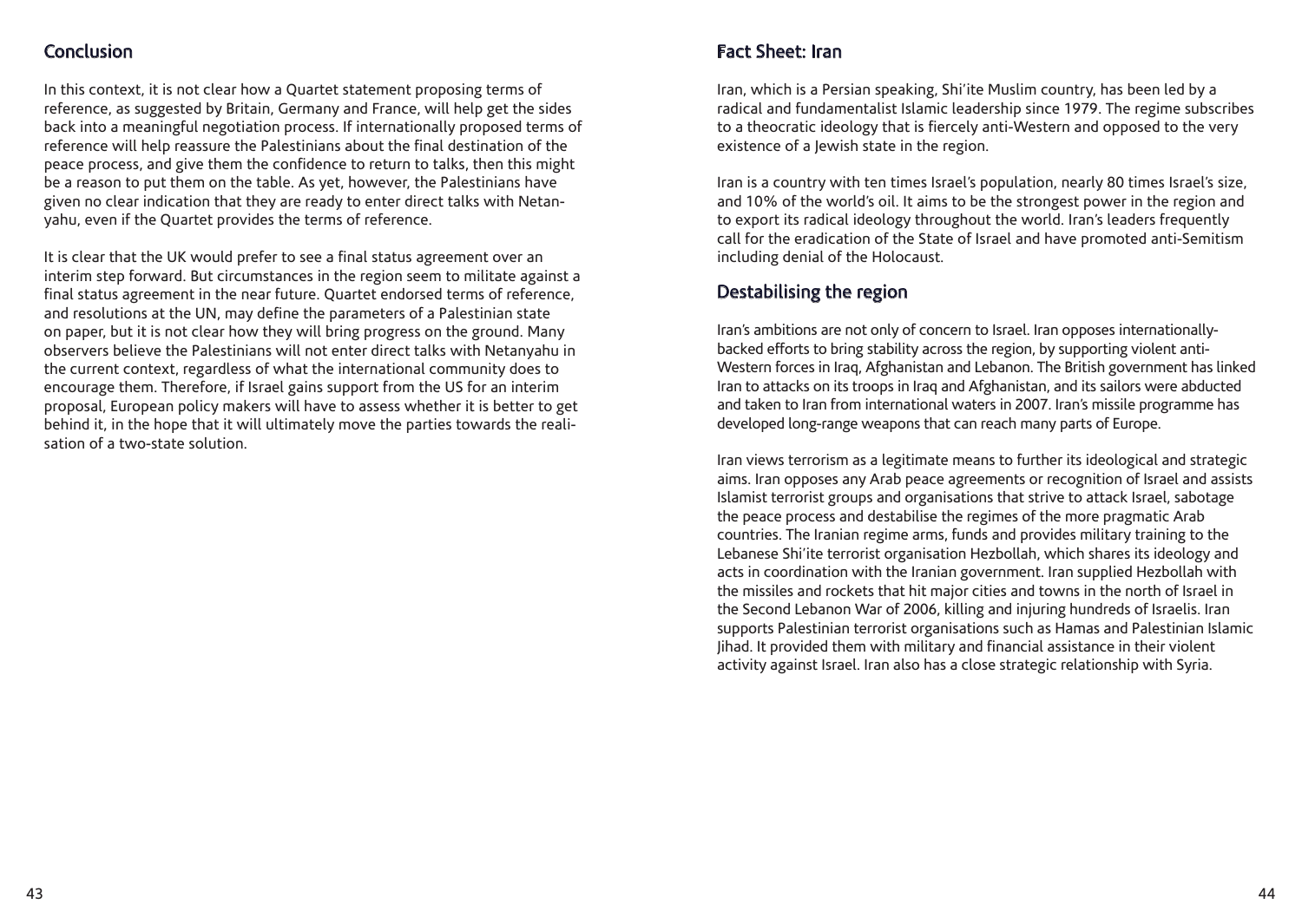#### Iran's nuclear programme

The danger posed by Iran to stability in the region threatens to be greatly enhanced by its rapid development of nuclear weapons technology. Iran claims that its nuclear programme is purely for civilian purposes, but in 2003, the International Atomic Energy Agency (IAEA), which monitors nuclear programmes on behalf of the UN, discovered that Iran had been systematically lying about the true extent of its programme for many years. In 2009 it was revealed that Iran had continued to deceive the world, when a secret uranium enrichment facility was exposed in Qom by Western intelligence agencies. Iran has repeatedly refused to explain evidence held by the IAEA that it has been developing nuclear weapons technology. Most Western governments believe that Iran's true goal is the development of nuclear weapons capability.

The UN Security Council has demanded that Iran cease its uranium enrichment programme (which could provide it with the raw material for a nuclear bomb), and fully disclose the extent of its nuclear programme. Iran has refused to do so, and in 2010 the Security Council passed a fourth binding resolution imposing sanctions on Iran for its continued non-compliance. The five permanent members of the UN Security Council, along with Germany, have made a series of offers to provide political and economic assistance to Iran if it accedes to international demands. So far these have been repeatedly rejected. The threat that Iran might use a nuclear weapon, or pass on the technology to one of its terrorist clients, would make it much harder to counter Iran's malign influence in the region.

### Fact Sheet: Hamas

Hamas is a radical Islamist organisation that emerged from the Palestinian branch of the Muslim Brotherhood during the early stages of the First Intifada. Its charter was issued in 1988, setting out the goals and vision of the organisation. It includes a firm and explicit rejection of the very idea of a peace process, which would involve the surrender of 'Islamic land' and the recognition of Israel's right to exist on it. The central aim of Hamas is to establish an Islamic state in all territory defined as 'Palestine' (from the Mediterranean Sea to the Jordan River) through armed struggle. Hamas is fiercely anti-Semitic and its charter blames Jews for all kinds of evils, including the First and Second World Wars.

Hamas has become a leading perpetrator of terrorist attacks against Israel, as well as against suspected Palestinian 'collaborators' and Fatah rivals. Hamas has carried out suicide bombings and attacks against Israel since the early 1990s. In recent years, its principal method of violence has been the firing of mortars and rockets at Israeli towns close to the Gaza border. Hamas's military wing, the Izz al-Din al-Qassam Brigades, has been proscribed under the UK's Terrorism Act 2000 since February 2001. The organisation is also outlawed in its entirety by the EU and US.

Hamas is responsible for the kidnapping of Israeli soldier Gilad Shalit, who was taken from inside Israel in a cross-border raid in June 2006.

The Quartet - the EU, US, Russia and the UN - demands that Hamas renounces violence, acknowledges Israel's right to exist and recognises previous agreements between Israel and the PA. Hamas has refused these demands. These are not arbitrary principles. They are equivalent to the commitments made by the PLO at the beginning of the Oslo peace process in the 1990s. They are the logical premise for moving towards a peaceful two-state solution. The Israeli government has repeatedly and explicitly recognised the national rights of the Palestinian people and their right to their own sovereign state. Hamas is expected to equally recognise Israel's right to exist.

Hamas leaders occasionally talk of a long-term 'hudna' (temporary ceasefire) with Israel. However, they have never given any sign that they are ready to accommodate the existence of Israel as part of a permanent solution to the conflict.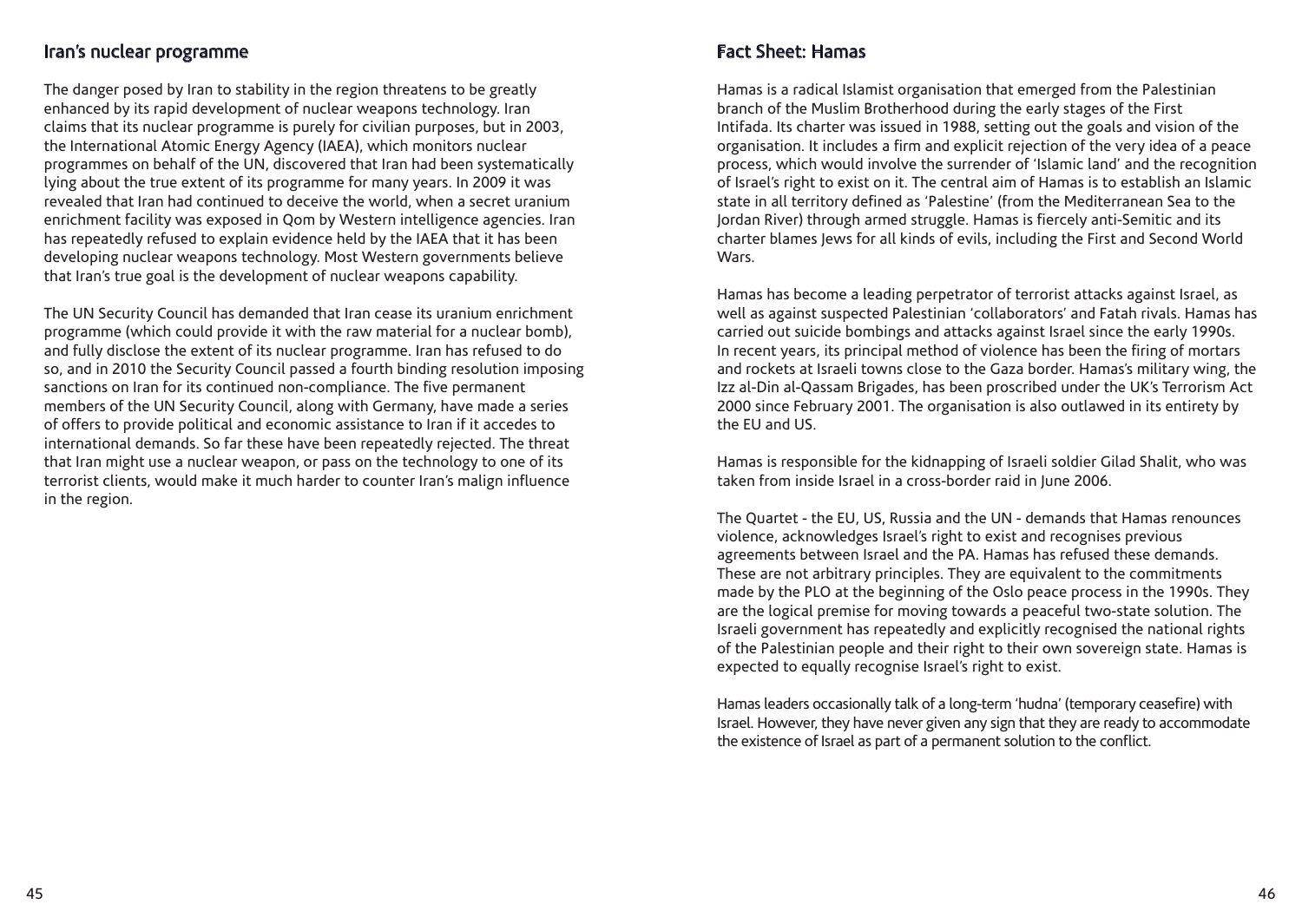## Fact Sheet: Security

After the failure of the Camp David negotiations in 2000, the Second Intifada broke out and brought with it a wave of suicide bombings and other terrorist attacks to Israel. Whilst Israel has experienced terrorism throughout its history, it had never been so intense. In 2002, a fatal suicide bombing was carried out in Israel nearly every two weeks. The attackers invariably came from the West Bank. In response, Israel decided to build a security barrier in order to stop terrorists from entering Israel from the West Bank. This contributed to a dramatic reduction in successful terrorist attacks inside Israel. All but 5% of the barrier is an electronically monitored fence and the rest is a wall.

The purpose of the security barrier is to prevent attacks on Israeli citizens. Whilst the final border between Israel and the Palestinians has to be resolved by negotiations, the route of the security barrier is determined by the need to save Israeli lives by preventing Palestinian terrorists from reaching Israeli towns and cities. In 2004, the Israeli Supreme Court made a landmark ruling, which concluded the fence was legal, on the strict grounds that its purpose was to protect lives. The court determined that the route should not cause disproportionate harm to the lives of Palestinians in the West Bank. On the basis of this ruling, the route of the fence was changed in many places to minimise the impact on Palestinian life. The revised route follows the route of the Green Line (the 1949 armistice line) in many areas and includes less than 10% of the West Bank territory.

Palestinians living in the West Bank are able to appeal to the Israeli Supreme Court against the route of the fence where it causes disruption to their lives, and have successfully done so in some cases. Attempts are made to minimise disruption caused by the fence, for example by building agricultural gates which allow Palestinian farmers to access their land.

# Fact Sheet: The IDF

#### Is it accountable and does it act without regard for international law?

Israel has been drawn into conflicts with irregular forces in urban environments. In recent operations in the Gaza Strip and in southern Lebanon, Israel has acted primarily to prevent the firing of rockets at its town and cities. As with British and American forces in Iraq and Afghanistan, Israel faces complex problems in fighting against forces which deliberately hide among the civilian population.

The IDF considers itself bound by international humanitarian law and makes use of all available measures to distinguish combatants from non-combatants and to act with proportionality. Its soldiers are required to act according to its ethical code, known as 'The Spirit of the IDF'. This code includes the principle of the 'Purity of Arms', according to which forces are expected to do all they can to prevent harm to non-combatants. This task is deliberately made difficult by the tactics of the militant groups Israel is confronting. Both Hamas in Gaza, and Hezbollah in southern Lebanon deliberately embed themselves within civilian populations in order to make it harder for Israel to act against them.

During Operation Cast Lead, Israel's military operation to stop rocket fire from Gaza at the beginning of 2009, Hamas fighters used the civilian population as cover. They fired rockets at Israel from civilian areas, established bases and weapons stores in mosques, apartment buildings, and hospitals and booby trapped civilian neighbourhoods. Fighters removed their uniforms so it would be impossible for the Israeli forces to distinguish combatants and non-combatants.

Israel used a range of techniques to try and overcome these challenges. These included issuing widespread warnings to civilians with leaflet drops, and telephoning residents of individual buildings to warn them they were going to be targeted. Over 1,000 Palestinians were killed in the operation. NGOs have claimed that the majority of those killed were civilians. Israel has compiled a list of fatalities indicating that fewer than a third were civilians. Israel maintains that most were operatives in Hamas's military and security system.

After the operation the Israeli military launched a number of investigations to examine lessons that could be learned to further reduce the harm to civilians. These included better coordination with humanitarian agencies and better control over the use of weapons which caused harm to civilians, such as white phosphorous. In July 2010 Israel announced that to better ensure its own adherence with its humanitarian responsibilities, a humanitarian officer would be introduced to combat units at battalion level.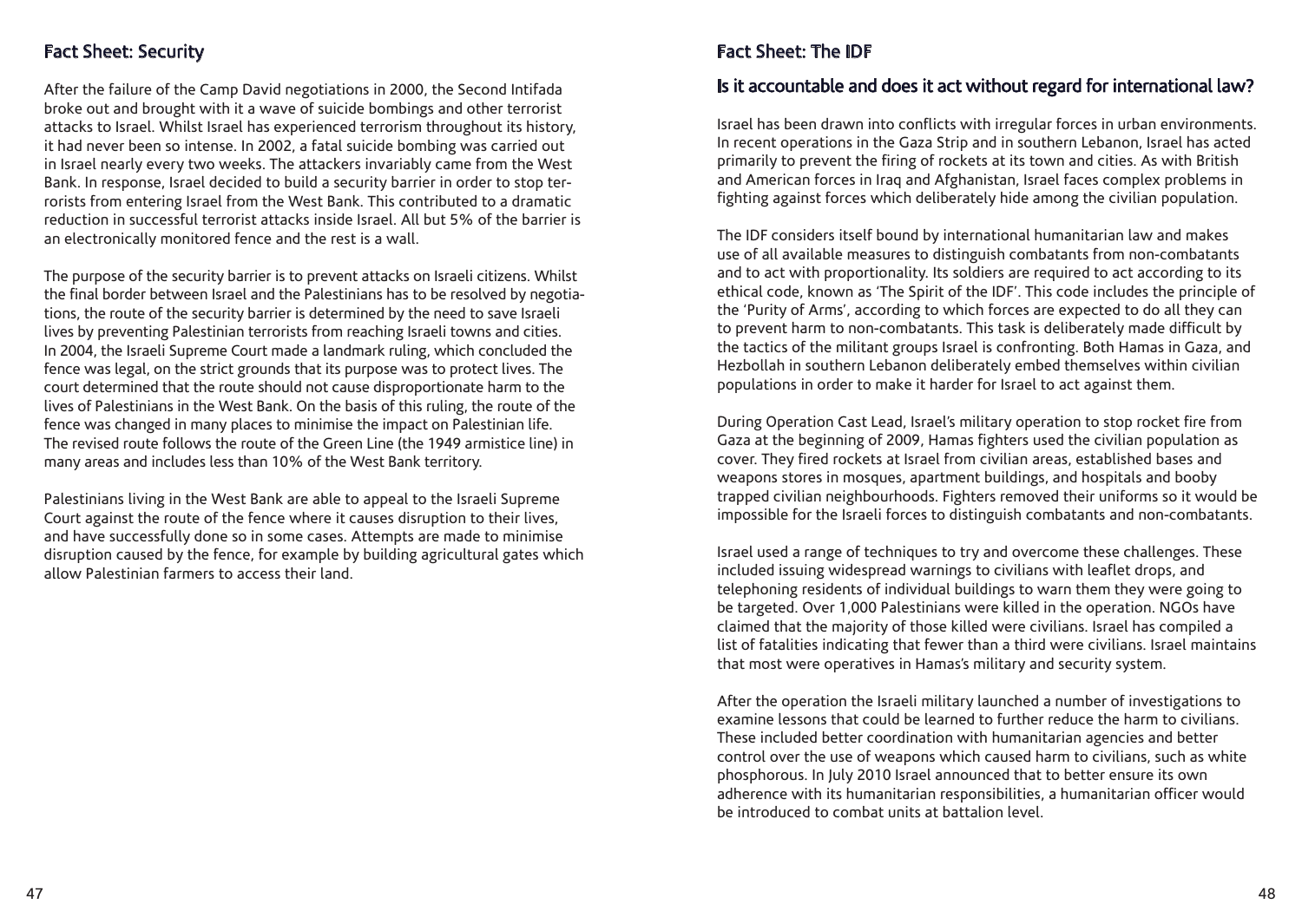Israel has declared that it is committed to investigating all credible allegations of misconduct against its armed forces, whether they come from Palestinian sources, the media, or NGOs. Responsibility for IDF investigations falls to the Military Advocate General (MAG), a legal officer with the rank of Major General who heads an independent legal branch within the IDF. The Military Advocate General is appointed directly by the Defence Minister and is outside the IDF command structure. He determines whether a case warrants a full criminal investigation.

The decisions of the Military Advocate General are subject to review by Israel's civilian Attorney General, who is also an independent figure. A complainant or non-governmental organisation may trigger the review of the Attorney General by simply sending a letter directly to the Attorney General. Both the decisions of the Military Advocate General and the Attorney General are subject to judicial review by Israel's Supreme Court, which can be petitioned by any interested party including Israelis and Palestinians alike, and NGOs. One hundred and fifty allegations were investigated following Operation Cast Lead, Israel's major military operation to stop rocket attacks from Gaza. These have resulted in disciplinary and criminal proceedings against IDF soldiers and officers in some cases.

Israel also has a strong legacy of independent judicial and state inquiries into the conduct of military and political leaders in times of conflict. In two recent examples, major inquiries were led by former Supreme Court judges into the Second Lebanon War in 2006 and the Gaza flotilla incident in 2010 in which nine Turkish activists were killed.

### Change in North Africa and the Middle East

### BICOM EXPERT VIEW: TURMOIL IN THE MIDDLE EAST - AN ISRAELI PERSPECTIVE

By Brig. Gen. (Ret.) Michael Herzog

Across the Middle East, dramatic events of historic magnitude are unfolding. Across the globe, governments are wondering where the erupting revolutionary energy will lead this region, so rich with oil and so poor with democracy and governance. Where will it hit next? Will the initial wave of enthusiasm bear the fruits of democracy or ultimately give way to non-democratic forces and further radicalisation?

Whilst pundits are debating these questions, it is worth reminding ourselves of what Chou Enlai, the first prime minister of Communist China, once quipped when asked to comment on the French revolution: "It is too early to make a judgement..."

However, it is quite evident that people across the Middle East, long frustrated by oppressive regimes, are rising against a variety of basic maladies characterising the region1: the denial of dignity to the people and the lack of proper, clean governance, as well as basic freedoms, jobs and social safety nets. This revolution is mostly carried out by young masses that connect, inspire and organise through the internet and social networks. Yet, in a region lacking a culture or tradition of democracy and without coherent leadership and platform, beyond toppling rulers, it is not clear where this revolution is headed.

Even though the upheaval is focused inwards, Israel strongly believes it will feel a direct impact. Israelis have always held that a democratic Middle East will improve the prospects for peace and stability across the region and for Israel in particular. Nevertheless, they tend to focus on concerns rather than hopes, given their proximity to the revolutionary theatres, the strategic challenges they have been facing and their experiences over the years. Most of all, they are concerned about the transition from dictatorship to democracy in a region so rife with anti-democratic forces.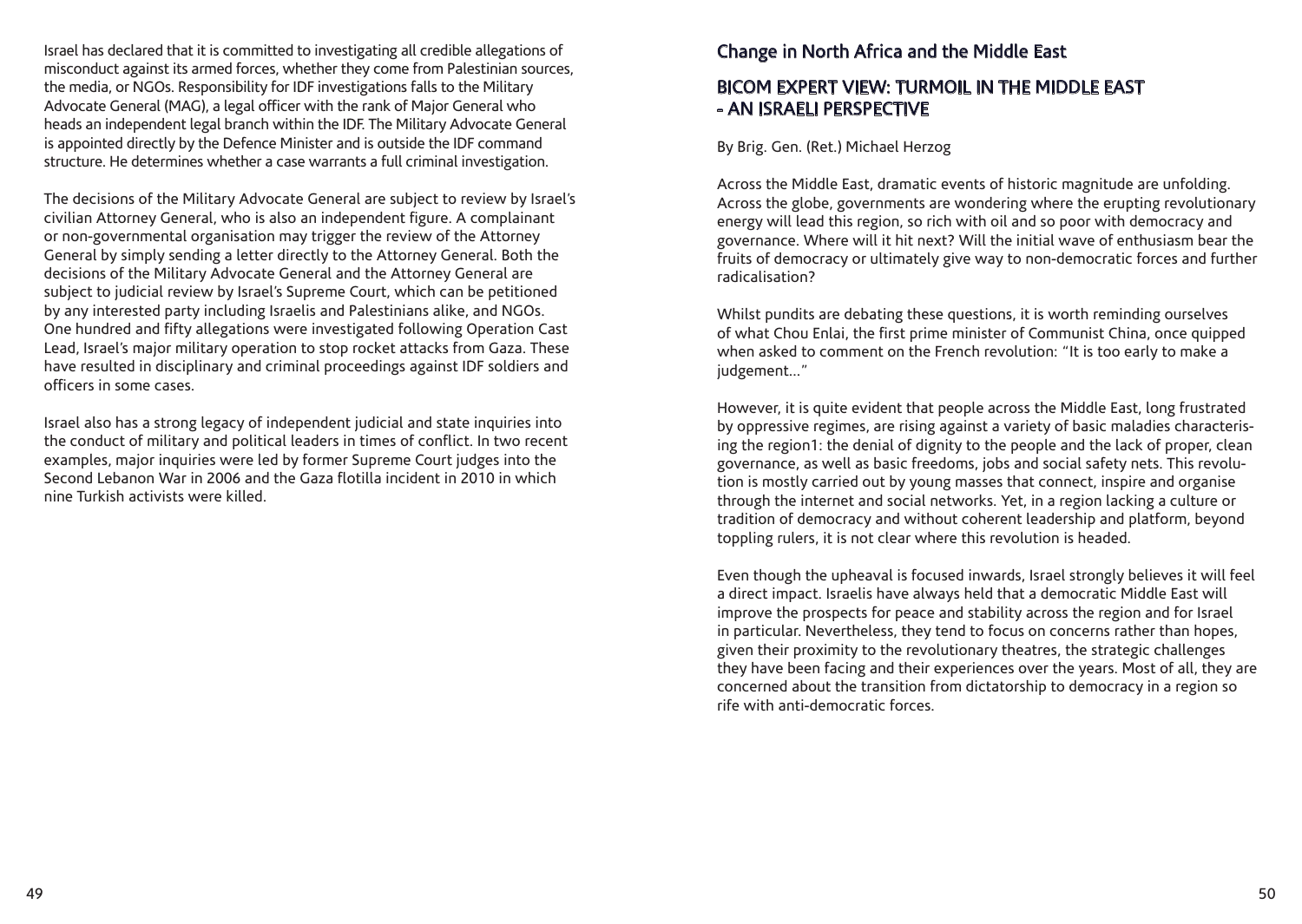Egypt is viewed by Israel as the most important test case for transition in the region. Not only is Egypt an immediate neighbour, sharing a 150-milelong border with Israel, but it is also the heart of the Arab world and a hugely important regional actor. Egypt has always been the vanguard of emerging trends in the Middle East, as the birthplace of authoritarian military rule, Pan-Arabism, Islamism and now popular revolt against dictatorship. After the 1973 war, Egypt, with the backbone of an alliance with the United States, became the leader of the moderate Arab camp, the first to sign a peace treaty with Israel and an important supporter of Israeli-Palestinian peace efforts. The Israel-Egypt peace treaty significantly widened Israel's margin of security, since it removed the threat of war with the strongest Arab military force.

The fact that the transition in Egypt is managed by the military and secular forces has tempered initial Israeli worries of a possible Islamist takeover or the abrogation of the peace treaty. The military have publicly pledged to adhere to the peace treaty and advocate maintaining close ties with the US. However, Israelis still have good reason to be concerned about the following:

The nature of relations in the face of regional challenges: Even though Egypt dictated a cold peace, in recent years Egypt and Israel developed close coordination in order to counter radical Islamism in the region, most noteworthy vis-a-vis Hamas rule in Gaza, which both have considered a threat to their national security. All of this coordination is now under question. Strong anti-Israel sentiments in the Egyptian public - long fostered by Mubarak's regime - are likely to express themselves in the policy of any future Egyptian government, and Egypt-in-transition will be unable to play the same significant supportive role in the peace process. This is all the more true if the Muslim Brotherhood, who object to the very concept of peace with Israel, become part of a ruling coalition.

• Deteriorating security situation in the Sinai: The power vacuum in Cairo has allowed for a dangerous deterioration in the security situation in the Sinai, manifesting itself in a series of violent clashes between Bedouin elements and Egyptian security forces. In one incident, an armed group from Gaza was reportedly arrested on its way to attack Israeli targets. Smuggling through the Egypt-Gaza border has also intensified. Israel sees mounting terror threats from Sinai.

• The nature of bilateral commercial relations: Almost one-fifth of Israel's electric power generation has been imported from Egypt as natural gas. The flow of gas through a northern Sinai pipeline was stopped on 5 February after the nearby Egypt-Jordan natural gas pipeline was sabotaged. There were repeated delays in its resumption, leading Israelis to suspect that political, and not just technical or security considerations were involved. The question poses itself: what does this mean for future energy, economic and trade relations?

Whilst the US, Europe and the international community had little if any say in the uprising itself, they have an important role to play in ensuring that transition in Egypt is directed towards democracy, maintains peaceful relations with Israel and does not give a free pass to radical Islamist forces in the region. Egypt relies heavily on outside assistance, mainly economic, and this should be used to help guide transition. In this context, given the US deficit and economic difficulties coupled with Egyptian public sensitivities, the EU should play a more dominant role through its existing vehicles to push for simultaneous political and economic reforms, so as to ease transition. They should also update the joint EU-Egypt Action Plan of 2007 with new priorities and larger upfront investments, and generate funds for reconstruction and development. For its part, the US would do well to recalibrate its assistance to Egypt to focus more on democracy, civil society, governance and economic needs, and relatively less on military assistance.

# The Regional Context

The regional upheaval erupted in the midst of an ongoing critical struggle between the pragmatic Arab centre, led by Egypt and Saudi Arabia, and the radical axis led by Iran. Even before the eruption, the pragmatic Arab centre had weakened due to aging leaderships in Egypt and Saudi Arabia, a fragile Jordan and a divided Palestinian Authority. This picture was exacerbated by a growing regional perception of decline in American power and influence.

The void was filled partly by radical forces but mostly by actors such as Turkey, Qatar and even Syria, who positioned themselves between the conflicting axes and sometimes as go-betweens. In so doing, they essentially helped the more radical forces. This manifested itself, for example, when Turkey ran an independent initiative to mediate with Iran over its nuclear programme, in contradiction to US-EU moves to promote UN Security Council sanctions against Iran.

With Egypt now in transition and Saudi Arabia fearing the next wave, the pragmatic Arab centre is hardly existent and the perception of American weakness has deepened. Extremist forces across the region may be energised unless they themselves face the heat of revolutionary fervour.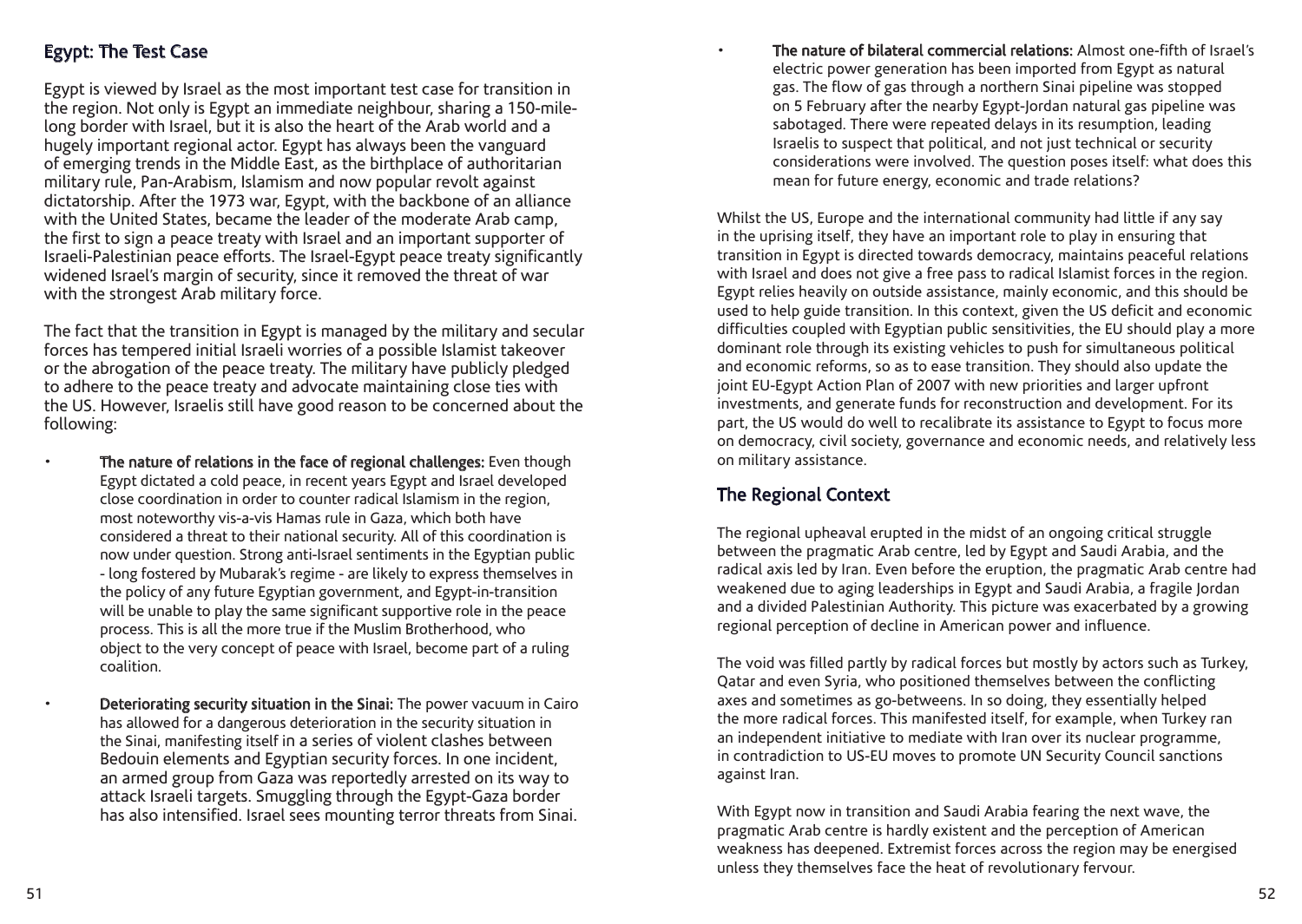What could and should be done to avert serious disruption to the strategic balance in the Middle East?

First, the international community should invest in regional transition, help balance it, and encourage reform in autocracies closer to the West and important to it, such as Saudi Arabia and Jordan. It would also do well to invest in programmes designed to promote democratic values. It should strive to apply basic universal rules and lay a threshold for the inclusion of Islamist forces in the democratic process, so as to mitigate the risk of those processes being abused or hijacked.

Second, the outcome in Libya, now centre stage in the Middle East, is critical to where the region as a whole will be headed. If Gaddafi wins the civil war by slaughtering his own people as the West stand idly by, rising masses across the region, especially in Iran, may lose heart in their struggle and faith in the West. Autocratic rulers will conclude that the best way to survive is to use brutal force.

Third, Iran should also feel the heat. Elevating current international sanctions to include human rights and democracy violations, in the spirit of winds blowing throughout the region, would send a powerful message of support and encouragement to reform-seeking people in Iran.

Finally, the international community should help reset the stage for the resumption of the Israeli-Arab peace process.

#### The Peace Process

Israelis are publicly debating whether the regional turmoil calls for an effort to revive the peace process with the Palestinians or a wait-and-see approach in a period of regional transition. Key to this is the consideration of whether the fundamental stability to sustain agreements exists, or whether a lack of moderate Arab backing for the process and seeming American weakness make this unlikely.

After some vacillation, Israeli Prime Minister Netanyahu appears to have concluded that the former approach is more suitable to the moment. Not moving entails high risks and there are also potential opportunities in the new situation. Where Netanyahu will take this conclusion is not yet clear.

Further stalemate will enhance Palestinian unilateralism. This unilateral push for international recognition of Palestinian statehood would likely undermine the prospects of future negotiations at the expense of both sides' interests and deepen the current trend of Israel's isolation and delegitimisation. Furthermore, under the banner of liberty now hoisted across the Middle East, Palestinians may be driven to yet another popular uprising. The parties should be encouraged to return to the table rather than adopt a unilateral approach, which may escalate the situation rather than lead to actual Palestinian statehood.

Fresh concerns about regional stability may be pushing both parties to reconsider their positions. Here lies an opportunity. The parties, however, need help from the outside, by way of a coordinated American-European effort, in determining agreed-upon terms of reference for the peace talks and providing an international umbrella for their resumption. Simultaneously, all parties should increase support for the bottom-up capacity and institution-building process led by Palestinian Prime Minister Fayyad in the West Bank.

It is also time to revisit the Israeli-Syrian peace track. Given the shaky regional balance of power, it is now doubly important to drive Syria away from its alliance with Iran and Hezbollah towards the moderate camp, and to help stabilise the explosive situation in Lebanon.

One conclusion is shared by most Israelis: peace treaties should encompass peoples, not only governments, and be fortified by solid security arrangements.

## Conclusion

The Middle East has embarked on a long, difficult journey, rife with risks and opportunities. Mindful of the risks, known all too well to Israelis, the international community, under the leadership of the US and Europe and together with regional partners, should seize the moment. They should play an active role so as to help guide transition in the region towards both democracy and stability. The stakes are all too high and the outcome of the regional struggle of forces is far from being determined.

Since 1993, Brigadier General (Ret.) Michael Herzog has participated in most of Israel's negotiations with the Palestinians, Jordanians and Syrians, whilst serving in senior positions in Israel's Ministry of Defence. He participated in the Wye Plantation summit, the Camp David summit, the Taba negotiations, the Annapolis summit and subsequent negotiations.

From June 2009 to March 2010, he served as special emissary for Israel's prime minister and minister of defence in the efforts to relaunch the peace process. As well as being a Senior Visiting Fellow at BICOM, he is an International Fellow at the Washington Institute for Near East Policy.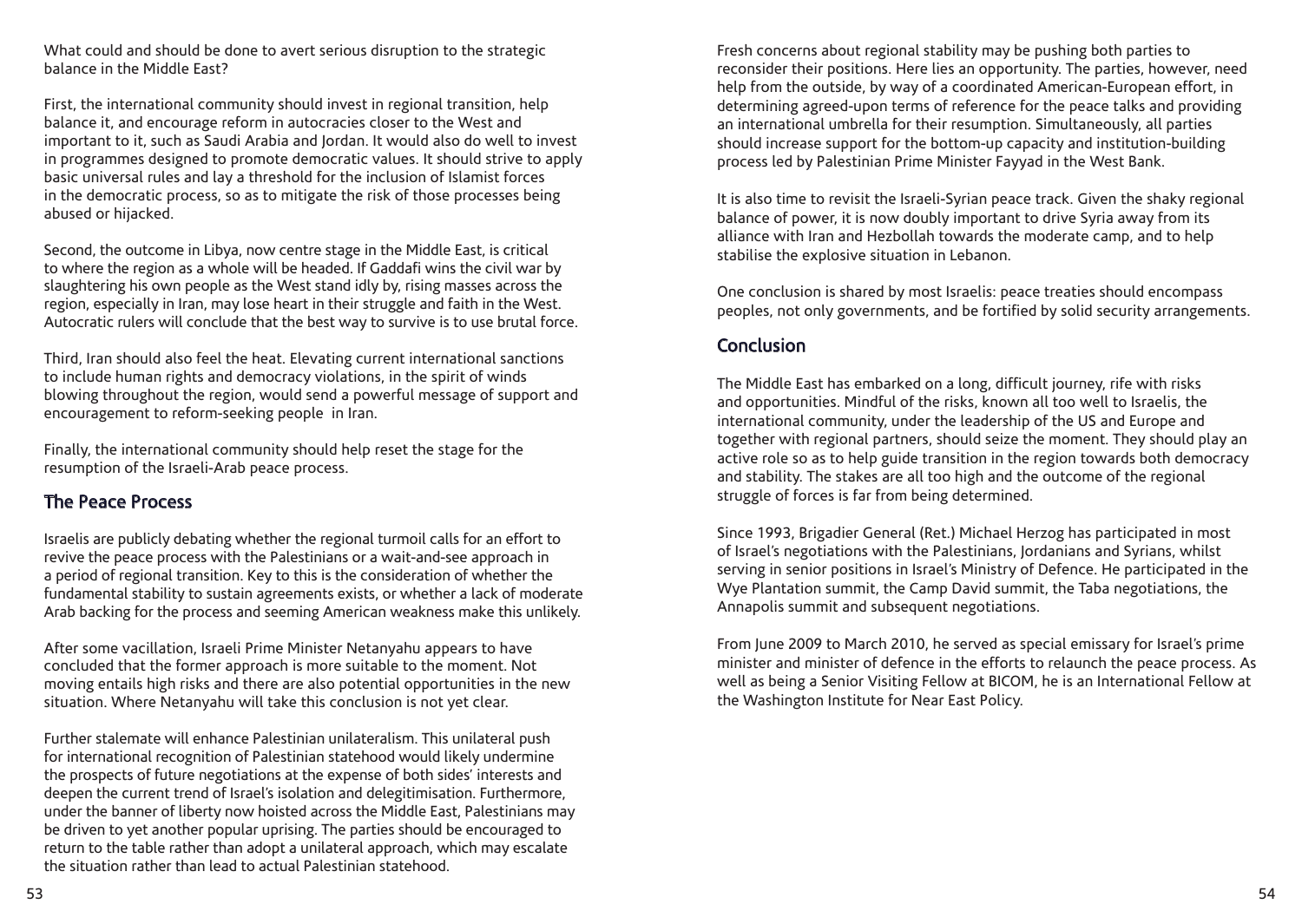# Fact Sheet: BDS

A boycott would do nothing to contribute to the advancement of a peaceful and just resolution of the Israeli-Palestinian conflict. Far from helping the Palestinians, a boycott would hinder the development of dialogue between Israelis and Palestinians on which prospects for future peace and security rely. The goal of peace depends on two sides, Israelis and Palestinians, working together with international support towards the mutual goal of a negotiated two-state solution. An environment of rejection and misdirected pressure targeted at Israel is counterproductive to an internationally-backed peace process premised on the development of mutual understanding and respect for both sides.

An academic and cultural boycott, which has been promoted by various trade unions and other activists, contradicts the principles of scientific ethics and the open spirit of international cooperation between scientists, artists and others. It is particularly counterproductive to target Israel's academic community, which has a proud record of promoting honest debate, criticism and self-examination within Israeli society. Israel's universities have a significant Arab student intake and are important forums for interaction and cooperation between Jews and Arabs. Arab citizens of Israel have increasingly risen to high ranks within Israeli academia.

Whereas Israel, an open and democratic state in which Jewish and Arab citizens enjoy equal rights, and which embraces free academic inquiry, has been threatened with a boycott, no other country is subject to such a campaign. Prominent Palestinian academics such as Sari Nusseibeh, President of Al Quds University in East Jerusalem, have been firm critics of the movement to boycott Israeli universities and academics.

Similarly, an economic boycott cannot help the Palestinian people, whose future prosperity depends on creating an atmosphere of economic and political cooperation. Since Israel's establishment, the Arab world has tried to use an economic boycott to isolate and weaken Israel economically, and thus make the state non-viable. Whilst Egypt and Jordan have direct trade links with Israel, most Arab states are reluctant to trade directly with Israel. The Roadmap peace plan specifically calls for the normalisation of relations between the Arab states and Israel, including the return of trade links.

## Fact Sheet: International Law

- In a major turnaround, Judge Richard Goldstone has withdrawn the accusation that Israel intentionally targeted civilians in Gaza during Operation Cast Lead.
- In a Washington Post article, he accepted that Israel 'dedicated significant resources' to investigations into accusations made against its forces, and that the results, 'indicate that civilians were not intentionally targeted.'
- He maintains that Hamas intentionally targeted Israel civilians and has done nothing to respond to accusations that they committed war crimes.

## What has Judge Goldstone said?

- In an article for the Washington Post on Friday 1 April, Judge Richard Goldstone withdrew the central accusations made against Israel in the report he conducted for the UN Human Rights Council into Operation Cast Lead.
- His article follows the final report of a committee of experts, commissioned by the UN Human Rights Council to look at Israel and Hamas's responses to the Goldstone Report. This committee was led by former New York judge Mary McGowan Davis. Judge Goldstone acknowledges that the committee of experts report shows that:
- The IDF's investigations into accusations made against its forces, 'indicate that civilians were not intentionally targeted as a matter of policy.'
- Judge Goldstone accepts the findings of the committee of experts, 'that "Israel has dedicated significant resources to investigate over 400 allegations of operational misconduct in Gaza" while "the de facto authorities (i.e., Hamas) have not conducted any investigations into the launching of rocket and mortar attacks against Israel."'
- Goldstone states that had he regretted that his inquiry did not have access to the evidence now available from Israel's internal inquiries, because, 'it probably would have influenced our findings about intentionality and war crimes.'
	- With regards to the number of Palestinian casualties who were civilians, Goldstone states: 'The Israeli military's numbers have turned out to be similar to those recently furnished by Hamas.'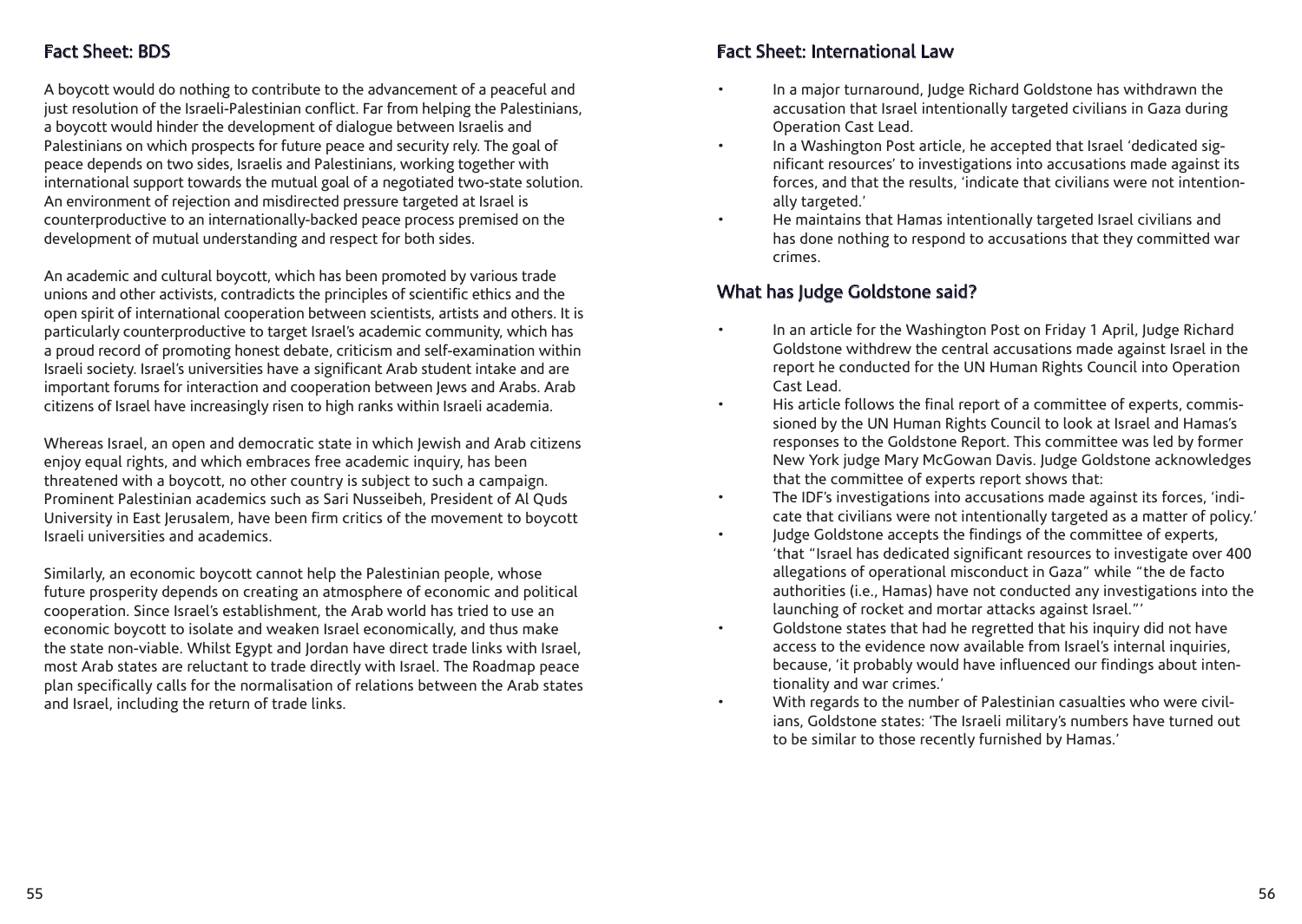# **Background**

- The Goldstone Report into the conduct of Israel and Hamas during Operation Cast Lead was commissioned by the UN Human Rights Council and published in September 2009.
- It claimed that there was evidence of war crimes against both Israel and Hamas.
- The most damaging claim made against Israeli forces, now withdrawn by Goldstone, was that the IDF deliberately targeted civilians in Gaza as a matter of policy.
- Israel refused to cooperate with the inquiry because of the inherent bias against Israel in the Human Rights Council which commissioned it. The Council, which includes among its members China, Bahrain, Saudi Arabia, and until recently Libya, is widely regarded as biased against Israel, a point explicitly accepted by Goldstone in his article.
- Israel completely rejected the report when it was published, both because of the bias of the Human Rights Council, and due to its flawed methodology, based on unsubstantiated testimonies from Palestinians in Gaza and NGOs.
- Israel nonetheless committed to investigate all the individual cases brought by Goldstone, and has published several reports based on its inquiries. Israel has already enacted several changes in its military procedures to try and learn lessons from incidents where civilians were unintentionally hurt.
- Israel also undertook to review its own processes of internal inquiry. The Turkel Commission set up to investigate the Mavi Marmara incident, on which Lord Trimble serves as an international advisor, was also commissioned to examine this issue. It is due to report on this issue later this year.

# Fact Sheet: History

#### The land of Israel has always been integral to Jewish religious, cultural and

national life and remains so to this day. In the Jewish tradition, the land of Israel is central to the covenantal relationship between the Children of Israel and God. The Five Books of Moses, known to Jews as the Torah, tells how the 12 tribes of Israel, the precursors to the Jewish people, entered the land having been freed from slavery in Egypt. The first unified Israelite kingdom was founded under the rule of King Saul, around 1000 BCE. His successor David established Jerusalem as his capital. There, David's son Solomon built the First Jewish Temple as the centre of Jewish religious life. The First Temple stood until 586 BCE, when it was destroyed by the Babylonians. The Second Temple was consecrated on the same spot in 520 BCE, and stood at the centre of Jewish life and worship until it was destroyed by the Romans in 70 CE.

The destruction of both the First and Second Temples were catastrophic events in Jewish history, in which thousands of Jews were killed and exiled, and which led to the existence of Jewish communities around the world. But even after the destruction of the Second Temple, there was a continuous presence of Jews in Israel. Throughout the centuries, major Jewish cultural achievements were made by Jews who lived there. These include the compilation of the Jerusalem Talmud, dating to the 4th century, and the establishment of Tzfat as a centre for the development of the Jewish mystical tradition in the 16th century.

Jews around the world made remembering the Temple in Jerusalem and the hope for an eventual return to the land of Israel - also referred to as 'Zion' - central to all aspects of their religious worship and liturgy. Jewish prayers are always conducted facing towards Jerusalem. For most Jews through the ages, travelling to Israel was an impossible dream. In their prayers, traditions, poetry and scriptures, Jews from around the world expressed their yearning and longing to return

Since the end of the 19th century, Jews have come from all parts of the world to live in Israel. Jews use the Hebrew word 'aliya', which means 'going up', to refer to the act of moving to Israel. Whilst most Jews in Israel were either massacred or dispersed following the failed Bar Kochba revolt against the Romans in the Second Century, Jews continued to live in the area in smaller numbers. In 1880, the overall population in the area was approximately 570,000, and mostly Arab. The Jewish population of Palestine was then around 10,000. Most lived in Jerusalem where there was a Jewish majority, with smaller communities in Tzfat, Tiberias and Jaffa.

The first significant movements for Jewish settlement in Palestine came in response to an upsurge in anti-Jewish violence in Russia (the pogroms) following the assassination of Tsar Alexander II in 1881. This so-called 'First Aliya' saw the Jewish population of Palestine swell to approximately 25,000 by 1903, with many of the immigrants establishing new agricultural communities.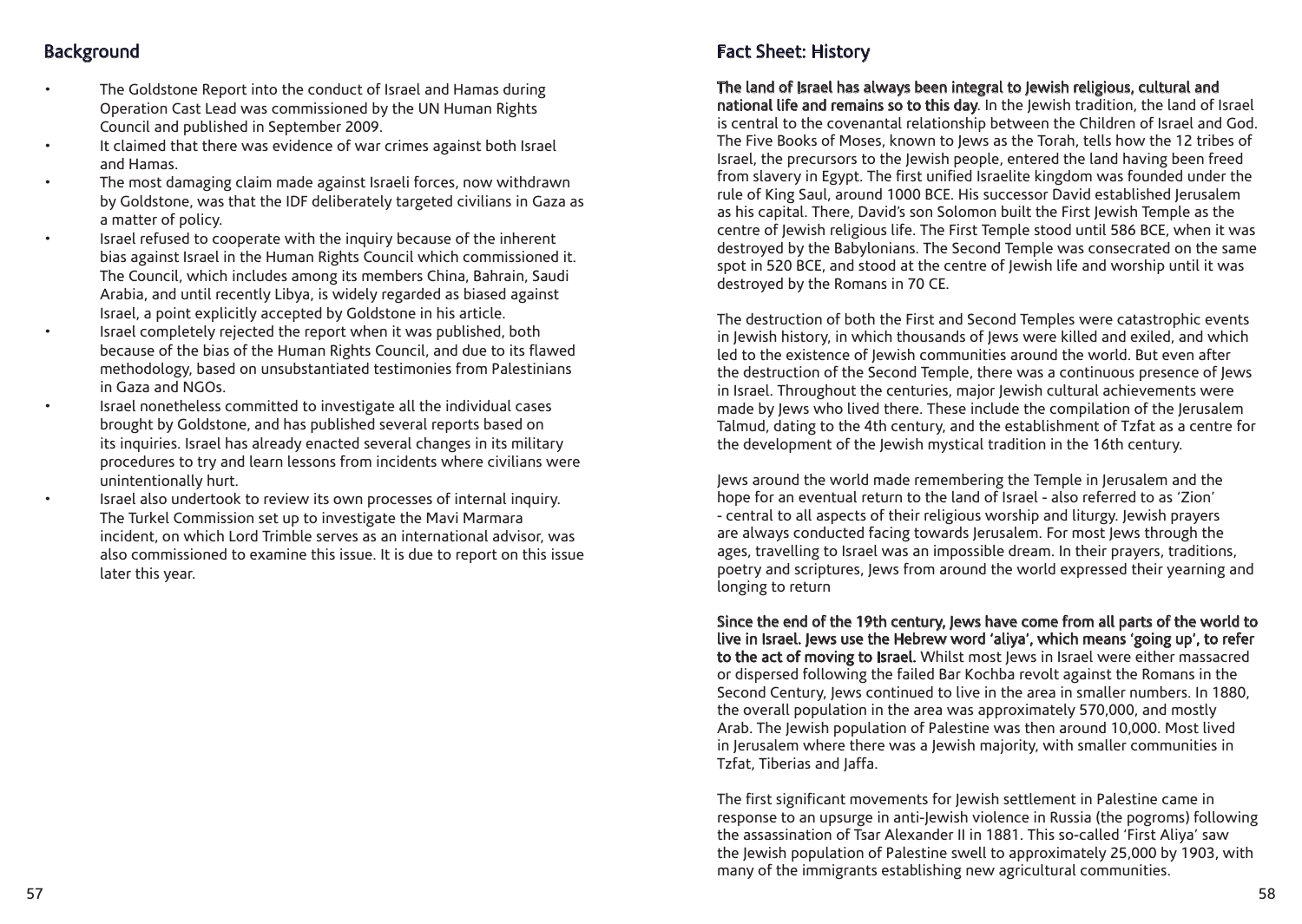The Zionist movement gathered momentum among the Jews of Europe in the early 20th Century. A second wave of immigrants, fleeing great poverty and persecution in Eastern Europe, particularly Russia and Romania, arrived in Palestine between 1904 and 1914. Around 40,000 in total, these immigrants were typically young, secular and inspired by socialist ideals. They sought agricultural work, believing that both personal and national redemption could be achieved through physical toil on the land of Israel. The life they chose was beset with great poverty, disease and hardship. Many left in disappointment, but by 1914 the Jewish population had risen to 90,000.

Growing anti-Semitic hostility throughout Europe spurred increasing numbers of Jewish refugees to move to Palestine throughout the 1920s and 1930s. Many Jews were murdered in Ukraine in the aftermath of First World War. Other European countries enacted anti-Semitic legislation throughout the 1920s. In 1924, Poland began to impose severe economic restrictions on its three million Jews. But as more and more Jews faced discrimination in Europe, doors of immigration were closed elsewhere, including new restrictions on immigration to the United States. In 1933, the Nazi Party came to power in Germany and immediately began enforcing anti-Semitic laws. This created a new and unprecedented wave of Jewish immigration to Palestine. By 1936, the Jewish population of Palestine was approaching 400,000, close to 30% of the total. However, with war looming, and Britain keen not to alienate the Arab world, in 1939 Jewish immigration to Palestine was severely restricted by the British.

By 1945, the Nazi Holocaust had exterminated approximately six million Jews in Europe. After the war, well over 100,000 surviving Jews were in displaced persons camps. Tens of thousands of these survivors attempted to bypass the British blockade to enter Palestine. Many of those that failed were forcibly interned by the British in detention camps in Cyprus. After the State of Israel was established in 1948, its doors were opened to these refugees. Israel also absorbed hundreds of thousands of Jews who left as emigrants and refugees from countries in the Middle East and North Africa as a result of the War of Independence. In 1949, 45,000 Jews flew to Israel from Yemen, and in 1951-52, a further 130,000 arrived from Iraq.

Since Israel's independence the Jewish population has swelled through immigration from around the world and natural increase. Major waves of immigration have come from Morocco (250,000), North America (200,000) and Ethiopia (76,000), as well as significant contingents from South America and Europe. During the Communist era, Jews in the Soviet Union were prevented from moving to Israel. Following the fall of the Berlin Wall, close to one million Jews moved to Israel from the former Soviet Union. 34,000 Jews have moved to Israel from Britain since 1948. By 2010, Israel's population exceeded 7.5 million, of whom 5.7 million were Jewish

The objective of establishing a Jewish homeland in Israel gained strong international support with the Balfour Declaration, issued by the British government in 1917. The British government's decision to support the foundation of a national home for the Jewish people was made known in the form of a letter written by then-foreign secretary Lord Balfour to Zionist leader Lord Rothschild. In September 1922, the League of Nations granted Britain a Mandate over Palestine, noting the 'historical connection of the Jewish people with Palestine' and the 'grounds for reconstituting their national home in that country.' Under the British Mandate, three-quarters of the territory east of the Jordan River formed the Emirate of Transjordan (later the Kingdom of Jordan), and was closed to Jewish immigration. The remaining territory remained open to Jewish immigration.

As the Second World War drew closer, the British government, fearing the loss of allies in the Arab and Muslim world, moved away from supporting Jewish immigration to Palestine. Finally, in 1939, as the threat to the Jews of Europe reached new heights, Britain issued the MacDonald White Paper, in which Jewish immigration was severely restricted.

Between 1939 and 1945, the German Nazi Party, with its allies throughout Europe, murdered approximately six million of Europe's 11 million Jews. The Holocaust was a genocide carried out with ruthless efficiency on an industrial scale throughout Europe. The Jewish people had no place of refuge. Palestinian Arab leaders welcomed the Nazis' rise to power, believing that in opposition to the British and the Jews, they shared common interests. The most senior Palestinian leader, Haj Amin al-Husseini, cooperated with the Nazis, and in November 1941, met personally with Hitler in an attempt to forge an alliance. Meanwhile, 30,000 Palestinian Jews joined the British army to fight against the Nazis, despite the restrictions of the White Paper preventing Jewish immigration to Palestine.

After the war, many thousands of Jewish refugees who had survived the Holocaust were in refugee camps in Europe. Having been robbed of all property and rights, most were unable and unwilling to return to their countries of origin. Some who tried to return after the war were subjected to further attacks. Many of the refugees expressed their desire to move to Palestine.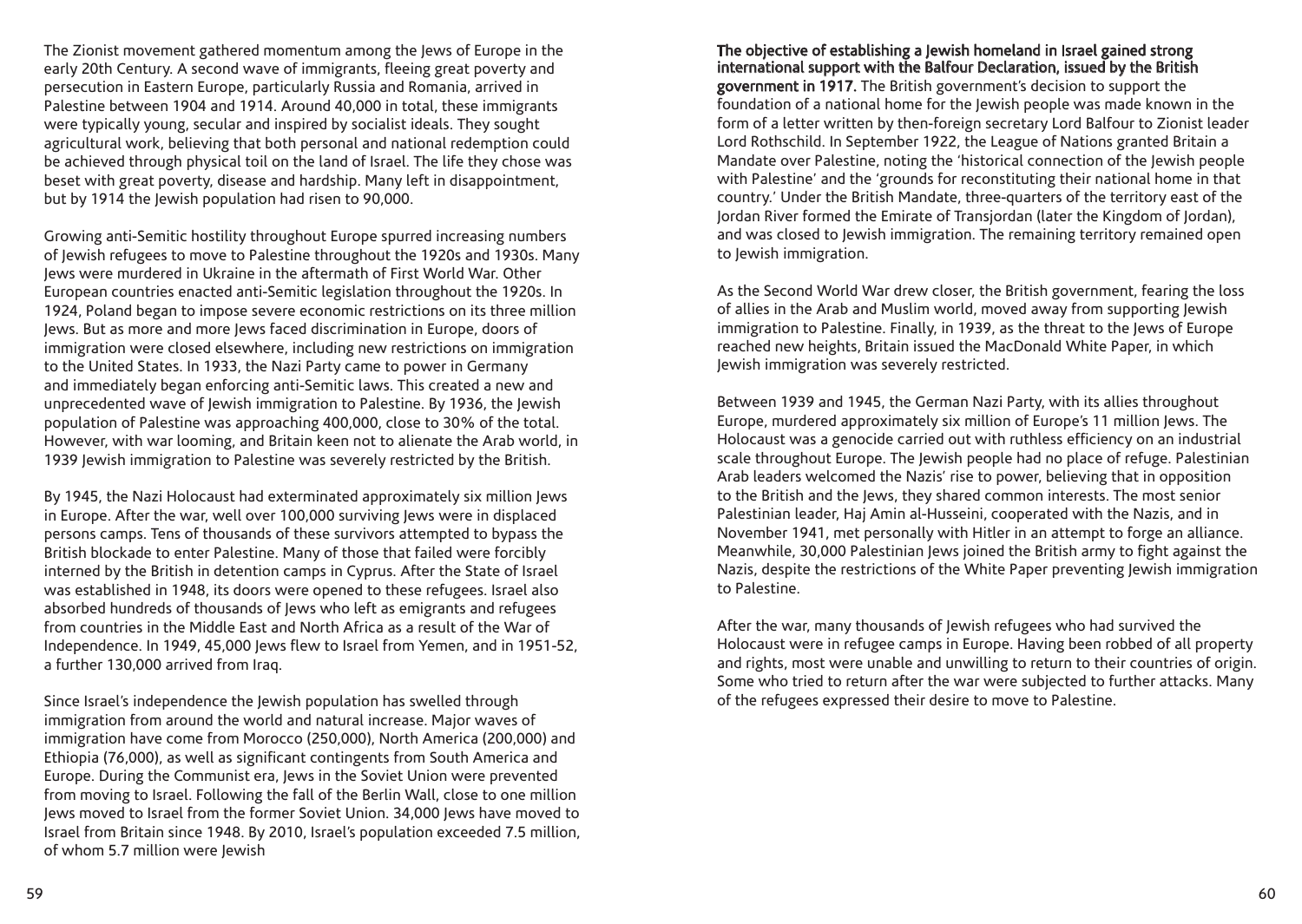In this climate, the Jewish Agency, which represented the Jewish community in Palestine, with American political support, called for 100,000 Jews to be allowed to enter Palestine. The British government refused to agree. This led to illegal Jewish immigration and a direct confrontation between the British government and the Jews of Palestine. Some Jewish extremist groups, the Irgun and Lechi, began to attack British military targets. The British forcefully suppressed all acts of Jewish resistance, at one stage arresting 3,000 people. Over 50,000 Jews who had survived the Holocaust and attempted to enter Palestine were forcibly interned in British camps in Cyprus. In 1946, the leader of the Jews in Palestine, David Ben-Gurion, attempted to unite Jewish resistance forces. The agreement broke down after the Irgun undertook its most notorious act, the bombing of the British headquarters at the King David Hotel. This act was denounced by the majority of Palestine's Jews.

In 1947, the British turned the question of the future of Palestine over to the United Nations, which established the United Nations Special Committee on Palestine (UNSCOP) to determine its future. The UN recommended partition into a Jewish and an Arab state, with Jerusalem under international control. The plan would have created a Jewish state with a Jewish majority on the Mediterranean coast, western Galilee, and Negev Desert. On 29 November 1947, the UN General Assembly voted in favour of Resolution 181, to approve the UNSCOP plan, by 33 votes to 13.

The Jewish Agency, representing the Jews of Palestine, accepted the plan, but the Arab Higher Committee, the Palestinian Arabs' political representatives, rejected it. As the British Mandate formally ended, on 14 May 1948, David Ben-Gurion declared the establishment of the State of Israel in line with the UN resolution.

## Fact Sheet: The Peace Process

Every Israeli government since 2000 has publicly committed Israel to the twostate solution as the best way to resolve the Israeli-Palestinian conflict. This solution, as defined by the Clinton parameters in December 2000, is a solution which results in, 'the state of Palestine as the homeland of the Palestinian people and the state of Israel as the homeland of the Jewish people.' Since 2000 the two-state model has been accepted internationally and endorsed by UN Security Council Resolutions.

The principle of the two-state solution is that a Palestinian state will be created within the territory of Gaza and the West Bank, and will exist alongside and at peace with Israel. Repeated polls indicate that a majority of Israelis and Palestinians accept this idea, though it involves difficult compromises on both sides. For Israel it means giving up control of territory in the West Bank which is of great historic, cultural and strategic importance for the Jewish people. For Palestinians it means accepting that the solution for the Palestinian refugee problem lies not in refugees returning to Israel but in returning to a new Palestinian state.

However, the alternatives are not acceptable to most Israelis and Palestinians. Under the status quo, Palestinians that live under Israeli control in Gaza and the West Bank are denied the rights of citizenship. This in turn damages Israel's international standing. Many Israelis fear that as the population of Arabs in Israel, Gaza and the West Bank begins to overtake the population of Jews, the democratic legitimacy of Israel as a Jewish state will be undermined. Furthermore, the conflict is a costly burden on Israeli society which most Israelis would like to see confined to history. For this reason they see the creation of a Palestinian state, which will secure the rights of Palestinian Arabs, as being in Israel's interest, as long as it comes with sufficient security guarantees. The alternative, of a single binational state of Jews and Arabs, is not acceptable to most Jews, who want the character of Israel as the homeland for the Jewish people to be secured.

The Arab Peace Initiative is a proposal originating with the Saudi government for resolving conflict between Israel, the Palestinians and the broader Arab world. The proposal, first adopted by the Arab League in 2002, presents conditions under which the states of the Arab League would be willing to make peace with Israel and normalise relations. The conditions are that Israel withdraw to 1967 boundaries, allowing for the creation of a Palestinian state in the Gaza Strip, the West Bank and East Jerusalem. It also demands 'a just solution to the Palestinian refugee problem to be agreed upon in accordance with UN General Assembly Resolution 194.'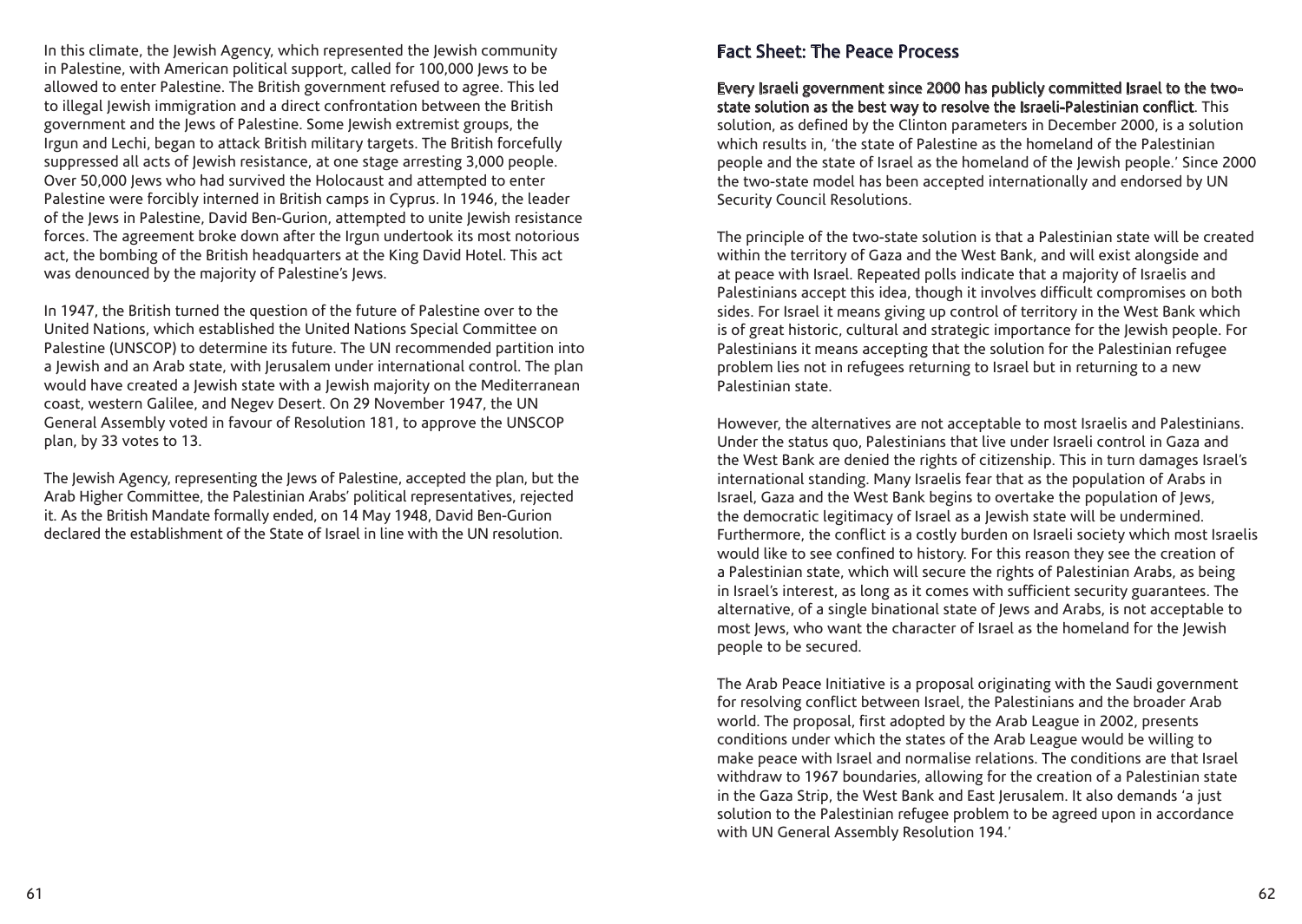Although this position represents a considerable advance from the days when the Arab League refused to even contemplate peace with Israel, the proposal was initially treated with caution in Israel for several reasons. One problem is that the initiative appears to call on Israel to accept its terms without negotiation. Whilst the agreement may be seen as a basis for negotiation, the terms as they stand are not acceptable to Israel. Israel accepts the principle of a Palestinian state in the Gaza Strip and the West Bank but believes the final borders must be negotiated, and cannot be exactly as they were in 1967. Furthermore, UN General Assembly Resolution 194, dating back to 1949, suggests that Palestinian refugees should be allowed to return to Israel. For Israel to accept such a proposal today would spell the end of the Jewish majority in Israel and therefore the end of the Jewish state. Israel maintains that since it accepted the UN's Partition Plan of 1947, and it was the Palestinian Arabs and the Arab states that started the war of 1948, it is they and not Israel who bear responsibility for the refugees. Israel further maintains that the principle of the two-state solution means that the Palestinian state, and not Israel, will be the national home of the Palestinian people and the destination for Palestinian refugees.

However, Israeli leaders have repeatedly called for direct negotiations with Arab states. At the UN General Assembly in 2008, Israel's President Shimon Peres called on the King of Saudi Arabia to further his initiative and invited 'all leaders to come and discuss peace in Jerusalem, which is holy to all of us.' 'Israel,' he added, 'shall gladly accept an Arab invitation at a designated venue where a meaningful dialogue may take place.'

In a speech in June 2009, Israeli Prime Minister Benjamin Netanyahu called on the leaders of the Arab countries to make peace and said, 'I am willing to meet at any time, at any place, in Damascus, in Riyadh, in Beirut, and in Jerusalem as well.'

#### Issues in the Peace Process

#### Borders

The PLO claim the West Bank and the Gaza Strip within pre-1967 borders for their state. Israel has accepted in principle the creation of a Palestinian state alongside Israel. There is a broad consensus in Israel that the larger settlement blocs around Jerusalem and on key strategic points protecting Israel's narrow coastal plain should remain part of Israel. The Clinton Parameters in 2000 and the unofficial Geneva Accords in 2003 accepted this principle and suggested some form of land swap whereby the new Palestinian state would receive other territory from Israel in return for the settlement blocs. The Palestinians want territory within Israel to build a transport link that connects Gaza and the West Bank, and this could form part of an exchange deal. In 2008, under the Annapolis process, former Israeli Prime Minister Ehud Olmert and Palestinian President Mahmoud Abbas conducted negotiations along these lines, though there were gaps between the sides on how much land would be exchanged.

#### **Security**

Israel's recent experience of withdrawing from territory in the hope that it will bring peace has been very negative. After Israel withdrew from southern Lebanon in 2000, and from Gaza in 2005, Israel was subsequently attacked from both locations, in particular with rockets. Any deal to bring about Israeli withdrawal from the West Bank will have to address Israel's legitimate security fears. Israel will not be willing to allow the establishment of a military force in the West Bank or Gaza that could threaten Israel, and expects a future Palestinian state will be demilitarised. It will further expect a future Palestinian state to act decisively to prevent attacks on Israel originating from within its territory. Israel will also want to retain a military presence in the Jordan valley in the initial period after the creation of a Palestinian state to prevent arms smuggling into the West Bank. The Palestinians are opposed to an Israeli military presence, and have proposed a third party international presence instead.

### Refugees

A peace deal will have to define a solution to the question of Palestinian refugees. The Palestinians claim the right of return for the descendents of refugees from the 1948 war to return to their homes in Israel. Israel does not believe it is responsible for resettling the refugees, believing their plight to be the responsibility of the Arab states that rejected the 1947 Partition Plan, started the war, and then refused to resettle the refugees created by that war in their own territory. In any case, no Israeli government will accept a solution that would allow millions of Palestinians to settle in Israel. This would effectively spell the end of the Jewish majority and the viability of Israel as a democratic Jewish state. Israel proposes that refugees be compensated with the help of the international community, and be resettled either in the new Palestinian state or in their country of residence. This is the principle of two-states for two peoples.

#### **Water**

The region has limited water resources and Israel currently depends on the West Bank for a significant part of its water supply. Any peace deal will have to address both the allocation and management of water from the Jordan River and the underground aquifers in the West Bank. In 2006, Israel began operating the largest desalination plant of its kind in the world on its Mediterranean coast and is building several more to address its water needs. This may make a solution on the question of water easier to address in the future.

#### Jerusalem

Both Israelis and Palestinians have a very strong cultural, historical and political attachment to Jerusalem and both claim it to be their capital. Particularly sensitive are the Old City and its religious sites. If Palestinian demands to return to pre-1967 borders were taken literally, it would result in the redivision of Jerusalem and the loss of Israeli sovereignty over the Old City, which is something that most Israelis would not be willing to contemplate. Both the Clinton Parameters and the Geneva Accords proposed a solution whereby Arab neighbourhoods would come under Palestinian sovereignty and Jewish neighbourhoods under Israeli sovereignty. Previous negotiations have proposed a special regime for the Old City.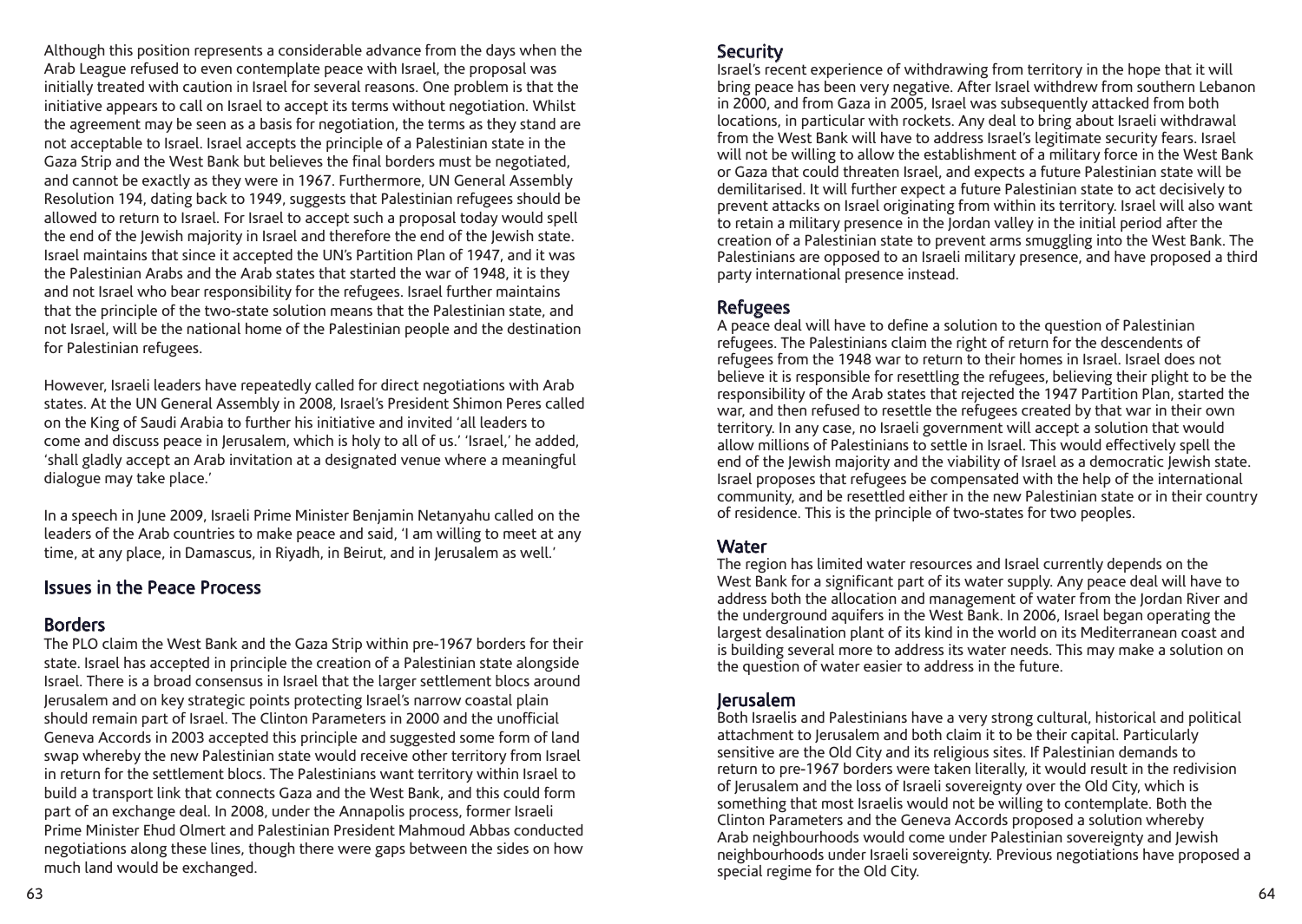#### Fact Sheet: Settlements

Israel has a long legacy of accepting territorial compromise as the way to solve its disputes in the region. The Jewish community of Palestine accepted the UN Partition Plan in 1947, and Israel accepted the land for peace formula set out in UN Security Council Resolution 242. Israel's position today is that the future borders should be the subject of negotiation between Israel and the Palestinians. Most Israelis expect that the most populous settlements, which sit on about 5% of the West Bank, will stay part of Israel.

The Clinton Parameters, which followed the Camp David peace talks of 2000, proposed a deal whereby Israel would keep the larger and most populous settlement blocs which it considers vital for its security, and would transfer other territory from Israeli to Palestinian sovereignty in return. This principle of a land swap was also accepted in the unofficial 2003 Geneva Accords, which were negotiated by Israeli and Palestinian peace campaigners. It was also the basis of negotiations between Israel and the Palestinians during the Annapolis process over the course of 2008.

This would still mean Israel would have to withdraw from the more isolated settlements. Israel set a precedent for evacuating settlements in return for peace when it withdrew from the settlements that were built in the Sinai Peninsula after the Six Day War. This came as part of the 1979 peace treaty between Israel and Egypt in which the Sinai Peninsula was returned to Egyptian hands. In the summer of 2005, Israel unilaterally evacuated all of its settlements in the Gaza Strip and part of the northern West Bank. The progressive case for Israel

## The following article appeared in the JC on 11 March 2011:

## Israel – a progressive cause By Robert Philpot

At the time of the founding of the state of Israel, David Ben Gurion said it was not enough for the Jewish state to be simply Jewish - it had to be fully democratic, offering full citizenship to all its peoples. It was a remarkable statement made at the very moment when Israel faced the first of the wars of survival which have periodically threatened its very existence.

Remarkable because, as the history of many nations, including our own, shows, the real test of a nation's commitment to democracy is not whether that commitment is made during times of peace and tranquility, but whether it can be sustained during times of war and difficulty.

Israel's steadfast adherence to liberal democratic principles, even at the hardest of times, is one that should be admired and supported by democrats everywhere.

This is especially so because - despite welcome developments in the Middle East over recent weeks - Israel remains the only democracy in a region where monarchical autocracies, zealous theocracies and military authoritarianism are the most prevalent form of government. But while democrats of all political persuasions should give their support to Israel, those of us on the left should do so particularly.

Israel is, after all, a country founded on social democratic principles; and the Israeli Labor Party, which, alongside our own Labour Party, is a member of the Socialist International, was the country's dominant political force for decades.

Indeed, it is because of those social democratic principles that Israel's attributes are undeniably progressive: a free and vibrant media; a robust and independent judiciary; strong trade unions; a generous welfare state; and a commitment to free, world-class education that enables Israel to have one of the highest-skilled workforces on earth.

Contrast, too, the equal rights which women, gays and lesbians and other minorities enjoy in Israel with the second-class citizenship and persecution meted out to such groups in most, if not all, of Israel's neighbours.

Sadly, of course, this view of Israel is not shared by everyone on the British left. A small but vocal and vociferous fringe seeks to demonise Israel and its people. Too often, alongside some on the right who have long harboured a dislike of Israel's progressivism, they appear able to use their power and influence in the media to distort debate not only about the Middle East peace process, but also about Britain's own foreign policy.

This is why, alongside Labour Friends of Israel, Progress believes the debate we are jointly hosting next week, on making the progressive case for Israel, is so important. We believe that it is essential that we not only demonstrate the support for Israel that exists within the Labour Party but, more importantly, challenge those who seek to deny Israel's right to exist and show why that point of view simply has no place at all in the Labour Party.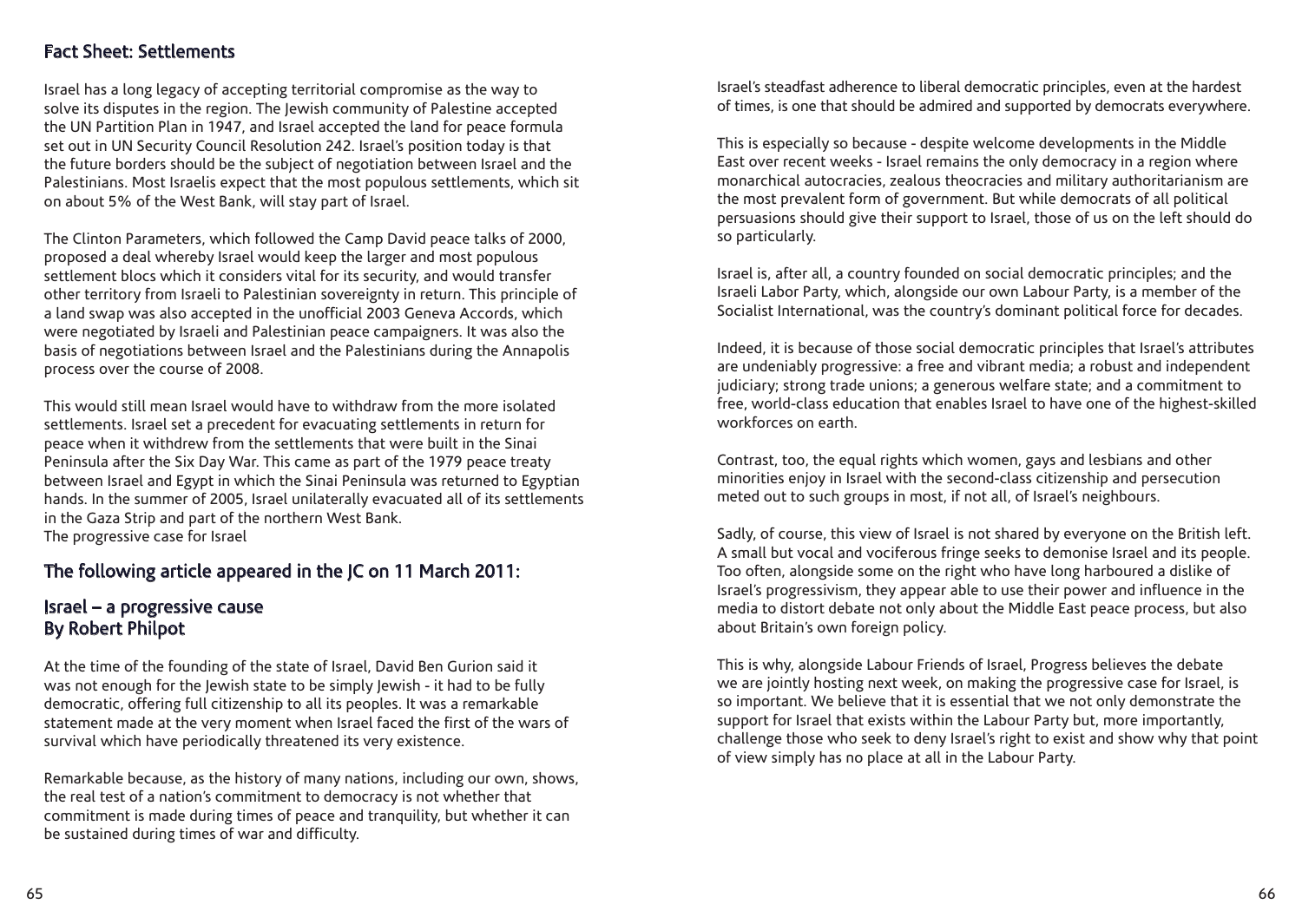Equally, we believe it is important to assert Israel's right to defend itself and to have its rightful security concerns, and its efforts to promote peace, appreciated, not ignored.

The calls for boycotts and attempts to exploit our courts to exclude Israeli voices from public debate in this country are, of course, simply the most obvious manifestation of this anti-Israeli fringe. The boycott movement, particularly amongst some British trade unions, is also the most self-indulgent, for it would achieve nothing beyond harming the very people on whose behalf it is apparently being mounted.

Indeed, its most practical effect would be to stifle the growing co-operation, endorsed and supported by the International Trade Union Confederation, between Israeli and Palestinian trade unions, co-operation which provides the building blocks for trust and co-operation upon which a long-term peace settlement can be built.

But while it is self-indulgent, the boycott movement is also pernicious. The impact of the attempts to isolate and demonise Israel and its people are being felt week in, week out by Jewish people here in Britain in the form of rising anti-Semitism. This is something the left should unreservedly condemn, not attempt to excuse.

I would, of course, like to see Israelis elect a more progressive government than they currently have - something I would also like to see the British people do, too. But, in the spirit of its internationalist tradition, the real challenge for Labour is to support shared values where we see them and thus to work with progressive Israelis and Palestinians to promote a two-state solution.

That means supporting both those Palestinians who want a state committed to freedom and democracy, not Hamas' violent, dictatorial brand of Islamism, and those Israelis who are already attempting to reach out to them.

# Section 6 Resources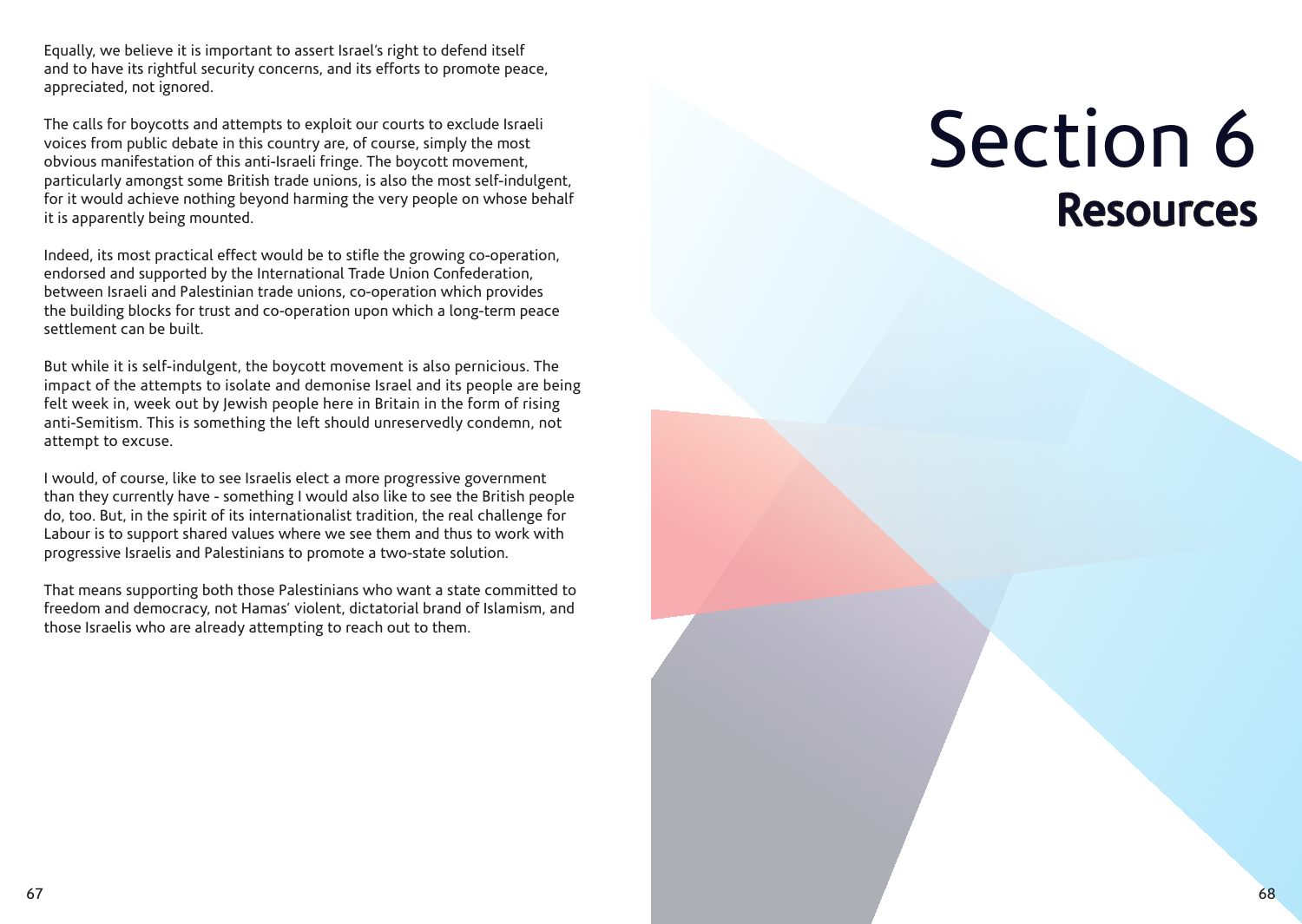# Key Website Addresses

#### BICOM http://www.bicom.org.uk/

BICOM is an independent British organisation dedicated to creating a more supportive environment for Israel in Britain.

## Academic Friends of Israel http://www.academics-for-israel.org/

The Academic Friends of Israel has been campaigning against the academic boycott of Israel since 2002.

#### Parliamentary Committee Against Antisemitism http://www.thepcaa.org/

The Parliamentary Committee Against Antisemitism Foundation (PCAAF) is a registered charity centred on the principle that the struggle against prejudice and discrimination is not just the responsibility of the victims. The PCAAF provides secretariat support to the All-Party Parliamentary Committee Against Antisemitism.

#### Assembly of Masorti Synagogues http://www.masorti.org.uk/

#### Board of Deputies of British Jews http://www.bod.org.uk/

The Board of Deputies of British Jews exists to promote and defend the religious rights and civil liberties of British Jewry. As the community's democratically elected cross-communal organisation, the Board engages with Government, media and wider society, providing a unique means through which all British Jews can be heard and represented.

#### Christian Friends of Israel http://www.cfi.org.uk/

Christian Friends of Israel is a non-denominational Christian organization seeking to seek to break down barriers and build bridges of genuine friendship with Israel and the UK Jewish community.

#### Community Security Trust http://www.thecst.org.uk/

CST provides physical security, training and advice for the protection of British Jews. CST assists victims of antisemitism and monitors antisemitic activities and incidents. CST represents British Jewry to Police, Government and media on antisemitism and security.

#### Conservative Friends of Israel http://www.cfoi.co.uk/

CFI works to promote its twin aims of supporting Israel and promoting Conservatism. With close to 2000 activists as members – alongside 80% of Tory MPs – CFI is active at every level of the Party. CFI organises numerous events in and around Westminster, takes Conservative parliamentarians and candidates on delegations to Israel, campaigns hard for Tory candidates in target seats, and works to ensure that Israel's case is fairly represented in Parliament.

Embassy of Israel http://london.mfa.gov.il/

Engage http://engageonline.wordpress.com/

Engage was created to arm people with arguments and facts that they could use to counter the propaganda of the boycott campaign within the Association of University Teachers. Engage grew from a being a resource for that particular campaign into being a resource that aims to help people counter the boycott Israel campaign in general, as well as the assumptions and misrepresentations that lie behind it.

## Fair Play Campaign Group http://www.fairplaycg.org.uk/

The Fair Play Campaign group was established by the Board of Deputies of British Jews and the Jewish Leadership Council in December 2006. It works to coordinate activity against boycotts of Israel and other anti-Zionist campaigns.

#### Friends of Israel Initiative http://www.friendsofisraelinitiative.org/

Under the leadership of former Spanish Prime Minister José María Aznar a high level group met in Paris in the middle of 2010 to launch a new project in defense of Israel's right to exist. This "Friends of Israel Initiative" has been joined by such notable figures as Nobel Peace Prize Laureate David Trimble, Peru's former president Alejandro Toledo, Italian philosopher Marcello Pera, former United States Ambassador to the United Nations John Bolton, British historian Andrew Roberts, and others. Their key aim is to counter the growing efforts to delegitimize the State of Israel and its right to live in peace within safe and defensible borders.

#### Israel Connect http://www.israelconnect.co.uk/

Israel Connect creates the opportunity for young professionals to network, whilst strengthening their identity with Israel through educational, cultural and social events.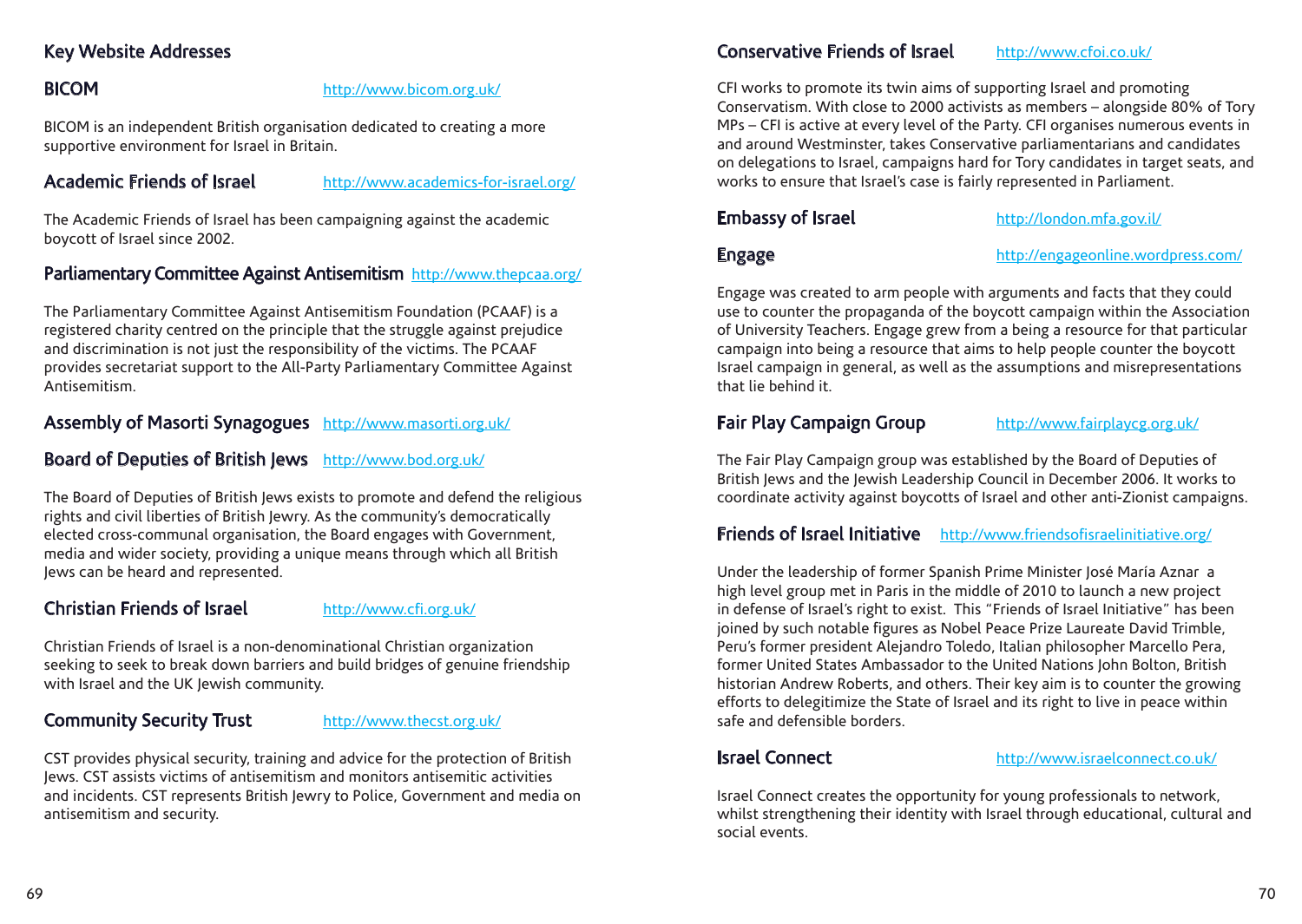#### JCC for London http://www.jcclondon.org.uk/

The JCC (Jewish Community Centre) for London aims to provide Jews with a lasting sense of community and to promote the best of Jewish values. At its core is building Jewish life, through cultural, social, educational, and recreational Jewish activities. Social action is also central to the JCC movement – helping those in need both within and outside the Jewish community.

#### Jewish Chronicle http://www.thejc.com/

#### Jewish Labour Movement http://www.jlm.org.uk/

Founded in 2004 as the successor to Poale Zion, the JLM continues to demonstrate its commitment to Poale Zion's long-standing ideals in a manner appropriate for the twenty-first century. It views Zionism as the national liberation movement of the Jewish people and work to promote a secure, progressive, just and successful State of Israel. The JLM is an affiliate of the World Labour Zionist Movement. The JLM is the only Jewish entity affiliated to the Labour Party, both nationally and locally, and constantly presses the Party, both inside and outside government, to campaign vigorously against racism and especially the BNP, as well as promoting a viable peace plan to end the Israel-Palestine conflict.

#### Jewish Leadership Council http://www.thejlc.org/

The JLC exists to strengthen the major institutions of British Jewry, to promote cooperation between them and to help the leadership of the community articulate a confident and compelling narrative of mainstream Jewish life in the United Kingdom.

## Jewish National Fund http://www.jnf.co.uk/

JNF is Israel's leading humanitarian and environmental charity. It raises funds for the building blocks of everyday life in Israel such as reservoirs, irrigation systems, desalination plants, forest planting, recycling schemes, roads, housing and healthcare centres.

## Labour Friends of Israel http://www.lfi.org.uk/

Labour Friends of Israel is an organisation of Labour supporters promoting a two state solution, with Israel, safe, secure and recognised within its borders, living peacefully alongside a democratic and viable Palestinian state.

# Liberal Democrat Friends of Israel http://ldfi.org.uk/

The Liberal Democrat Friends of Israel exists to support and promote policies which lead to peace and security for Israel in the context of a comprehensive and lasting Middle East peace settlement. It works to encourage a strong understanding of Israel unique political situation as the only democracy in the Middle East. It seeks to develop a relationship of trust and mutual understanding between the Liberal Democrats and the Jewish Community.

| Liberal Judaism | http://www.liberaljudaism.org/ |
|-----------------|--------------------------------|
| Limmud          | http://www.limmud.org/         |
| <b>Makom</b>    | http://www.makomisrael.org/    |

In 2004 North American Jewish communities and the Jewish Agency began a partnership now called MakĐm – the Israel Engagement Network. Through this network theye have succeeded in laying intellectual groundwork and inspiring new initiatives that have significantly advanced the field of Israel education.

# Movement for Reform Judaism http://www.reformjudaism.org.uk/

## New Israel Fund UK http://www.nif.org.uk/

The New Israel Fund UK is the leading organization committed to equality and democracy for all Israelis. NIF are a partnership of Israelis and supporters of Israel worldwide, dedicated to a vision of Israel as both the Jewish homeland and a shared society at peace with itself and its neighbors. NIF strengthens organizations and leaders that work to achieve equality for all the citizens of the state; realize the civil and human rights of all, including Palestinian citizens of Israel; recognize and reinforce the essential pluralism of Israeli society; and empower groups on the economic margins of Israeli society.

#### Pro-Israel web portal http://www.pro-israel.org/

Stand With Us UK http://www.standwithus.com/

StandWithUs is an international organization dedicated to bringing peace to the Middle East by educating about Israel and challenging the misinformation that often surrounds the Middle East conflict.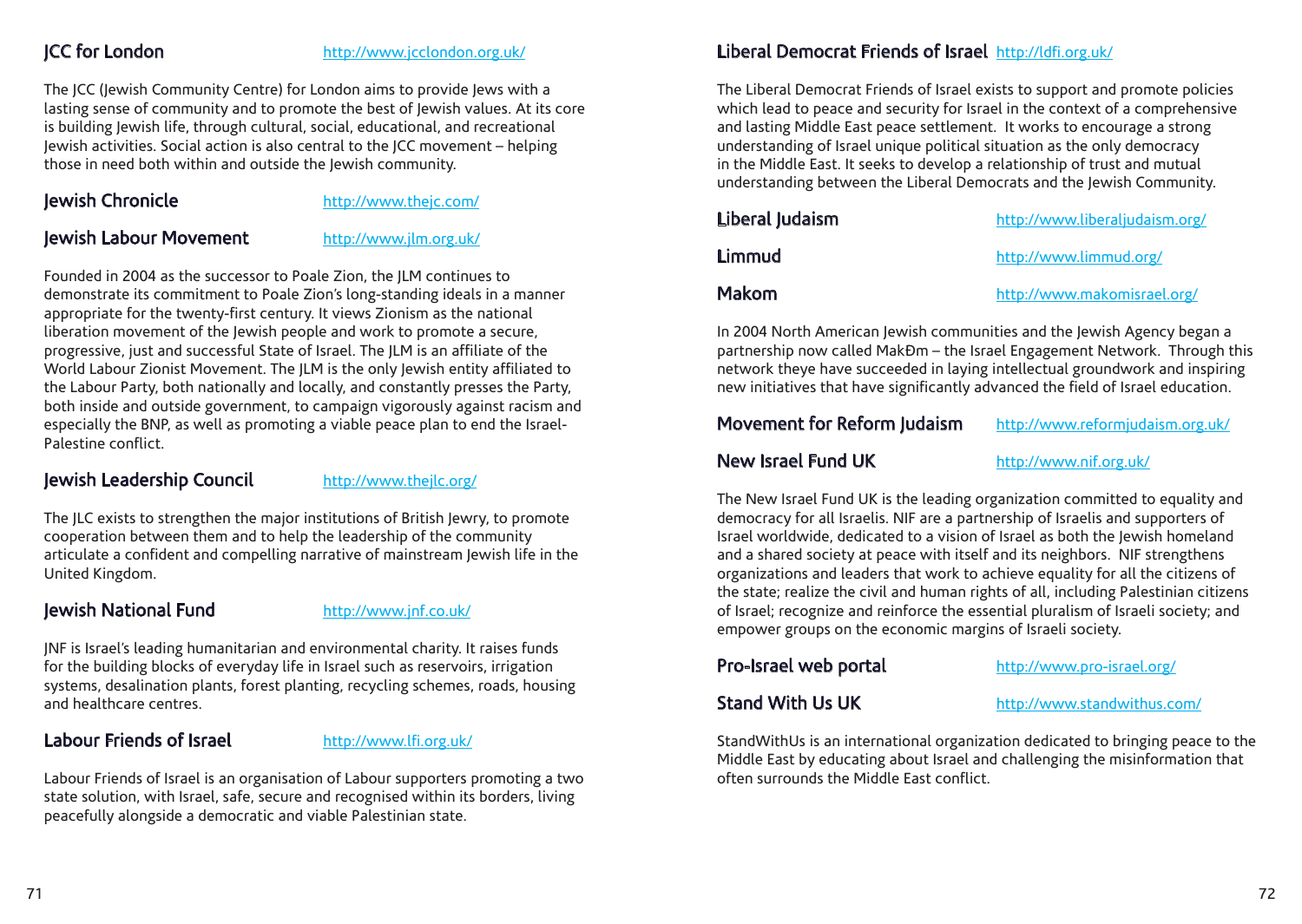#### Trade Union Friends of Israel http://www.tufi.org.uk/

TUFI was established to promote Israeli-Palestinian trade union co-operation and strengthen the links between the Israeli, Palestinian and British trade union movements.

#### Union of Jewish Students http://www.ujs.org.uk/

The Union of Jewish Student's (UJS) mission is: 'To create meaningful Jewish campus experiences and inspire Jewish students to make an enduring commitment to their Jewish identity, Israel and the community.' UJS serves as the sole communal body representing all Jewish students to the Jewish and wider community. As a Union directed by its members, UJS' priority is to meet the needs and demands of our members both individually and through Jewish Societies (J-Soc).

#### United Jewish Israel Appeal http://www.ujia.org/

UJIA's strategy is designed to help guarantee a sustainable and positive future for the people of the Galil and the Jewish community of the UK. Our programme is built around young people and education, which we see as the key to securing our future. The future of Israel and the Jewish Diaspora are dependent upon each other. UJIA creates the 'Living Bridge' between our communities.

United Synagogue http://www.theus.org.uk/

WIZO UK http://www.wizouk.org

WIZO.uk is the largest Jewish women's organisation in Great Britain and Ireland. WIZO is a non-party political movement of Zionist women providing a powerful voice on human rights issues and concerns relating to the status of women.

# Zionist Central Council of Greater Manchester http://www.zcc.org.uk/

#### Zionist Federation https://zionist.org.uk/

The Zionist Federation of Great Britain and Ireland was established in 1899 to campaign for a permanent homeland for the Jewish people. The Zionist Federation today represents the UK Zionist Movement more than 120 organisations, and over 50,000 affiliated members. Its function is to support, co-ordinate and facilitate the work of all its affiliates nationwide, and to continue its commitment to the Zionist youth movements. The Zionist Federation aims to encourage the participation of Jews in Zionist activities including education, culture, Hebrew language and Israel information, underpinned by our belief that the main goal of Zionism is Aliyah. The Zionist Federation is an umbrella organisation encompassing most of the Zionist organizations and individuals in the country and, as such, represents the Zionist movement in the United Kingdom.